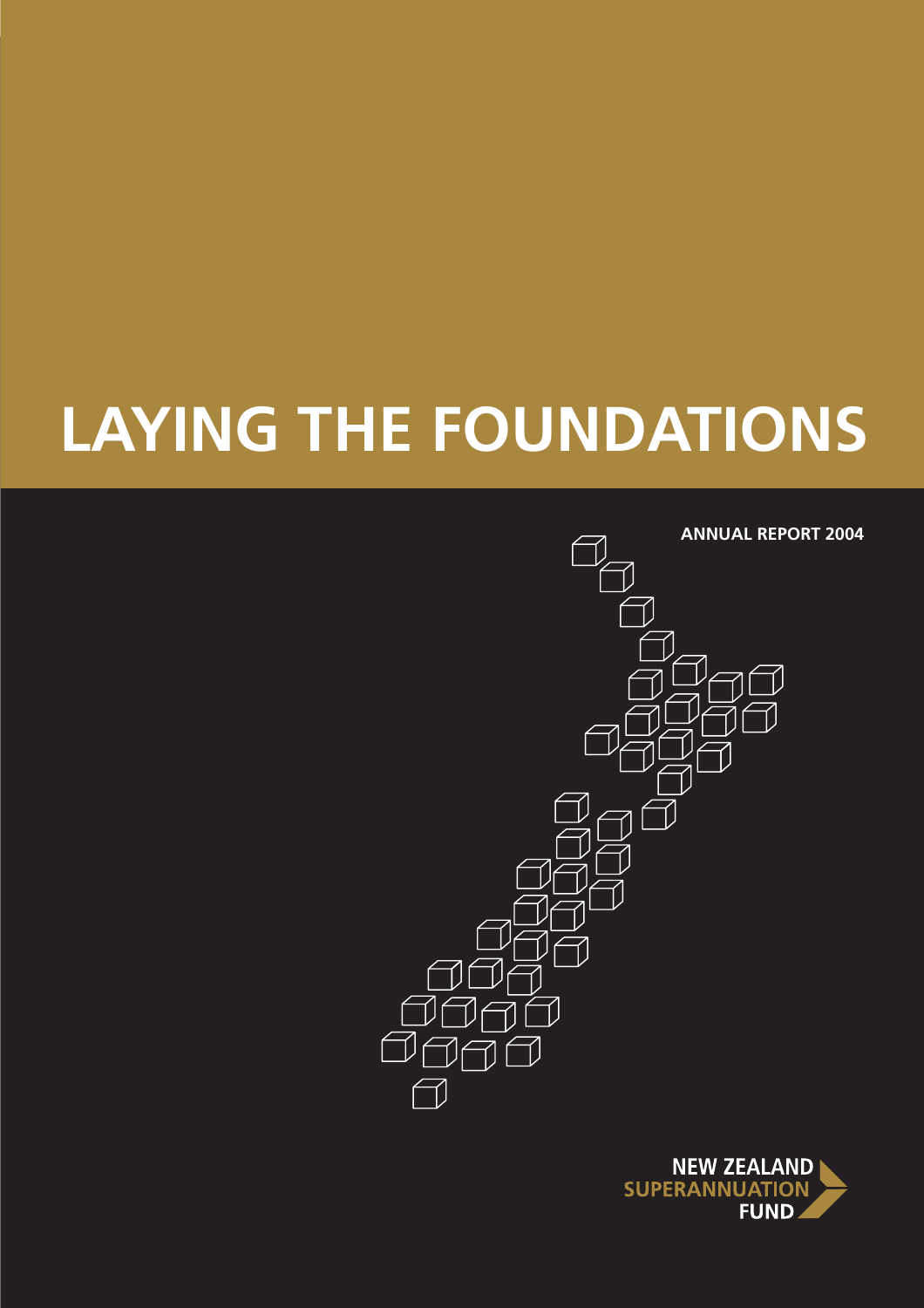# **…FOR THE FUTURE.**

#### **CONTENTS**

| ← | <b>STATEMENT OF PURPOSE</b>              | 1              |
|---|------------------------------------------|----------------|
| 门 | <b>2004 HIGHLIGHTS</b>                   | 2              |
| M | <b>CHAIRMAN'S REPORT</b>                 | 3              |
| ₩ | <b>CEO'S REPORT</b>                      | 6              |
| त | <b>THE YEAR IN REVIEW</b>                | 8              |
|   | Investment performance                   | 8              |
|   | <b>Asset allocation</b>                  | 9              |
|   | Investment managers                      | 1 <sub>0</sub> |
|   | Report against Statement of Intent       | 12             |
|   | Investment strategy<br>$\gt$             | 12             |
|   | <b>Ethical framework</b><br>$\mathbf{r}$ | 14             |
|   | $>$ Governance                           | 15             |
|   | Communications<br>$\mathbf{I}$           | 15             |
|   | People and experience<br>$\geq$          | 16             |
| 勹 | <b>GOVERNANCE STATEMENT</b>              | 17             |
|   | Board profiles                           | 18             |
|   | <b>Board committees</b>                  | 20             |
|   | Division of responsibility               | 21             |
|   | Management team                          | 22             |
|   | <b>STATEMENT OF INVESTMENT POLICIES</b>  | 24             |

| A | <b>FINANCIAL STATEMENTS</b>                | 29 |
|---|--------------------------------------------|----|
|   | <b>NEW ZEALAND SUPERANNUATION FUND</b>     |    |
|   | Statement of Responsibility                | 30 |
|   | Statement of Financial Performance         | 31 |
|   | Statement of Movement in Public Equity     | 32 |
|   | Statement of Financial Position            | 33 |
|   | Statement of Cash Flows                    | 34 |
|   | Notes to the Financial Statements          | 35 |
|   | <b>Audit Report</b>                        | 43 |
|   | <b>GUARDIANS OF NEW ZEALAND</b>            |    |
|   | <b>SUPERANNUATION</b>                      |    |
|   | Statement of Responsibility                | 45 |
|   | Statement of Financial Performance         | 46 |
|   | Statement of Movement in Public Equity     | 47 |
|   | Statement of Financial Position            | 48 |
|   | Statement of Cash Flows                    | 49 |
|   | Statement of Commitments                   | 50 |
|   | <b>Statement of Contingent Liabilities</b> | 50 |
|   | <b>Statement of Accounting Policies</b>    | 51 |
|   | Notes to the Financial Statements          | 53 |
|   | <b>Audit Report</b>                        | 58 |
|   | <b>Directory</b>                           | 60 |
|   |                                            |    |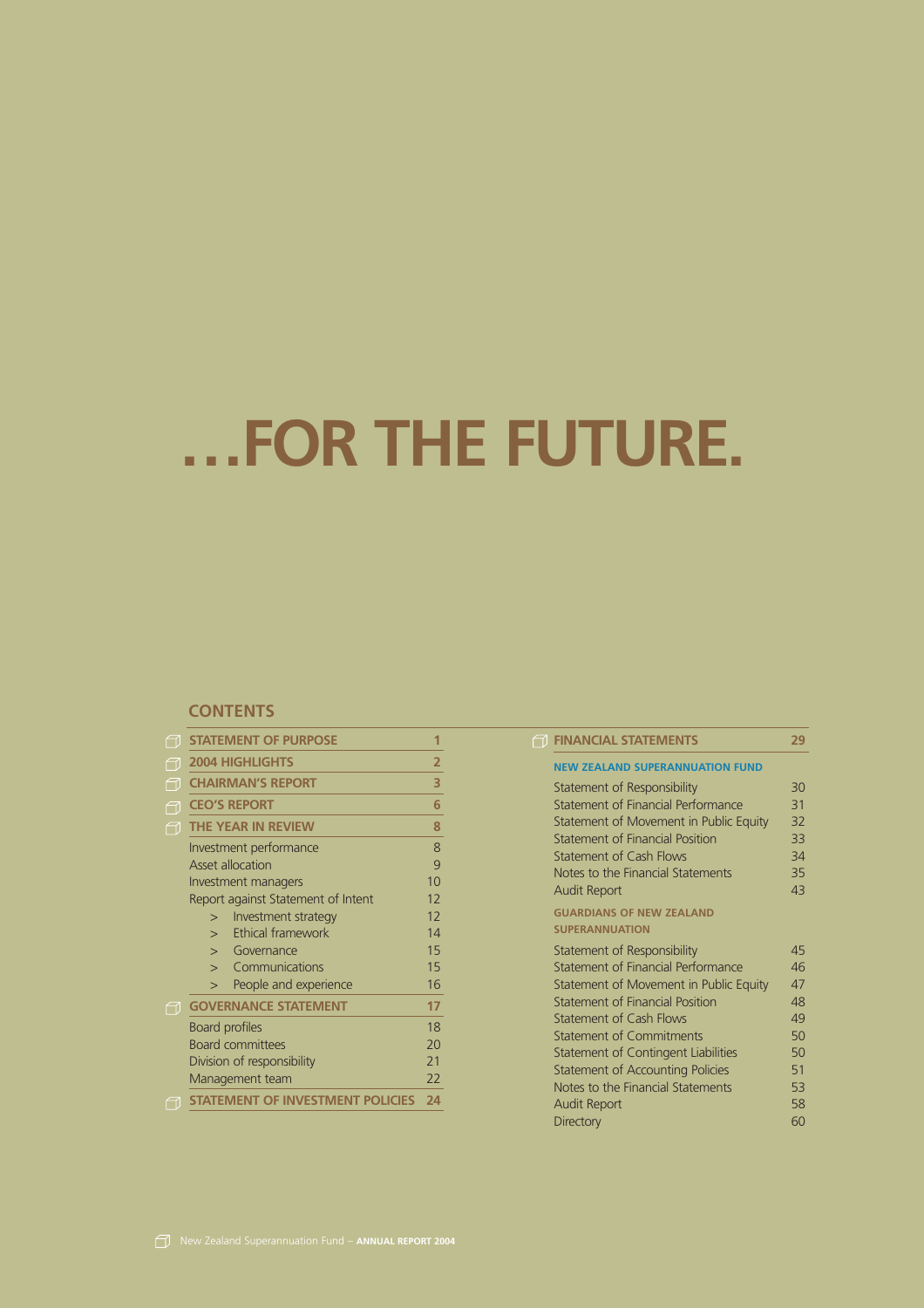# STATEMENT OF PURPOSE

### THE FUND

The New Zealand Superannuation Fund was established by the New Zealand Government, under the New Zealand Superannuation Act 2001, on 12 October 2001.

The Fund, which began investing at the end of September 2003, is designed to partially provide for the future cost of New Zealand Superannuation. An ageing population means the cost of providing New Zealand Superannuation is expected to double over the next 50 years. To prepare for this, the Government is allocating, on average, \$2.2 billion a year to the Fund over the next 20 years while the cost of superannuation is relatively low.

As the cost of superannuation escalates, the Government will progressively draw on the Fund to help smooth the impact on its finances. On current Government modelling, contributions will cease in 2025 and from 2026 the Government will start to draw the equivalent of between 15-20% of the annual cost of superannuation. When income tax payments on the Fund's earnings are also taken into account, the net fiscal impact of the Fund is expected to exceed 30% of the cost of New Zealand Superannuation for several decades.

The Fund is expected to grow to around \$100 billion by 2023.

### THE GUARDIANS

**The Guardians' mission is to assist in the provision of New Zealand Superannuation by maximising the long-term investment returns (gross of New Zealand tax) of the New Zealand Superannuation Fund. This will be achieved without taking undue risk for the Fund as a whole, in a manner which avoids prejudice to New Zealand's reputation as a responsible member of the world community, and using best practice portfolio management principles.**

The Guardians of New Zealand Superannuation was established, under the New Zealand Superannuation Act 2001, as a separate Crown Entity to manage and administer the Fund.

The Guardians conducts its activities through a Board that was appointed on 30 August 2002. The Board recognises that the effectiveness of the Guardians will be judged on the long-term return on the assets under its management. The long-term performance target of the Board is to generate a time-weighted average return, over rolling 20-year periods, in excess of 2.5% pa above the risk-free rate (measured as the yield on 90-day Treasury bills).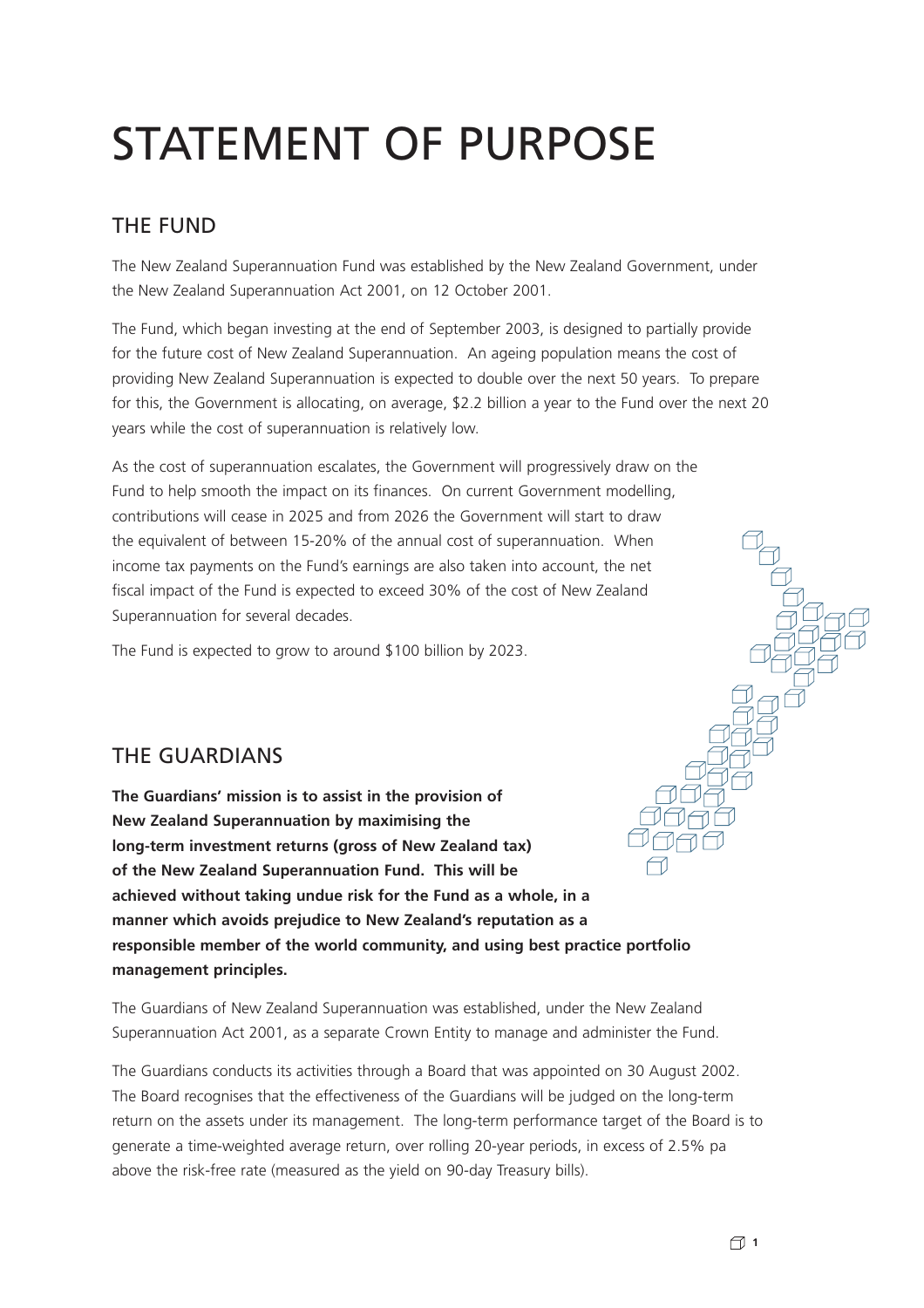# 2004 HIGHLIGHTS

- FUND ASSETS TOTALLED \$3.985 BILLION AT 30 JUNE 2004 (BEFORE NET TAX PROVISION)
- FUND ASSETS FULLY INVESTED OVER NINE MONTHS TO 30 JUNE 2004 IN LINE WITH BOARD POLICY
- 15 INVESTMENT MANAGERS APPOINTED FOR 16 DISTINCT MANDATES
- OPERATIONAL STRUCTURE ESTABLISHED THROUGH APPOINTMENT OF INTERNAL MANAGEMENT TEAM, CUSTODIAN AND FOREIGN CURRENCY MANAGER
- STATEMENT OF INVESTMENT POLICIES DEVELOPED AND IMPLEMENTED
- A NET INVESTMENT EARNINGS (I.E. AFTER COSTS BUT BEFORE TAX) AMOUNTED TO \$239 MILLION FOR NINE MONTHS FROM 30 SEPTEMBER 2003 (WHEN INVESTMENT BEGAN) TO 30 JUNE 2004
- NET INVESTMENT EARNING RATE OF 7.69% FOR THE NINE MONTHS (10.40%) ANNUALISED) AGAINST THE BENCHMARK RISK FREE-RATE OF 3.94% FOR NINE MONTHS (5.30% ANNUALISED)



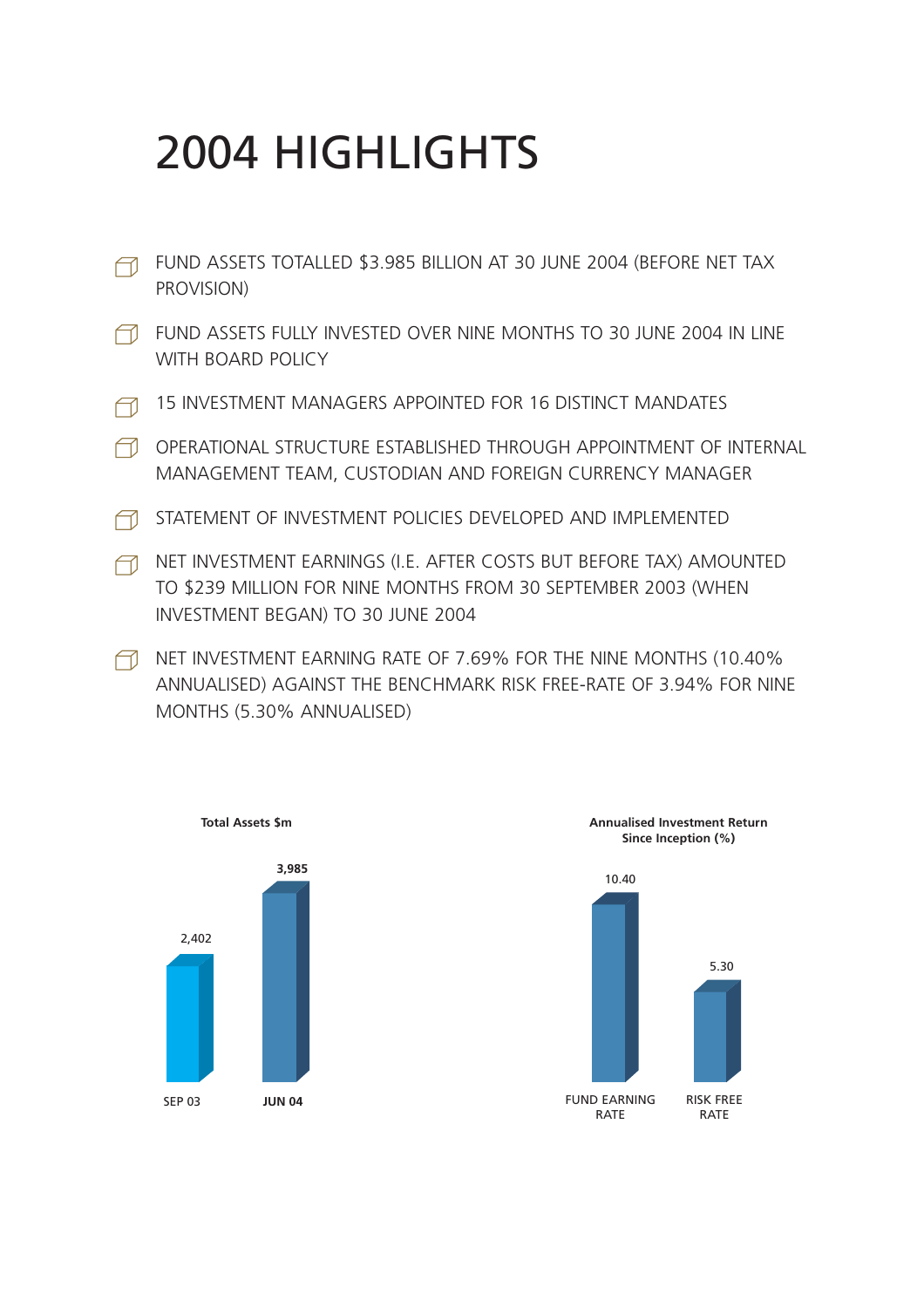# CHAIRMAN'S REPORT



ON BEHALF OF THE GUARDIANS OF NEW ZEALAND SUPERANNUATION I AM PLEASED TO PRESENT THE ANNUAL REPORT FOR THE YEAR ENDING 30 JUNE 2004. IT HAS BEEN A YEAR OF SIGNIFICANT PROGRESS WITH THE FOCUS MOVING FROM PLANNING TO IMPI FMFNTATION

Following the intense research and planning of the first ten months, the Board's objectives were to fully invest the Fund across the major listed asset classes and to put in place the structure and people to ensure that would be achieved in a manner consistent with international best practice.

I am pleased to say those objectives have been met. The Fund is fully invested and the Board is confident that the framework and processes established will support strong growth in the future.

#### INVESTMENT IMPLEMENTATION

In August 2003, the Board announced the strategic asset allocation for the Fund. This set out the asset classes in which the Fund will invest, and the number and type of managers to be appointed. A summary of the process followed and the considerations leading to those decisions were contained in last year's annual report.

On 30 September 2003, Treasury transferred \$2.4 billion to the Guardians. Since that date this amount, and the additional Crown contributions received during the year, has been invested with 15 external managers across 16 distinct investment mandates. At 30 June 2004 almost \$4 billion was invested with those managers in the fixed interest and listed equity markets.

Putting this in place has been a major focus for the year. The work, which has been carried out in conjunction with Mercer Investment Consulting, has required the analysis and screening of a significant number of investment managers followed by detailed interviews with, and due diligence on, short-listed candidates. Throughout, the Board has reviewed the results and processes to ensure they meet best practice standards.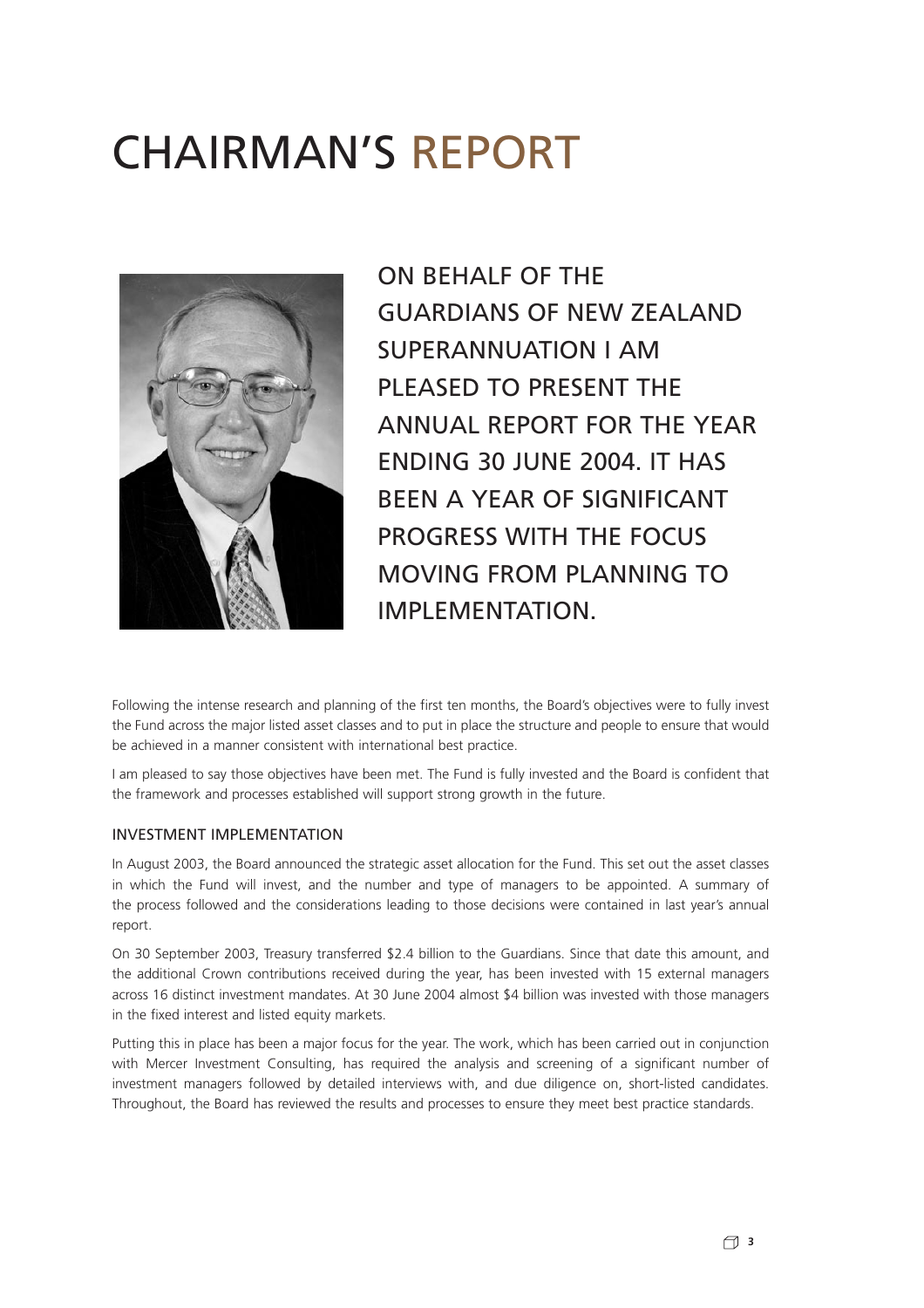#### POLICY DEVELOPMENT

During the year the Guardians developed a Statement of Investment Policies, Standards and Procedures to govern its investment operations. These included standards for measuring performance, for the management of credit and other financial risks, for ethical investment and for the use of derivatives. A summary of the Statement is on pages 24 to 28.

These policies have been implemented through the establishment of detailed performance analysis, through compliance reporting and verification, and through their inclusion in each of the investment mandates established with each investment manager. The Board has received external confirmation that those mandates meet best practice standards.

The Board has also adopted the policy that reporting of the Fund's activities to the New Zealand public should be as full and transparent as commercial sensitivities allow. This objective is being met through the Fund's website which was launched in August 2003. It covers a wide range of material, including strategy, research, governance and investment policies, as well as information on investment managers and performance.

#### **STAFF**

While day-to-day investment management and much advisory work are outsourced to specialist firms, the role of the management team in the success of the Guardians is crucial.

Skilled and experienced staff are essential in order to manage the selection and monitoring of investment managers, to manage the efficient implementation of policy and risk management in a manner consistent with best practice, and to provide additional checks and balances on the information provided by external providers.

Additionally, the staff are required to evaluate and distil a vast amount of advice and research on a wide range of investment issues and, following this, to develop policy recommendations.

The Board set the recruitment of a high-quality internal management team as a priority. Over the last year we have been singularly fortunate in attracting quality people with the right mix of skills and experience. Staff numbers have grown from two to nine. The Board is confident that the team in place provides a solid infrastructure for the Guardians, and will continue to set standards of excellence that will serve as a yardstick for the years to come.

#### **GOVERNANCE**

As a Crown entity, the Board also sets the propriety and integrity of its operations as a high priority. During the year the Guardians developed and introduced its internal governance policy to prescribe the roles and responsibilities of management and Board committees, and to detail those decisions reserved for the full Board. The Guardians also introduced Codes of Conduct for all Board members and employees. During the year the Board also carried out a comprehensive internal "Board Effectiveness Review" in conjunction with an external specialist.

The Act requires that an independent review of the Guardians' performance be carried out at least every five years. In August 2004 the Government announced the appointment of an external consultant to carry out the first review.

The Act also requires the Guardians to operate largely at arm's length from Government. While the Act gives the Minister of Finance limited powers of direction on the Government's expectations of Fund performance, no such directions have been received.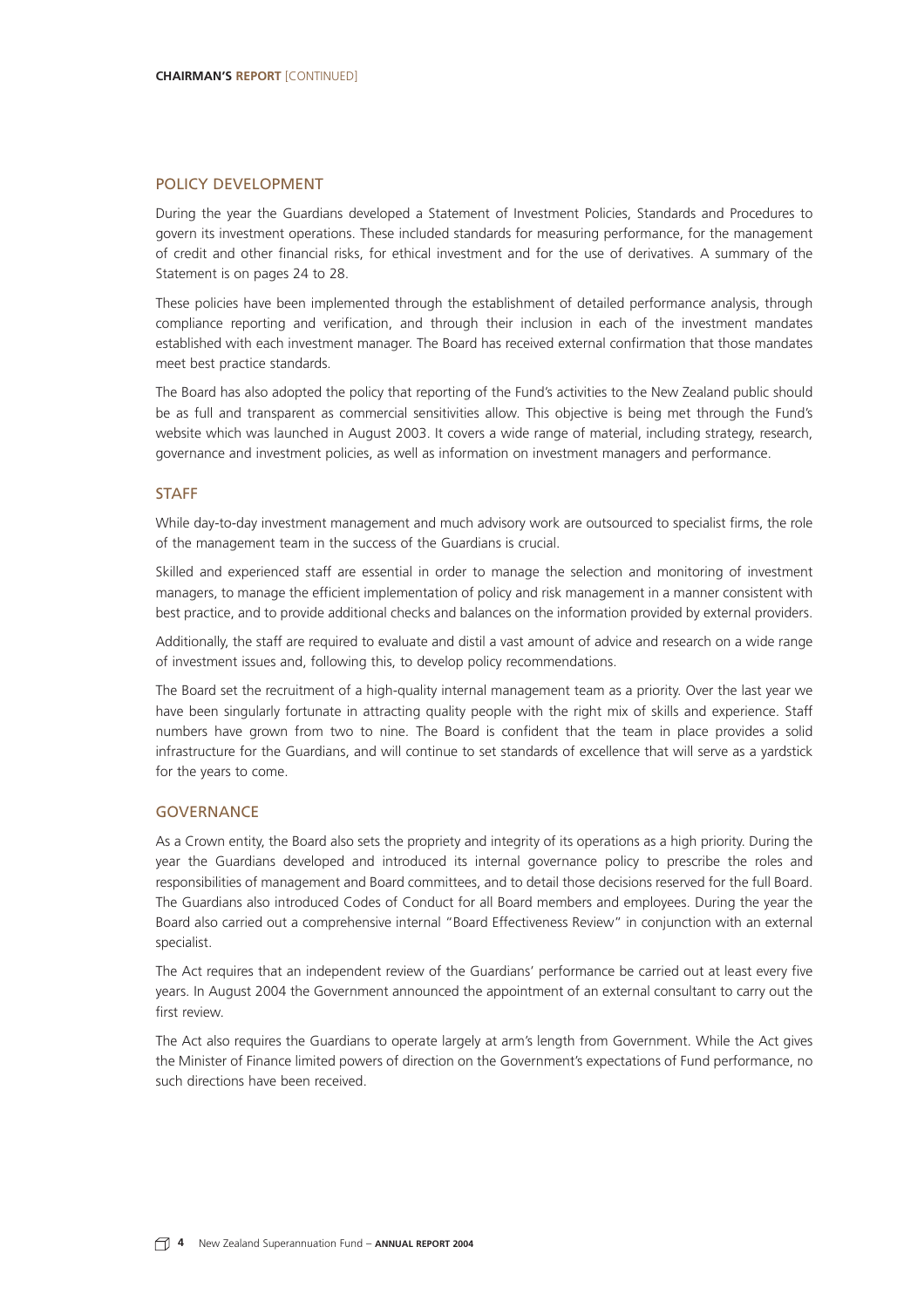#### INVESTMENT PERFORMANCE

The Board has set the Fund's investment performance objective as exceeding the risk-free rate of return by 2.5% per year over rolling 20-year periods. The 20-year period is important. Because of the long timeframe before money can be withdrawn, the Fund can, and will, tolerate short-term volatility including periods when the performance target is missed by a substantial margin and periods when it is well beaten.

In the first nine months of investing, the objective was comfortably exceeded, thanks to rising equity markets. However, while it is a good start, it is just too short a period from which to draw any conclusions. It is just as wrong to claim one good year as proof of success as it is one bad year as proof of failure.

The investment policy of the Guardians, with its strong weighting to growth assets, has been selected to perform over the long haul, and it is over that long haul that performance should be judged.

#### LOOKING FORWARD

The considerable progress of the last year has resulted in a fully invested and operational Fund. However, neither the Fund nor investment markets are static. The Fund receives \$80 million of new monies to invest each fortnight and will double in size over the next two years. Much remains to be done.

To date, investments have been restricted to fixed income and listed equity markets in New Zealand and around the world. The plan is also to invest in alternative assets (private equity, infrastructure, forestry, commodities) and property, which will all be important sources of return and risk diversification as the Fund grows.

Because effective implementation and manager selection are both more crucial and difficult to get right in these sectors than in listed markets, the Board has held back from investing in these areas until it is able to secure and devote adequate resources to the job. This will be a major focus over the next two years.

In the next twelve months the Board's aims will be to strengthen the operational and risk management functions further to handle the strong growth in the Fund, to refine the strategic asset allocation in the light of market developments, and to seek further risk diversification opportunities through property and alternative assets.

#### ACKNOWLEDGEMENTS

I would like to thank the Board members, including Brian Gaynor who resigned to pursue further interests in March 2004, for their strong commitment to best practice and sense of determination and purpose. This was particularly evident during the hectic phase when the Fund was getting up and running. I would also like to thank the vast array of advisors who have helped us meet our demanding standards and timetable as well as the many local and overseas investment organisations who have given us the benefits of their knowledge and experience.

However, this year the main thanks must go to the staff who have steered the Fund through an enormously complex nine-month implementation phase, under the eye of a Board continually demanding demonstration of best practice. The team has come together very rapidly and achieved an enormous amount in a short space of time.

David May

**David May CHAIRMAN**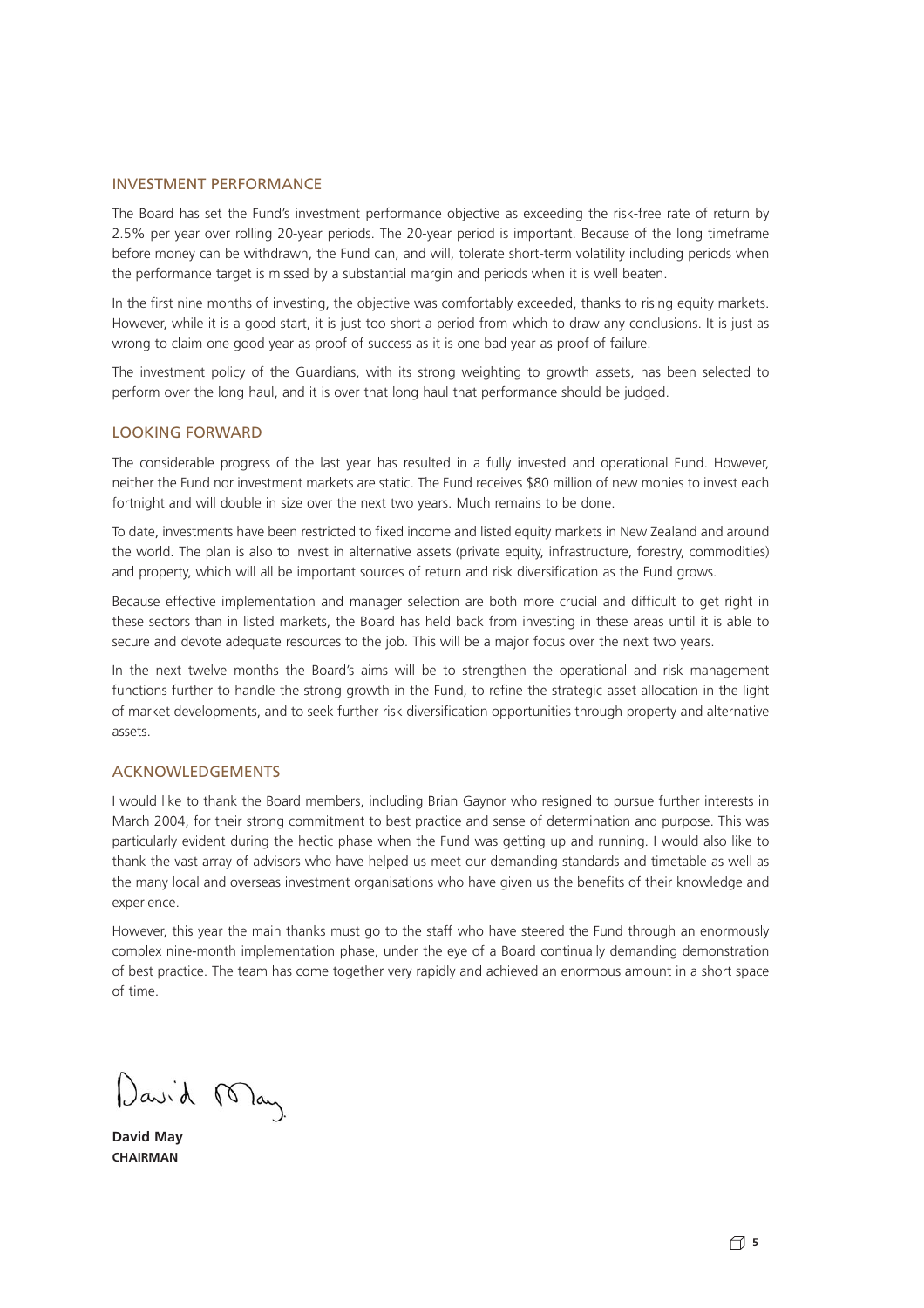# CEO'S REPORT



WITH THE TRANSFER OF RESPONSIBILITY FOR THE MANAGEMENT OF THE ASSETS OF THE NEW ZEALAND SUPERANNUATION FUND, THIS HAS BEEN A YEAR OF OPPORTUNITY AND CHALLENGE FOR THE MANAGEMENT TEAM.

PAUL COSTFLLO

The opportunity to contribute towards the establishment of this exciting and important initiative for New Zealand has already proved a significant drawcard for talented investment professionals.

The Guardians' management team is outlined on page 22 of this report. Collectively, the team brings many years of insight into the effective operation of investment institutions and is committed to building on this experience by learning from the approaches of highly successful organisations around the world. One of management's clear objectives is to ensure that the Guardians is regarded as a best practice organisation from as early as possible in the Fund's life.

Management's current responsibilities are divided between the development of investment policy in conjunction with external advisors; implementing this once approved by the Board; managing the risks around this implementation; and reporting progress both in financial and non-financial terms.

During this first year, a significant proportion of management time has been directed towards researching, selecting and contracting with 15 investment management firms granted investment mandates by the end of the year. Now that this round of appointments has been completed, comprehensive processes for ensuring that these managers maintain the features that led to their appointment are being developed. In addition, there is an ongoing focus on identifying talented investment management firms who can be closely monitored to determine the merit of their addition to the portfolio.

The process of transitioning almost \$4 billion to these managers over the last year has involved establishing robust systems for managing transaction costs in both equity and foreign currency markets. The efficiency with which this has been done has resulted in significant value being added to the Fund. This has involved reducing the cost of transactions as well as managing the market impact of this trading. The development and implementation of these arrangements, as well as bedding down a partnership with the Fund's custodian, BNP Paribas Securities Services, has also been a priority during this period. The accurate and timely valuation of the investment portfolio is crucial for monitoring performance and this has been fully implemented during this year in conjunction with BNP Paribas.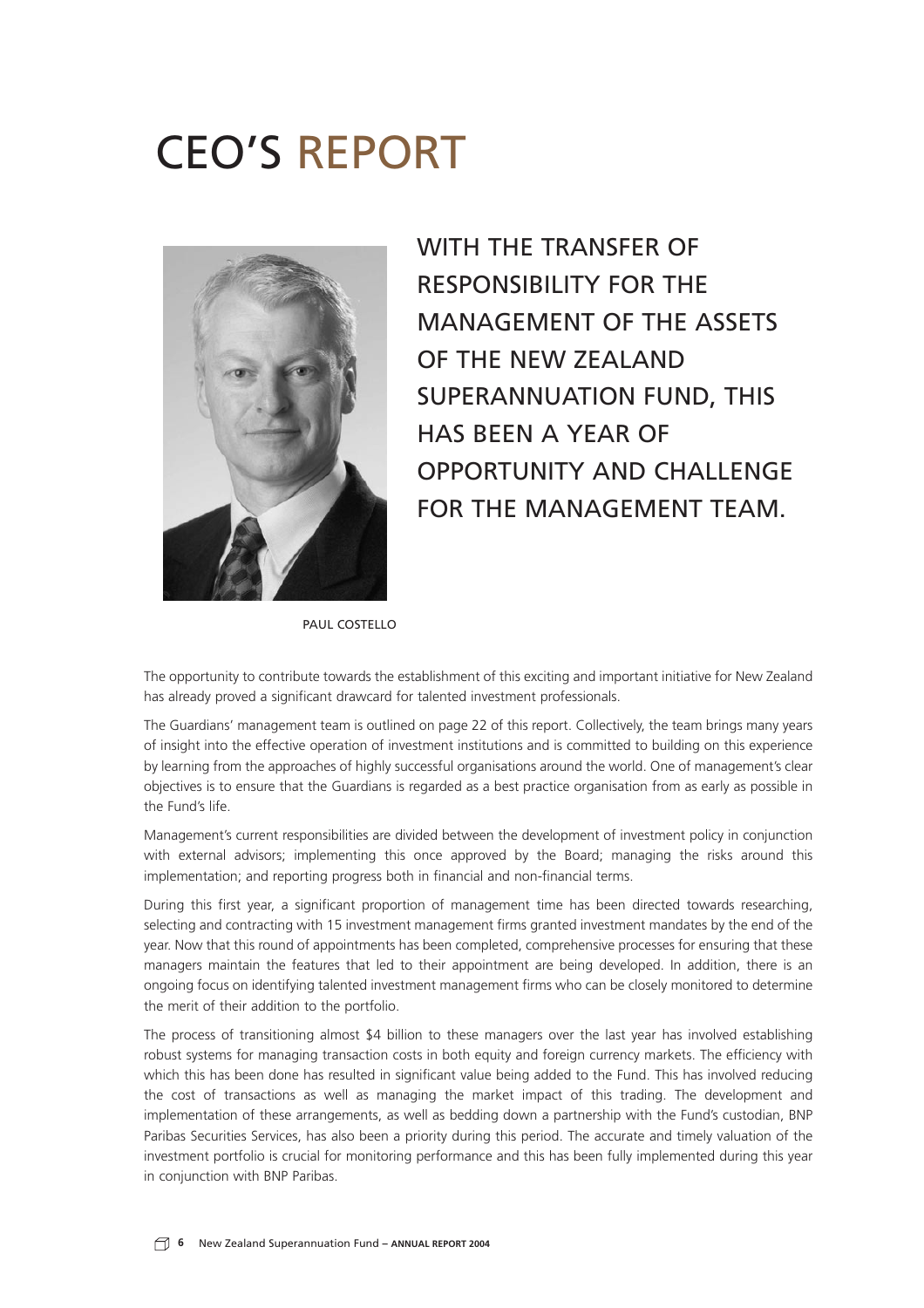

In addition, the implementation of the Fund's policy of hedging the majority of foreign currency exposure back to New Zealand dollars has involved managing significant flows through this market. The partnership with the New Zealand Debt Management Office has resulted in this being done efficiently with appropriate management of trading costs.

The establishment of a new entity managing an increasing component of the Crown's balance sheet brings with it the responsibility to ensure there are very tight controls around the movement of funds. Management of potential risks involved in building these diverse portfolios of assets in New Zealand and around the world has been an early success of the Fund. These will be built on further over the coming year as the Board has prioritised the establishment of a comprehensive risk management plan, together with establishing an internal audit programme.

The finalisation of broad policies for ethical investing, in line with the governing legislation, and the first screening of the portfolio to ensure that its securities comply with the policy, have also been achieved during the year.

As the implementation of the initial asset allocation neared completion, attention turned to ensuring that the combination of assets in the portfolio was optimal. The generation of an expected rate of return over time, for the lowest level of risk, is a core aim for the organisation and enhancing insights into the most efficient use of this risk/reward trade-off is a key component of management's role.

Priorities for 2004/5 include:

- Formalising procedures for the management of external investment managers to raise the probability of sustainable excess returns from active management;
- Preparing the framework for the introduction into the portfolio of "alternative" asset classes;
- Further developing performance measurement and attribution capabilities;
- Introducing a range of strategies to increase transactional efficiencies in the management of the portfolio; and
- Formalising benchmarking services to measure the operating efficiency of the Guardians against international peers.

In common with other Crown entities, the Fund has established a personnel policy that complies with the principle of being a good employer, including an equal employment opportunities programme. These policies were complied with during the year.

The experience, insight and commitment of the management team have been invaluable during this exciting but demanding period. I am confident the Fund is well placed to meet its objectives.

**Paul Costello CHIEF EXECUTIVE**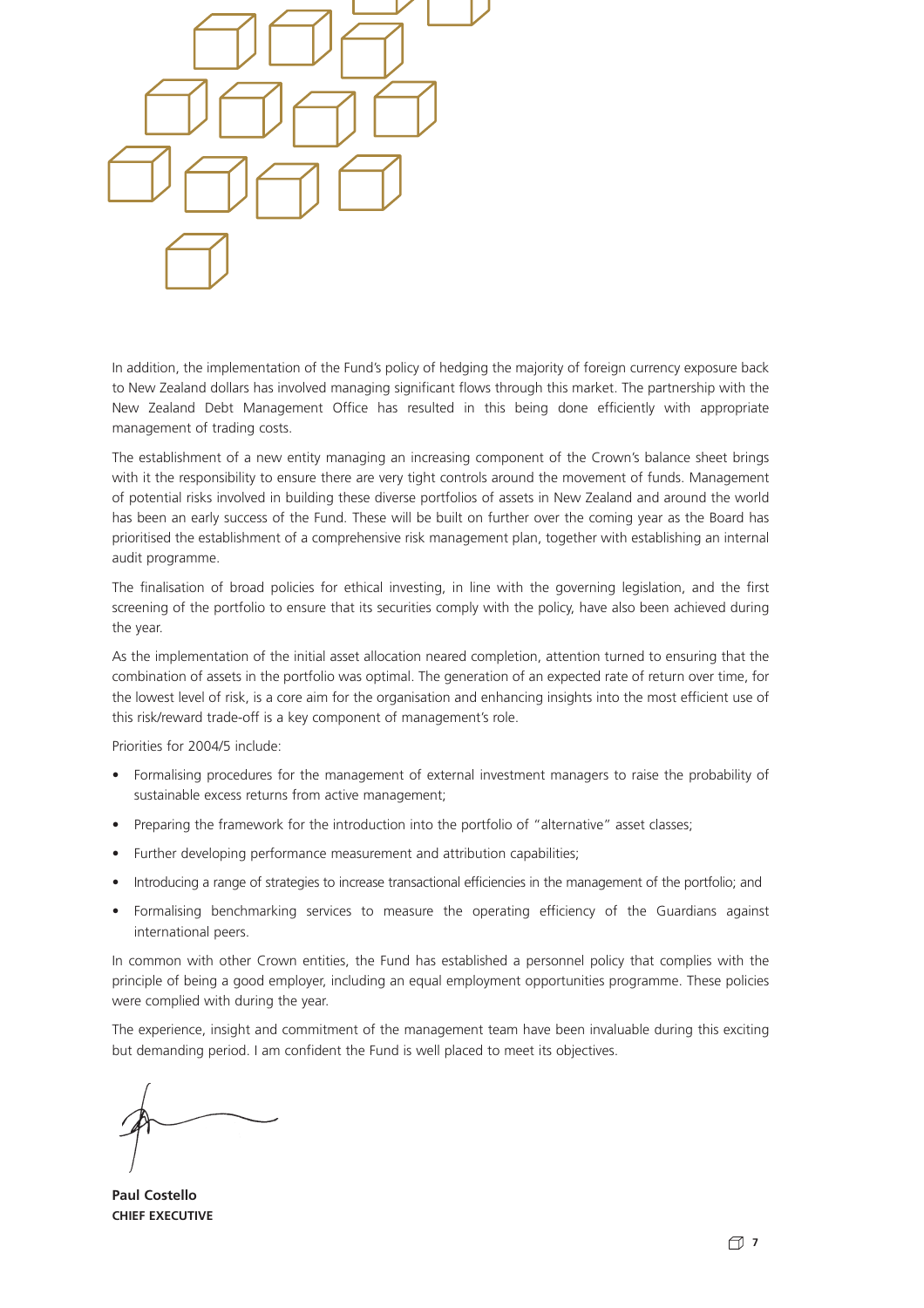# THE YEAR IN REVIEW

#### INVESTMENT PERFORMANCE

Following a number of years of declining prices on world equity markets, the strong recovery during the first year of the Fund's investment programme resulted in a time-weighted return of 7.69% for the nine months to 30 June 2004 (equivalent to 10.4% for the full year). This was ahead of both the risk-free rate of return (measured as the yield on 90-day Treasury bills) and the long-term performance target of the risk-free rate plus 2.5% per year.

In measuring investment returns against such benchmarks, it is common practice to use the "time-weighted" rather than "money-weighted" return. Equal weighting is given to each month's returns, regardless of the asset base. By contrast, a money-weighted return is affected by the amount of assets under management for each month. As the Fund is growing, this means that recent performance, when the assets under management are greater, will have more impact on the investment income generated than performance in earlier months when the Fund was smaller. For this reason, the Guardians' focus is on the time-weighted earnings of the Fund<sup>1</sup>

Recognising the challenge of establishing a new institution, and the many operational risks in moving a substantial cash portfolio to market, the Board resolved to move steadily from a portfolio of Treasury bills to a diversified portfolio over the nine months to June 2004. This transition was achieved on schedule with the portfolio fully invested with 15 investment management firms by June 2004.

With investment managers appointed and funded progressively during the year, many held their mandates for only very short periods. This makes meaningful comment about their performances difficult. While the performance of individual managers varied, the return for each asset class for the nine months was very close to the relevant benchmarks (after fees). The 2004/5 year will provide a much clearer insight into the effectiveness of the investment managers in each sector of the Fund.

| <b>ASSET CLASS</b>                                                                                       | <b>NZD MILLIONS</b> | <b>SECTOR RETURN</b><br>(AFTER FEES)* | <b>BENCHMARK</b><br><b>RETURN*</b> |
|----------------------------------------------------------------------------------------------------------|---------------------|---------------------------------------|------------------------------------|
|                                                                                                          | \$396.1             | 13.25%                                | 12.96%                             |
| New Zealand Equities                                                                                     |                     |                                       |                                    |
| New Zealand Fixed Interest                                                                               | \$472.6             | 3.03%                                 | 3.06%                              |
| <b>Global Equities</b>                                                                                   | \$2,546.7           | 10.92%                                | 10.55%                             |
| Global Fixed Interest                                                                                    | \$560.5             | 3.94%                                 | 3.94%                              |
| Cash                                                                                                     | \$9.5               | 3.95%                                 | 3.94%                              |
| <b>Total</b>                                                                                             | \$3,985.4           |                                       |                                    |
| * Costar returns and benchmarks have been adjusted for the appeintment of each manager during the period |                     |                                       |                                    |

been adjusted for the appointment of each manager during the period

The Board estimated a return of \$182 million in pre-tax income for the Fund for the period from 30 September 2003 to 30 June 2004. The total return during this period, measured on the same basis, was \$239 million. This was due to returns from equity markets over the nine months being ahead of long-term estimates.

<sup>&</sup>lt;sup>1</sup> For the nine months to 30 June 2004 the "money-weighted" return was 6.49%.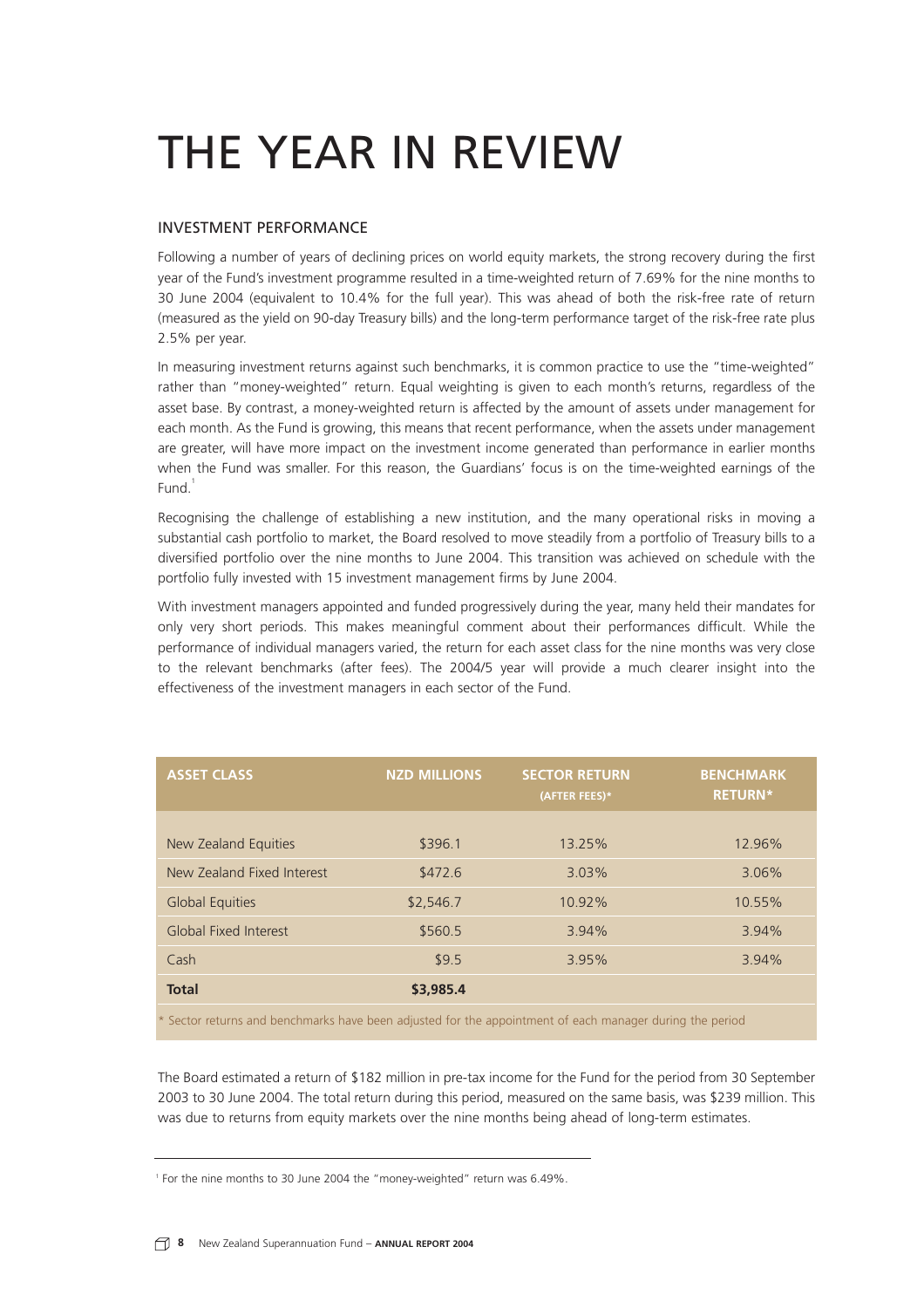#### ASSET ALLOCATION

The initial strategic asset allocation for the Fund was announced in August 2003. While the research undertaken at that time is expected to shape the long-term direction of the investment portfolio, it is appropriate that this be reviewed regularly to ensure it remains appropriate. The first comprehensive review of the asset allocation is underway and is expected to be completed and announced by the end of calendar 2004.

A comparison of the initial strategic asset allocation as at 30 September 2003, when investing began, and the actual asset allocation at 30 June 2004, is set out below.

#### $\Box$  ASSET ALLOCATION AT 30 JUNE 2004



#### $\Box$  STRATEGIC ASSET ALLOCATION AT 30 SEPTEMBER 2003

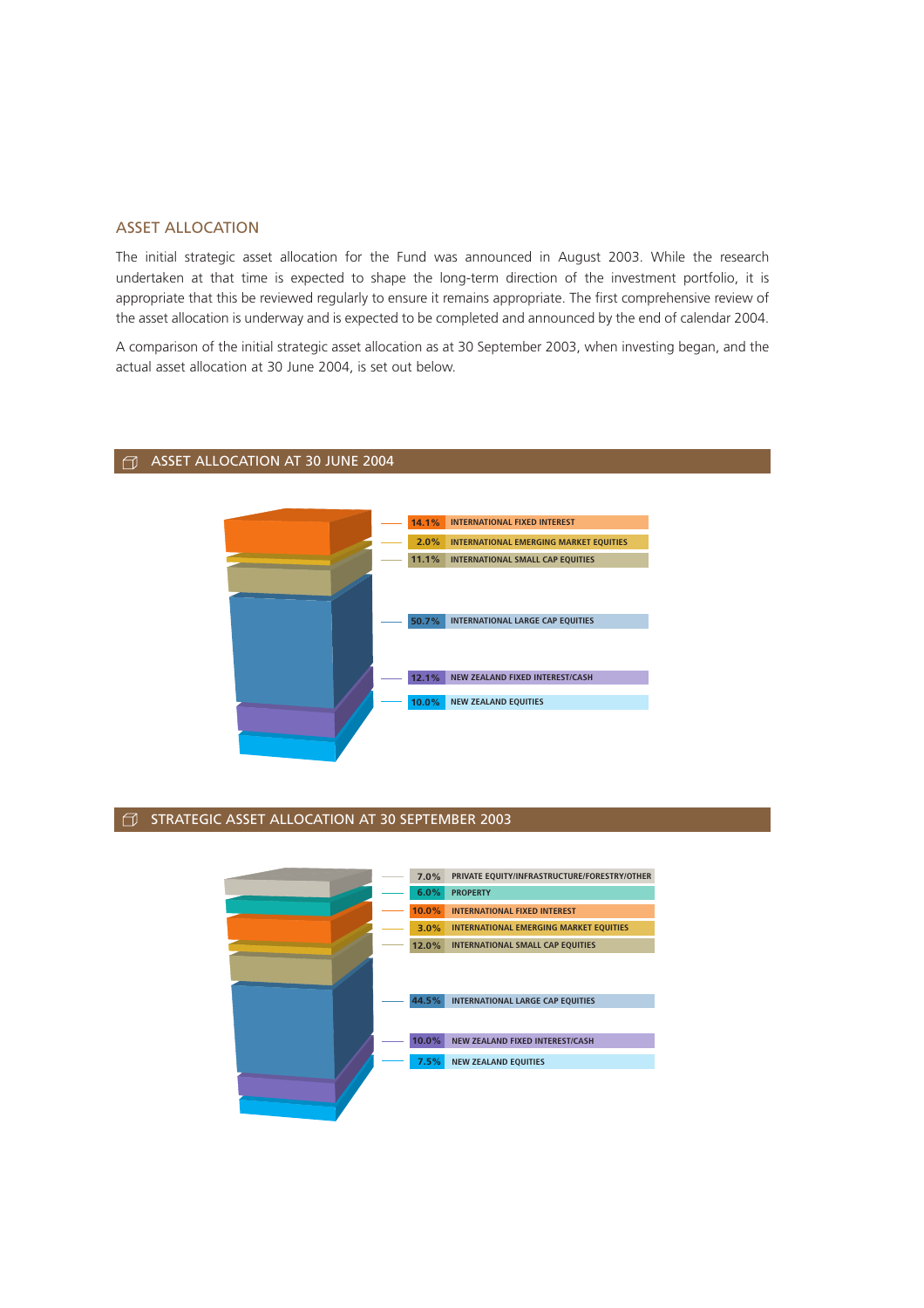The current strategic asset allocation has a weighting of 6% to property and 7% to largely illiquid assets (e.g. private equity, infrastructure and forestry). During the first year the priority was to allocate funds to listed equities and fixed interest securities. The combined 13% allocation to these "other growth assets" was placed with equity and bond managers to approximate the returns that might be expected from these assets. It is expected that allocations to these sectors will begin in 2004/5.

#### INVESTMENT MANAGERS

The Board decided that the challenge of building a stable of quality investment managers for the listed assets was the most appropriate area on which the organisation should focus its resources during 2003/4.

As at 30 June 2004 a total of 15 external investment managers and one custodian had been appointed. There is significant exposure to foreign currencies through these managers and much of this is hedged back to New Zealand dollars. The New Zealand Debt Management Office acts as the Fund's agent to achieve this. The Custodian, BNP Paribas Securities Services, was appointed in July 2003. The role of the Custodian is to provide safekeeping of the Fund's assets and to settle all transactions by the investment managers.

Considerable effort has been expended in identifying and selecting top-quality managers within each asset class. This involves distilling research on an extensive database of managers to a shortlist for further analysis. Intensive due diligence is then conducted on those managers that have appealing characteristics, including a thorough examination of their investment processes involving discussions with other clients and, as far as possible, visits to the manager's office. Once appointments are made, there is extensive ongoing monitoring to ensure that conviction in the ability of the manager is maintained.

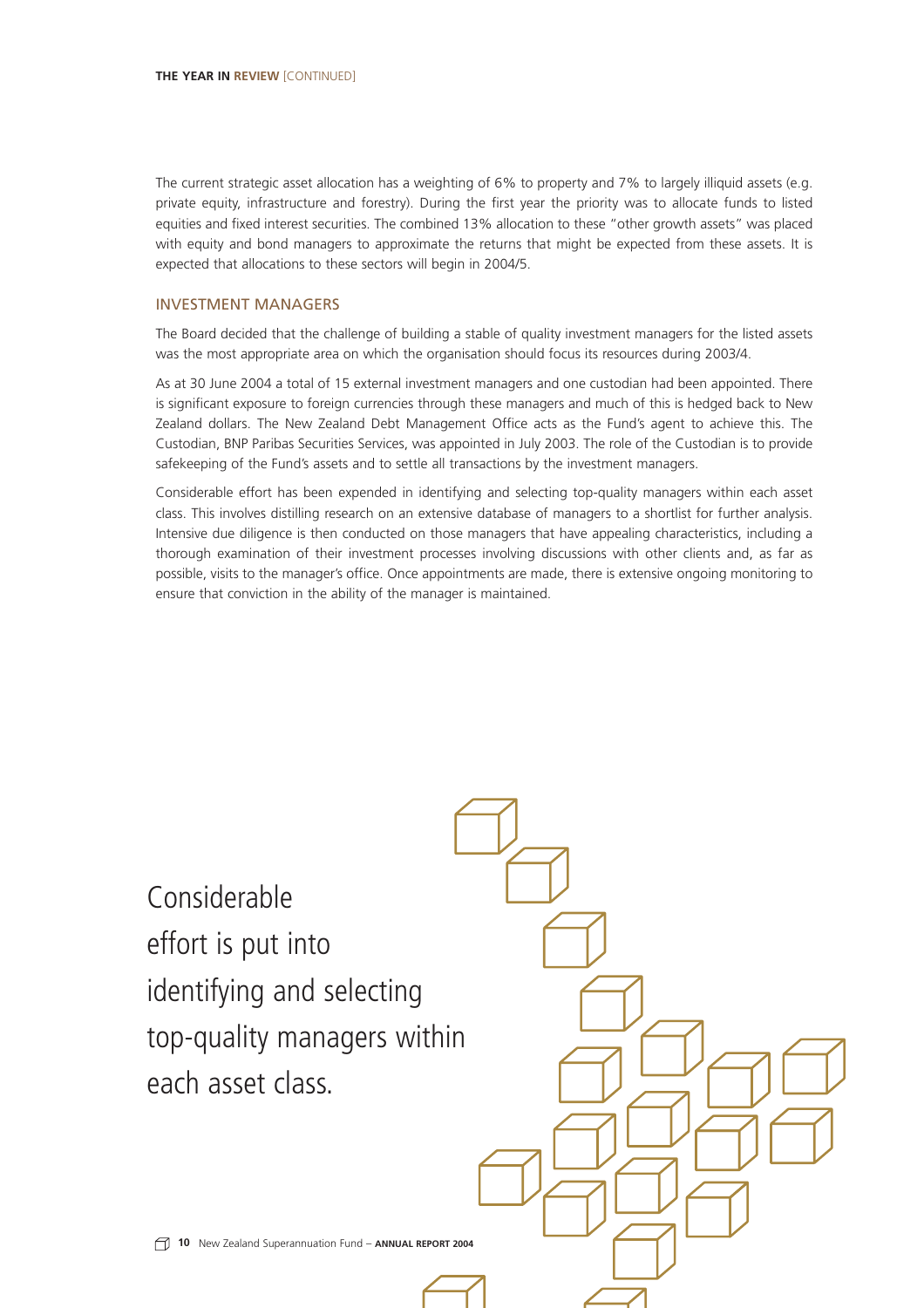It is also recognised that no manager selection process can guarantee that every manager will deliver the performance objectives set for them. For that reason, manager risk is diversified by appointing more than one manager within each asset class. As the Fund grows in size, the stable of managers is expected to increase, further diversifying the risk of any one manager underperforming.

A schedule of the investment managers used by the Guardians during the financial year, and the classes of investments for which each was responsible, is set out below.

| <b>SECTOR</b>                    | <b>MANAGER</b>                                                                                                                       | <b>AMOUNT HELD AS AT</b><br><b>30 JUNE 2004</b><br>(NZD MILLIONS) |
|----------------------------------|--------------------------------------------------------------------------------------------------------------------------------------|-------------------------------------------------------------------|
| New Zealand Equities             | <b>AMP Capital Investors</b><br>Brook Asset Management<br>Fisher Funds Management                                                    | \$172.6<br>\$172.3<br>\$51.2                                      |
| New Zealand Fixed Income         | ING (NZ) Ltd                                                                                                                         | \$472.6                                                           |
| International Large Cap Equities | Alliance Capital Management<br><b>Barclays Global Investors</b><br><b>Bernstein</b><br>LSV Asset Management                          | \$252.8<br>\$1,350.8<br>\$202.8<br>\$214.7                        |
| International Small Cap Equities | AXA Rosenberg<br>Goldman Sachs Asset Management<br>Grantham, Mayo & Van Otterloo<br>Numeric Investors<br>Thompson, Siegel & Walmsley | \$121.6<br>\$40.3<br>\$121.0<br>\$81.1<br>\$82.2                  |
| <b>Emerging Markets</b>          | WestAM                                                                                                                               | \$79.4                                                            |
| International Fixed Income       | Vanguard Investments Australia                                                                                                       | \$560.5                                                           |
| Cash                             | Held by BNP Paribas Securities<br>Services as custodian                                                                              | \$9.5                                                             |
| <b>TOTAL</b>                     |                                                                                                                                      | \$3,985.4 million                                                 |

*Note: An international large cap equities mandate was withdrawn from Allianz Dresdner (RCM) Asset Management during the year. This followed an organisational restructure within the firm. Alliance Capital Management was appointed to replace Allianz Dresdner.*

Total fees paid for investment management and custody of the Fund's assets during the year were \$5.515 million. This is equivalent to 0.17% of average assets under management during the nine months from 30 September 2003 to 30 June 2004. This ratio is lower than the expected costs of these services in future years as during 2003/4 the Fund held a large portfolio of Treasury bills which did not attract investment management fees. In future years, all assets will be placed with investment managers.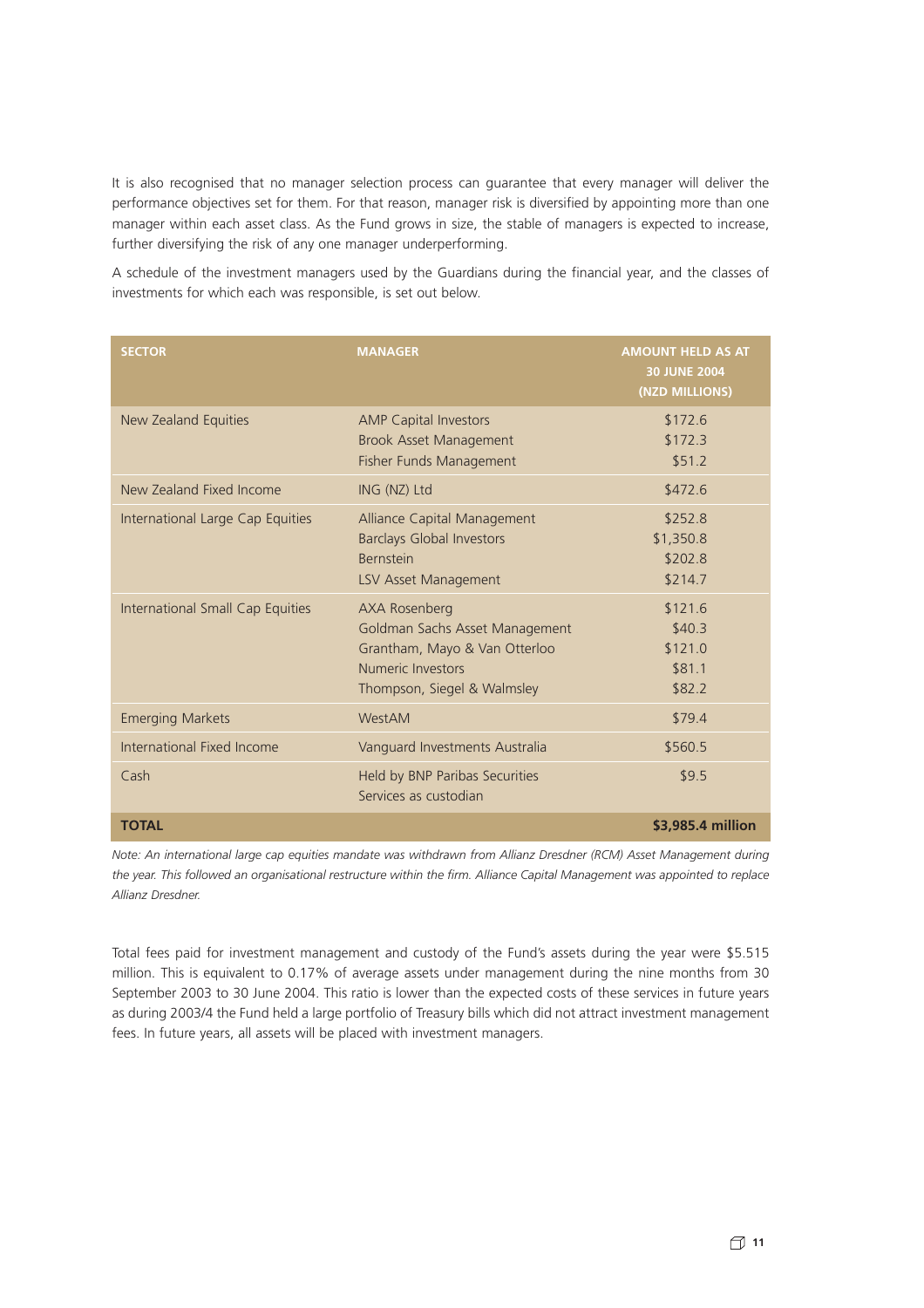#### REPORT AGAINST STATEMENT OF INTENT

The Guardians submitted a Statement of Intent, setting out the most important expected outcomes for the year, to the Minister of Finance in June 2003 as required by the Public Finance Act 1989.

This was revised in December 2003 once the Fund's investment strategy had been finalised and implementation was underway. The revision enabled the Guardians to comment more effectively on the expected investment performance of the Fund for the year, the risks to that performance, and to prepare financial statements estimating the investment income for the Fund.

The key objective for the year to 30 June 2004 was the establishment and implementation of the investment strategy for the New Zealand Superannuation Fund.

Supporting objectives related to the development of the Guardians' governance infrastructure, managing the responsibility to invest within an ethical framework, meeting stakeholders' expectations in relation to information on the operation of the Fund, and building a competent internal staff complemented by insights from a network of respected international organisations.

The key objectives are outlined below with a report on progress against them.

#### A) ESTABLISHMENT OF INVESTMENT STRATEGY

- Appoint a Master Custodian by 31 August 2003 with record keeping testing completed by 30 September (achieved);
- Commence investment of the Fund's assets by 30 September 2003 with initial manager appointments (achieved);
- Prepare initial Statement of Investment Policies, Standards and Procedures by 30 September 2003 (approved early October);
- Complete appointments of an additional five to ten managers by 31 December 2003 and all inaugural managers to be appointed by 30 June 2004 (achieved);
- Complete initial research into the risk and return characteristics of alternative asset classes and how they might best be used in the Fund by 31 March 2004, with more specialised research undertaken by 30 June 2004 (substantially deferred to 2004/5);
- Generate investment earnings of \$182 million for nine months to 30 June 2004 (achieved).

Contributions to the Fund had been accruing within Treasury since 2002/3 and the Statement of Intent indicated that the Guardians intended to begin investing these assets by 30 September 2003. The Board announced the inaugural asset allocation in mid-August 2003, and confirmed that it was on track to meet this target.

The appointment of a custodian to hold the Fund's assets was a critical first step in achieving this. The appointment of BNP Paribas Securities Services in July 2003, and the settlement of terms for the administration of the assets over the next two months, allowed the Board to meet its commitment of taking over responsibility for the management of the accrued assets from Treasury by 30 September 2003. This was achieved with the transfer of \$2.402 billion in Treasury bills on that date.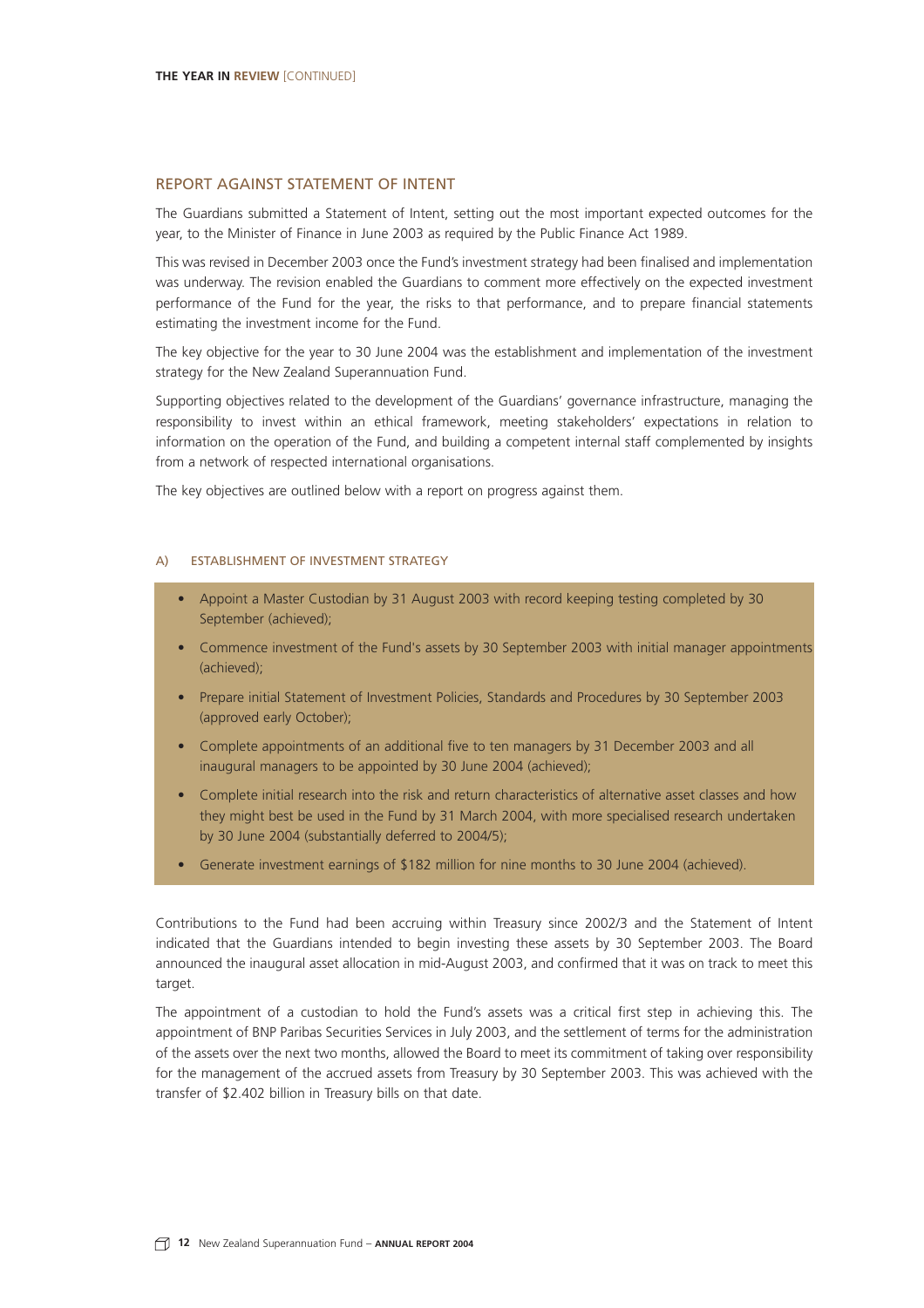The 2003/4 year was important in establishing the infrastructure for the ongoing management of the Fund.

The Board decided that over the nine months from 30 September 2003 to 30 June 2004 the portfolio would be transitioned from being wholly in Treasury bills and cash to being fully invested in market-linked assets. Consistent with the Statement of Intent, the initial Statement of Investment Policies, Standards and Procedures was adopted in October 2003, providing a framework for the investment strategy to be implemented. This was revised in June 2004 and the current version can be viewed on the Fund's website.

#### *Manager Appointments*

The Statement of Intent indicated that the Board intended to appoint a number of investment managers in the New Zealand equities and fixed interest sectors, as well as international equities and currency management, by 30 September 2003. It was also targeted to appoint an additional five to ten investment managers by the end of December 2003. It quickly became clear that detailed research and due diligence on investment managers was well rewarded, and the Board decided that the quality of the process should not be compromised by deadlines. The first manager appointments were made on schedule in September 2003 and by 31 December 2003, six investment management firms had been appointed and funded for seven investment mandates. By this time 44% of the Fund's assets were invested with these managers. These covered New Zealand and international equities as well as fixed interest.

The manager selection and appointment programme continued over the next six months to 30 June 2004. By that date the Fund's assets were fully invested with 15 managers appointed for 16 mandates and the residual holding in Treasury bills and cash was around 0.26% of assets.

The Statement of Intent identified steps to be taken in progressing the investment to alternative asset classes, as well as property, with the end of the third and fourth quarters nominated as key dates. Early work in these sectors revealed the challenges of effectively managing their introduction to the portfolio. As a result of this, the Board determined that further work would be substantially deferred until the allocation to listed assets was completed. Research commenced during 2003/4 will be built on during 2004/5.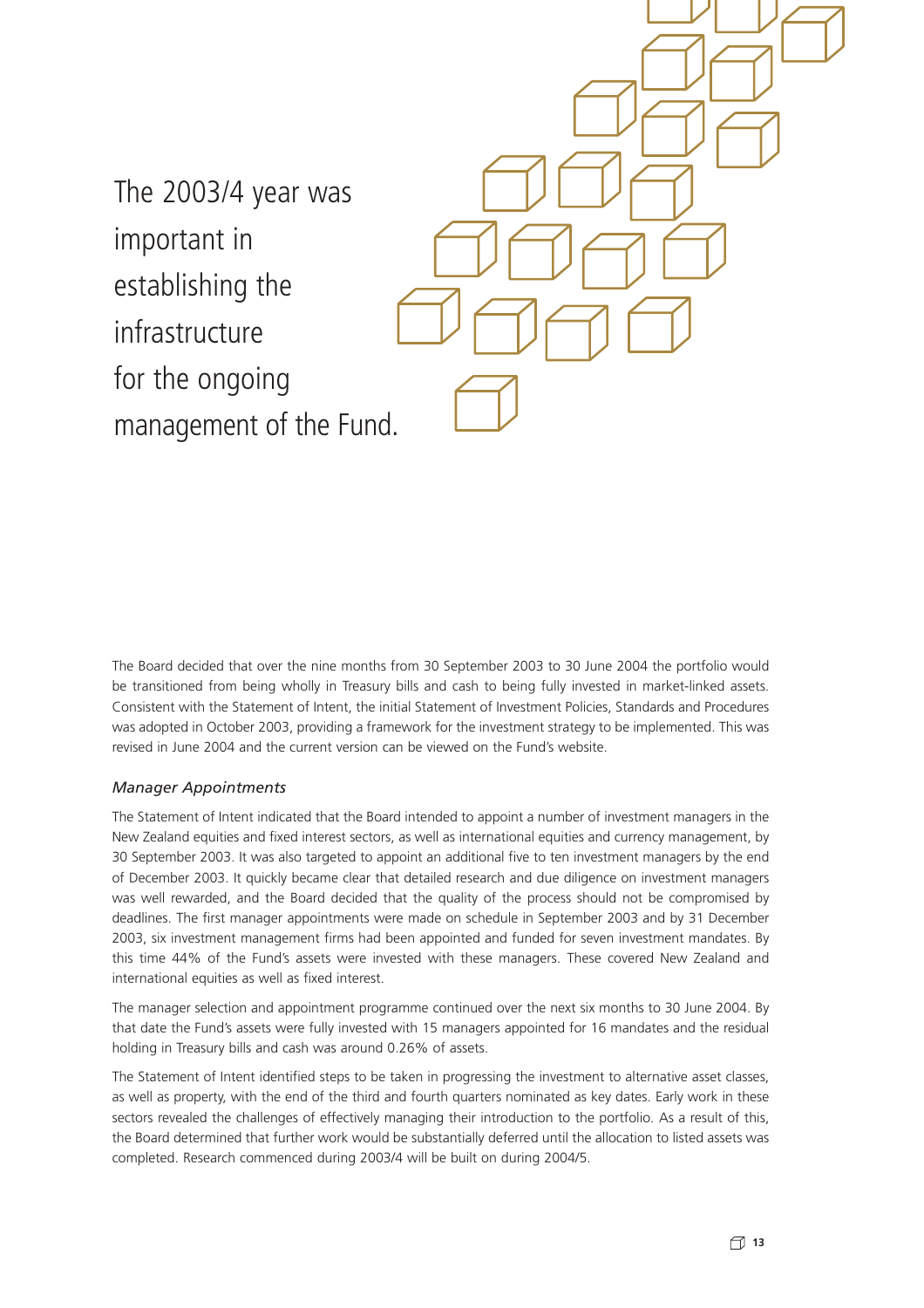#### *Earnings Estimates*

In December 2003, when the modified Statement of Intent was forwarded to the Minister of Finance, the Guardians estimated the investment income on the Fund for the year to June 2004 at \$182 million in pre-tax earnings, based on earnings to the end of November and expected earnings over the next seven months. In fact, as a result of stronger than anticipated returns from equity markets, the earnings to 30 June, on a pre-tax but after fees basis, amounted to \$239 million.

It was also noted in the Statement of Intent that, as a result of the substantial holdings of Treasury bills in the portfolio during the transitional phase, the Guardians did not expect to achieve the long-term target of Treasury bills plus 2.5% p.a. during 2003/4. By 30 June, however, on a time weighted and annualised basis, the return was equivalent to Treasury bills plus 5.10% for the year.

#### B) INVESTING WITHIN AN ETHICAL FRAMEWORK

- Establish and implement a policy to ensure the Fund's investment activities do not prejudice New Zealand's reputation as a responsible member of the world community by 30 September 2003 (achieved);
- Establish interim policy for ethical investing more broadly by 30 September 2003, with further analysis in this area continuing through to 30 June 2004 (achieved).

A second objective outlined in the Statement of Intent was to progress the development of a policy on ethical investing, including the requirement to ensure that the reputation of New Zealand as a responsible member of the world community was not compromised. This was developed prior to the commencement of the investment programme in October 2003 and subsequently reviewed during the year. It can be viewed as part of the Statement of Investment Policies, Standards and Procedures.

The Board has appointed Innovest Strategic Value Advisors, based in London, and Sustainable Investment Research Institute Pty Ltd, based in Melbourne, to review all securities in the portfolio to ensure compliance with the standards set down in the policy. The first such screening was completed by 31 December 2003. While further research into this aspect of institutional management is continuing, the commitment to develop and implement policies in this area was met on schedule.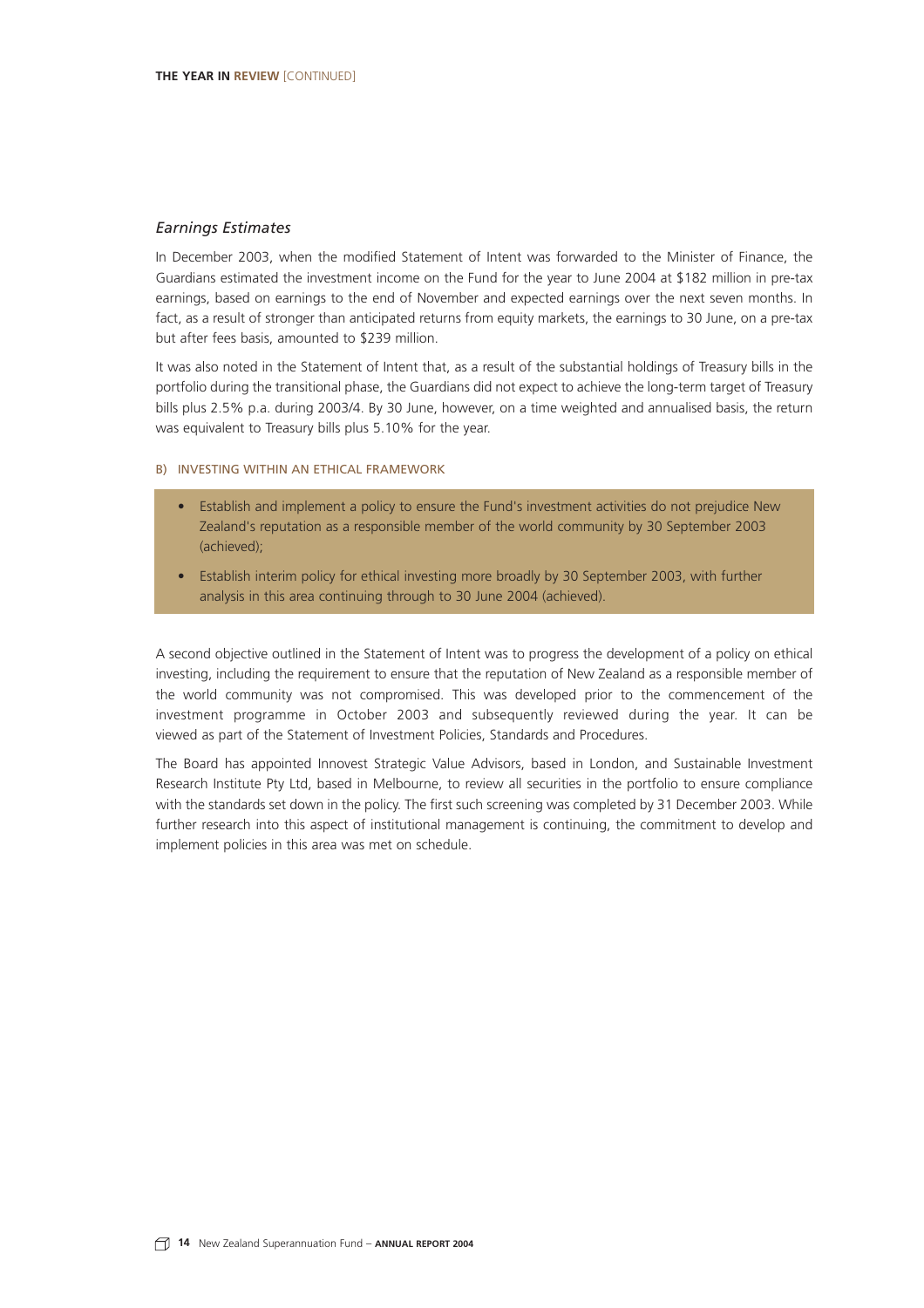#### C) DEVELOPMENT OF GOVERNANCE AND MANAGEMENT STRUCTURES

- Operate at all times within the budget appropriated by Parliament (achieved);
- Complete, by 31 March 2004, interim benchmarking analysis with other funds to measure efficiency (approach identified but not implemented);
- By 31 March 2004, develop a full business plan with key performance indicators for use across the Guardians' business (commenced).

The 2003/4 year was important in establishing structures for the management of the Fund. Fiscal responsibility requires the Guardians to operate within an annual budget agreed by Parliament and this was complied with.

The Statement of Intent also committed the Guardians to the establishment of benchmarks against similar funds in order to compare the efficiency of the operating structures. A number of informal discussions comparing the structure of the Guardians with other funds were undertaken during the year, and a decision was made to participate in a benchmarking service which compares the cost effectiveness, and decision-making efficiency, of many of the largest pension funds around the world. For this to be effective it is necessary for there to be a sufficient operational history for the Guardians to compare with others. Now that the first nine months of investment operations have been completed, and having established the most appropriate peer group of institutions (based on size and asset allocation), the first comparison will be undertaken in October 2004 and be followed up with results for calendar 2004.

It was also recognised at the beginning of the year that it would be valuable to establish working contacts with a number of internationally highly regarded institutions in order to learn from their management practices. During the year a number of important steps were taken in developing these relationships, and the observed experience is being incorporated into the Fund's operating structure.

The Guardians also committed to the development of a full business plan by March 2004. The Board agreed to a number of key operational objectives for 2004/5 early in the year and has been measuring progress against these. The Statement of Intent for 2004/5 builds on these. A final version of the business plan is expected to be approved by the Board in October 2004.

#### D) COMMUNICATING WITH STAKEHOLDERS

- By 31 December 2003, launch Fund website (achieved);
- Report quarterly, or as otherwise required, to the Minister of Finance, and actively engage with interested organisations (achieved).

Recognising that the assets of the Fund are public, and that its performance will increasingly impact the Crown's balance sheet, the Guardians has committed to providing as high a degree of transparency into the operation of the Fund as commercial sensitivities will allow.

The establishment of a website, which provides interested parties with an insight into the current status of the Fund, as well as an understanding of its future directions, was recognised in the Statement of Intent as a critical step in meeting this obligation. This was launched ahead of schedule in August 2003. It contains all public accountability documents as well as current information on the construction and performance of the Fund.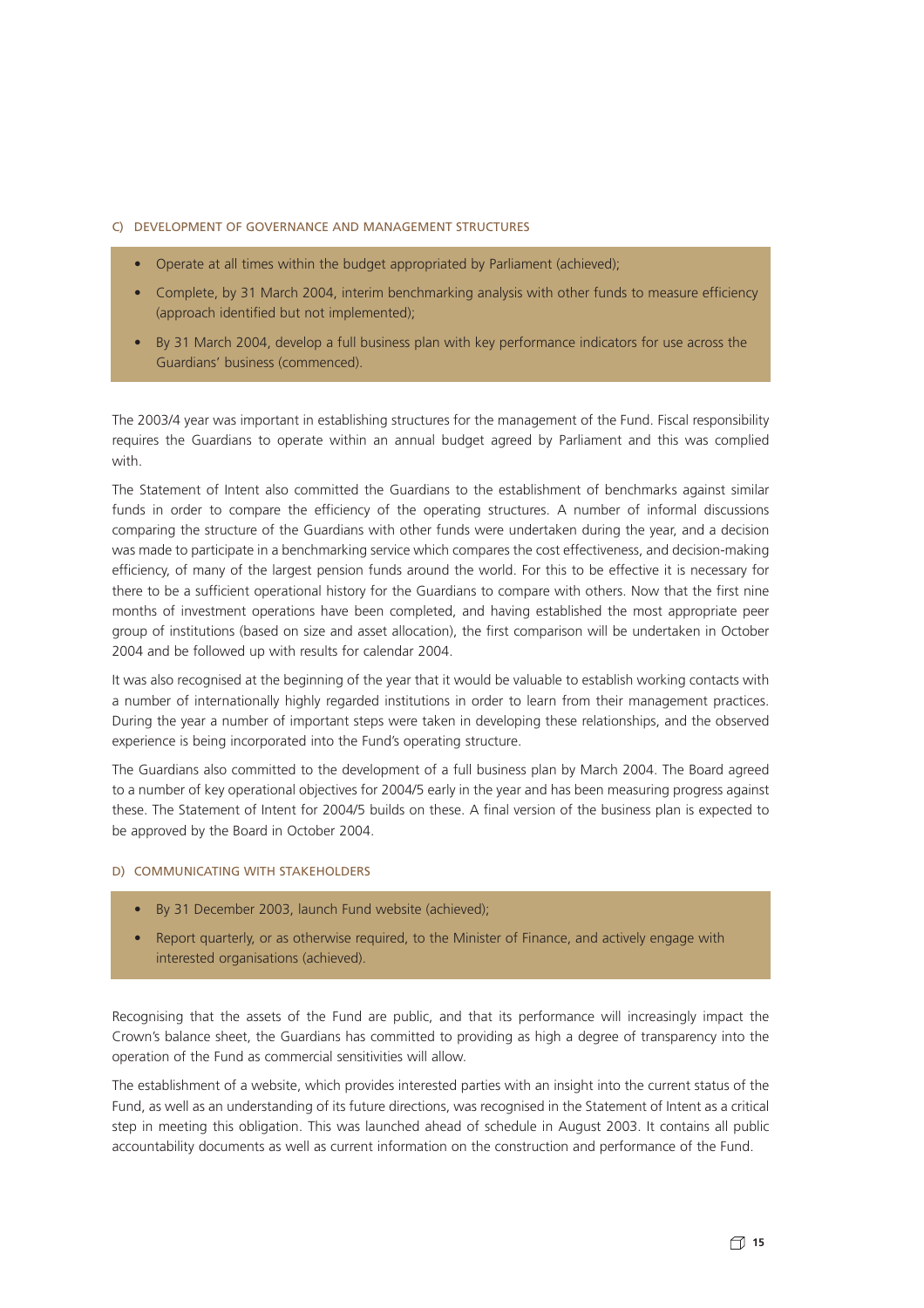Quarterly updates to the Minister of Finance on developments within the Fund continue to be provided. More generally, especially around the time of the launch of the Guardians' investment programme, a number of presentations outlining the purpose and approach of the Fund were made – both within the financial services sector as well as the broader community. This will continue to be a priority for the organisation to ensure its objectives are well understood.

#### E) INVESTING IN PEOPLE AND EXPERIENCE

- Attract quality staff to assist the Guardians to meet its objectives (achieved);
- Foster working contacts with at least ten comparable funds, and complete an analysis of their management practices and experiences by 30 June 2004 (commenced).

The Statement of Intent recognised the value in attracting, and retaining, high quality staff in order to maximise the opportunity for the success of the Fund. As noted elsewhere in the Report, while still a modestly sized organisation, the addition of talented and committed staff during the year has enabled the first year of operations to be successful. A small number of additional resources are sought in 2004/5, but the focus will shift to complementing the internal management team with quality external advisors across a range of sectors and issues.

Recognising the benefit of the experience of other institutional investors, the Guardians has established contact with a number of respected institutions around the world. Analysis of the features that have led to their success has commenced and, now that the internal team is fully operational, it is planned to build on this during 2004/5.

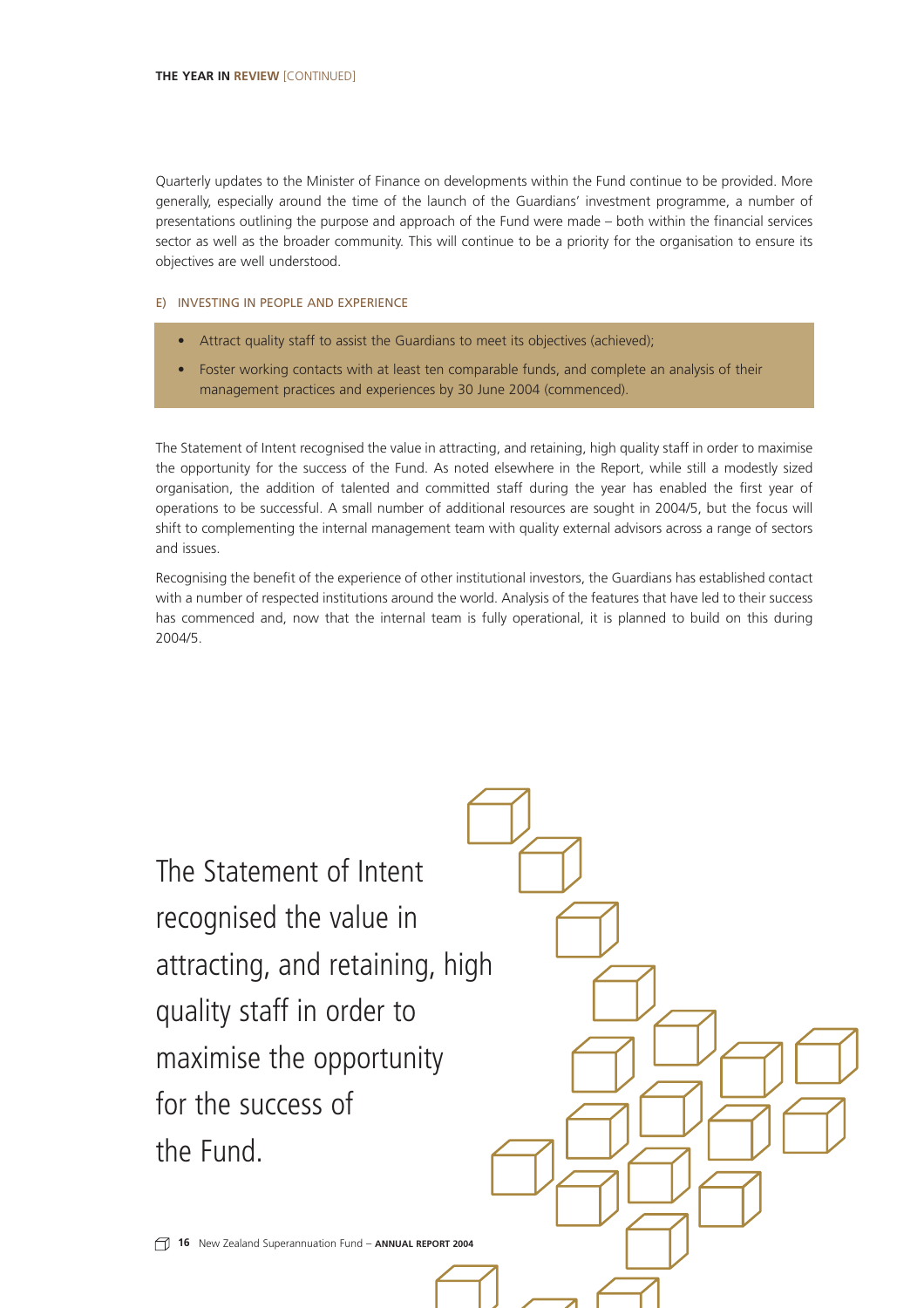# GOVERNANCE STATEMENT

#### FUNCTION OF THE GUARDIANS

The function of the Guardians is to manage and administer the New Zealand Superannuation Fund in accordance with the New Zealand Superannuation Act 2001.

The Guardians must invest the Fund on a prudent, commercial basis and in doing so, must manage and administer the Fund in a manner consistent with best-practice portfolio management, maximising return without undue risk to the Fund as a whole, and avoiding prejudice to New Zealand's reputation as a responsible member of the world community.

A governance framework and policy has been developed by the Board with the following aims:

- a) To lay solid foundations for management and oversight;
- b) To promote ethical and responsible decision making;
- c) To safeguard integrity in financial reporting;
- d) To recognise and manage risk; and
- e) To recognise the interest of stakeholders.

#### OBJECTIVES OF THE GUARDIANS

The general objectives of the Guardians are:

- a. To implement and maintain a diversified and well managed investment portfolio for the Fund that:
	- > ensures the Fund meets its investment objectives;
	- > applies best-practice portfolio management principles;
	- > maximises the return without undue risk to the Fund as a whole; and
	- > avoids prejudice to New Zealand's reputation as a responsible member of the world community.
- b. To ensure excellence in the governance and management processes of the Guardians;
- c. To ensure all the stakeholders in the Fund are well informed about its activities; and
- d. To create a "centre of excellence" in the management of an investment portfolio with a long-term horizon.

 $\Box$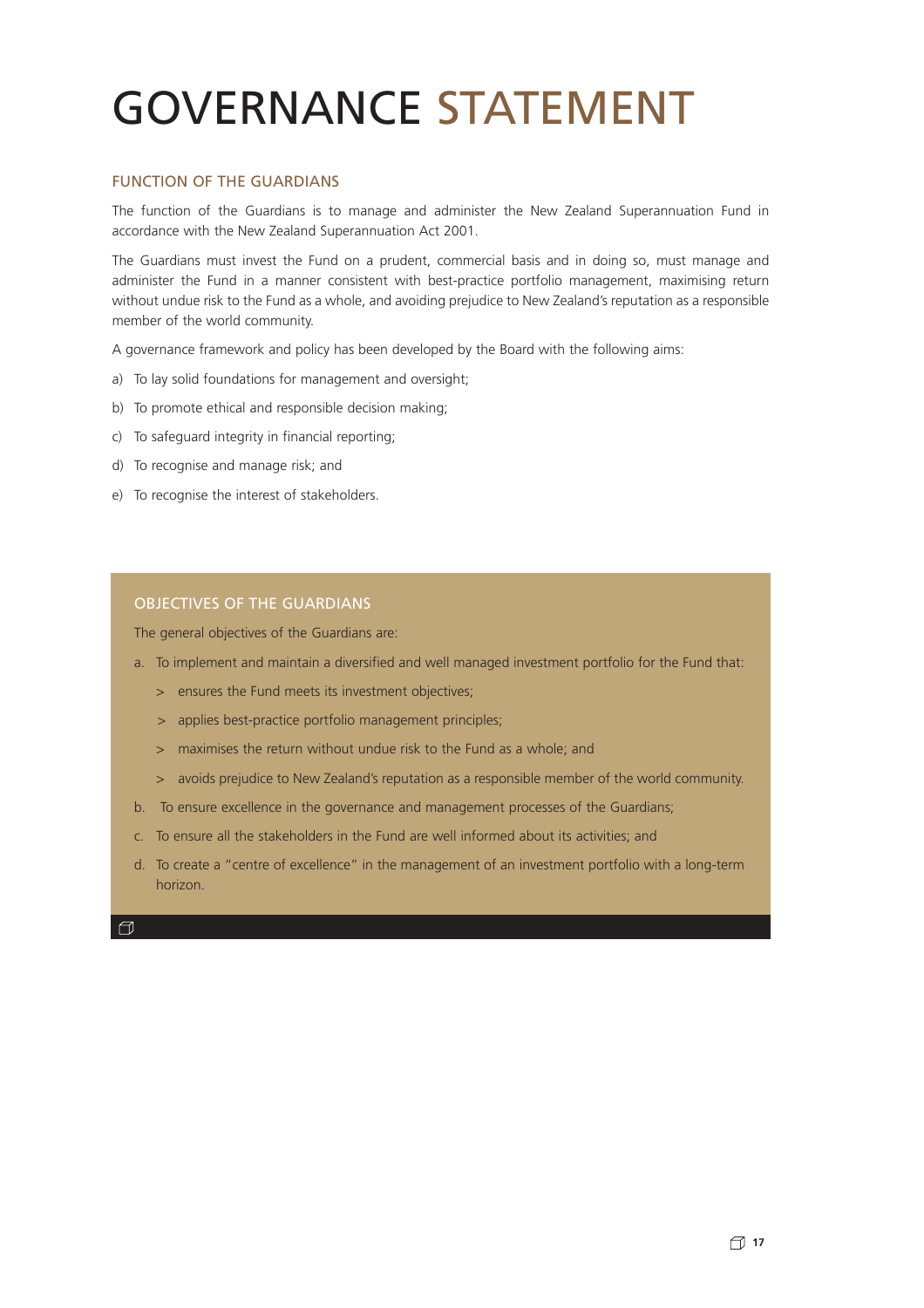#### THE BOARD OF THE GUARDIANS OF NEW ZEALAND SUPERANNUATION

The Act provides for between five and seven members of the Board. A nominating committee has been established by the Minister of Finance to nominate candidates to the Minister for appointment as members of the Board. Board members, who are appointed by the Governor General upon the recommendation of the Minister, are selected for their experience and their mix of complementary skills. Board members, and the dates when their appointments expire, are:



#### **DAVID MAY**

Chairman

David May was appointed Chairman of the Board of the Guardians of New Zealand Superannuation in August 2002. His term of office expires on 31 May 2007.

David is Deputy Chairman of the Government Superannuation Fund Authority, established in 2001 to administer eight superannuation schemes for public sector employees. He is also a Director of Southern Cross Medical Care Society, New Zealand's largest private health insurer and hospital operator, a position he has held since 2002.

David has 35 years' experience in the financial services, superannuation and insurance industries, including 27 years with Colonial Group, most recently as managing director of Colonial Life NZ Ltd (1995-2000). A former chief executive of Jacques Martin NZ Ltd (1985-1990), David was also a board member, and latterly deputy chairman, of the Investment Savings and Insurance Association of New Zealand Inc.

David holds a Bachelor of Science (Hons) in Mathematics from Manchester University, England, and is a Fellow of the Institute of Actuaries in both England and Australia.



#### **RT HON SIR DOUGLAS GRAHAM**

Deputy Chairman

Sir Douglas was appointed Deputy Chairman of the Board of the Guardians of New Zealand Superannuation in August 2002. His term expires on 31 May 2007.

A Member of Parliament from 1984 until his retirement from politics in 1999, Sir Douglas was Minister of Justice (1990–1998) responsible for major company and securities law reform. Other portfolios included Attorney General (1997–1999), Minister for Courts (1995–1997) and Minister in Charge of Treaty of Waitangi Negotiations (1991–1999). He

was appointed to Her Majesty's Privy Council in 1998 and knighted in 1999.

Prior to his distinguished political career, Sir Douglas practiced law from 1965–1984. He is Chairman of the Lombard Group, a private banking firm with assets under management of approximately \$150 million, and is a director of Watercare Services Limited, New Zealand's largest company in the water and wastewater industry. He is also the Commonwealth Special Envoy to the Kingdom of Tonga.

Sir Douglas holds a Bachelor of Laws Degree from the University of Auckland and was awarded the Degree of Honorary Doctor of the University of Waikato in 1999. He is a member of the Institute of Directors in New Zealand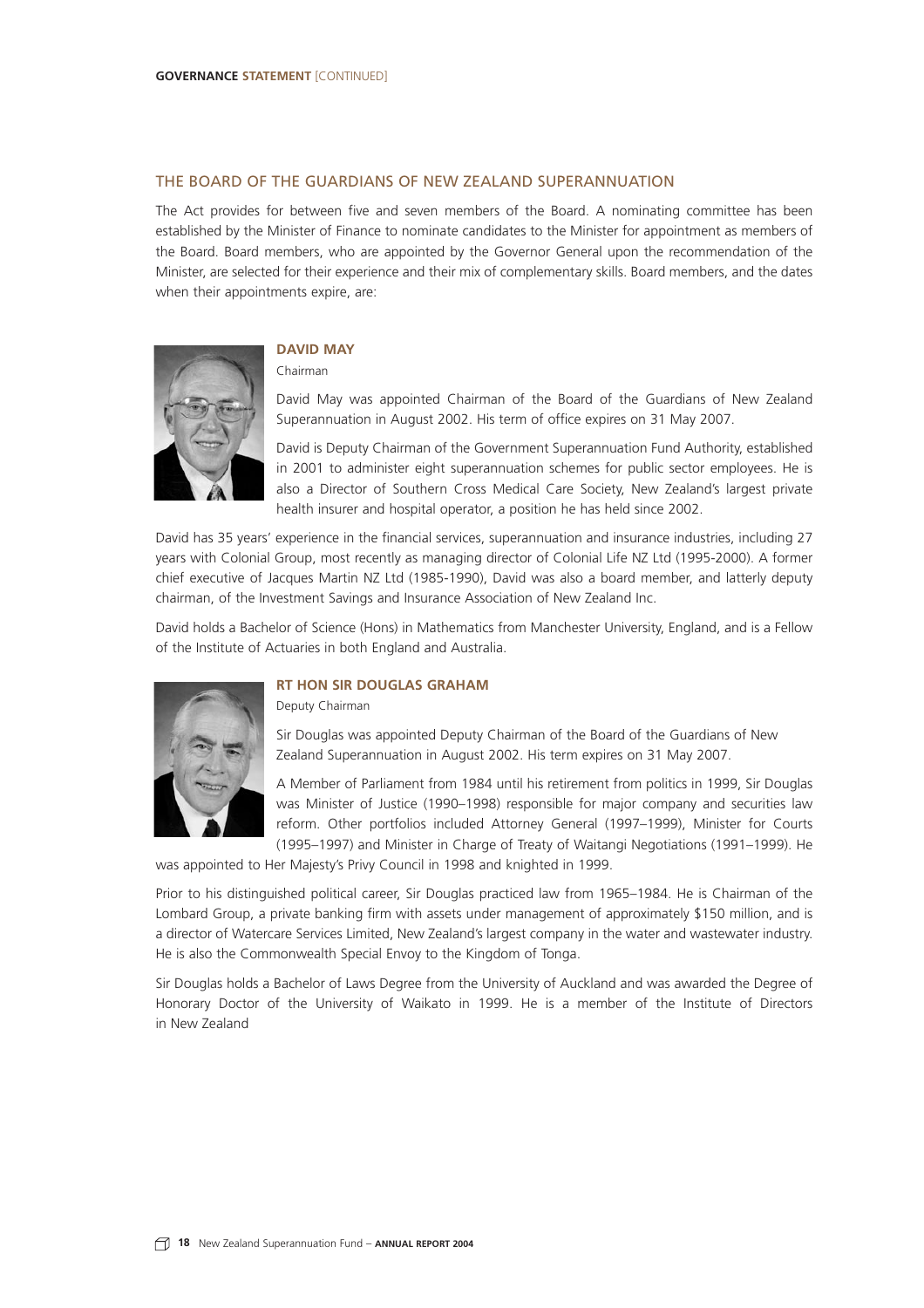

#### **DR MICHAELA ANDERSON**

Dr Michaela Anderson was appointed to the Board of the Guardians of New Zealand Superannuation in August 2002. Her term of office expires on 31 May 2006.

Michaela is Director, Policy and Research at the Association of Superannuation Funds of Australia (ASFA), the industry body for superannuation funds. She leads a team that consults with government on policy and implementation issues, provides expert technical advice to government, and assists ASFA to remain a key contributor to public debate on retirement income policy issues.

Michaela has worked in the superannuation industry for 17 years. Prior to her ASFA appointment in 1994, Michaela was the manager of policy advice to the State Authorities Superannuation Board, a statutory board which governs the superannuation funds for employees of the state of New South Wales.

Michaela participates in a range of government and industry committees and currently represents ASFA on the ASX Corporate Governance Council. She holds a Bachelor of Arts (Hons) and a PhD from Macquarie University, Sydney.



#### **IRA BING**

Ira Bing was appointed to the Board of the Guardians of New Zealand Superannuation in August 2002. His term of office expires on 31 May 2005.

Ira is an investor with more than a decade of investment banking experience within global financial institutions, and is a Principal of the Whiterock Group. Before returning to New Zealand in 2002, Ira was most recently a managing director of the investment banking division of WestLB, the European Banking Group.

Prior to joining WestLB in the late 1990s, Ira held senior positions in the capital markets divisions of the London office of Merrill Lynch, one of the world's largest financial management and advisory companies. In the early 1990s he worked as a capital markets banker for an investment arm of the Edmond de Rothschild Group, having moved to Europe after a number of years with New Zealand investment bank, Fay Richwhite.

Ira holds a Bachelor of Laws Degree from the University of Auckland, a Master of Laws (Hons) from Victoria University, Wellington, and a Master of Economics and Laws from Oxford University, England. He is a past recipient of numerous awards and academic fellowships, including a European Economic Commission (EEC) Fellowship in the early 1990s, on which he spent time working at EEC headquarters in Brussels. Ira is also a past Fellow of the not-for-profit Asia 2000 Foundation of New Zealand.



#### **BRIDGET LIDDELL**

Bridget Liddell was appointed to the Board of the Guardians of New Zealand Superannuation in August 2002. Her term of office expires on 31 May 2005.

Bridget has been a director of several New Zealand companies, including Sky City Entertainment Group, Fisher & Paykel Appliances Holdings Ltd and UniServices Ltd. She has held senior executive positions at Carter Holt Harvey where she was also chairperson of the Carter Holt Harvey Superannuation Fund from 1992-1998. She was also a director of CS First Boston NZ Ltd.

Until recently, Bridget was chief executive officer of University of Auckland Development Ltd. She is a former member of the Council of the University of Auckland and a former director and trustee of Competitive Auckland Ltd.

Bridget received Bachelor of Commerce and Master of Arts (Hons) degrees from the University of Auckland and gained a Harkness Fellowship to study in the United States in 1998. She is also a Chartered Financial Analyst (USA). Bridget is Chief Operating Officer of Fahrenheit 212, an innovation consultancy based in New York.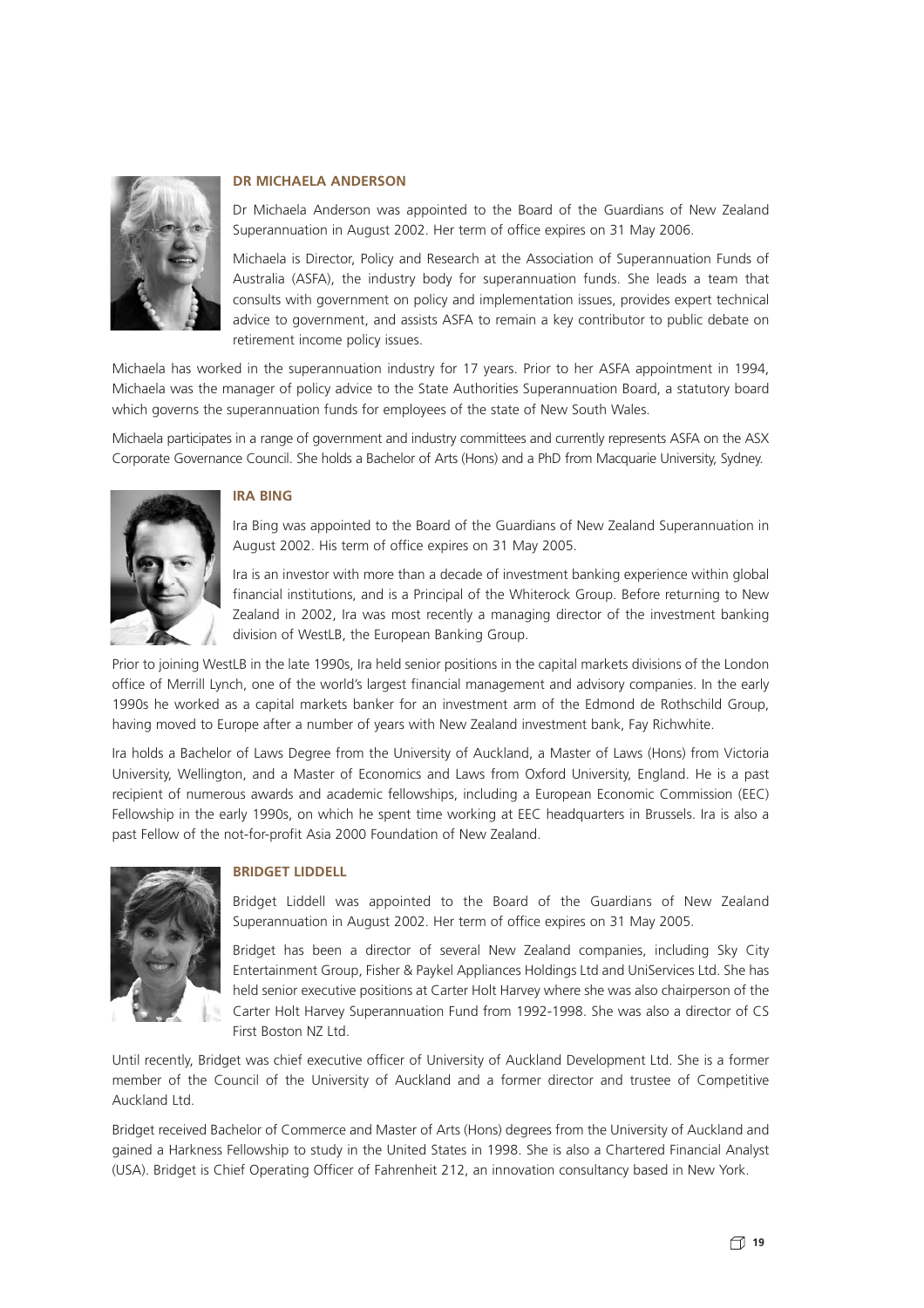#### THE ROLE OF THE BOARD

The Board is responsible for all decisions relating to the business of the Guardians and may delegate functions or powers to a committee of the Board, or any other person, with the exception of the power of delegation, granting a power of attorney, appointing an investment manager or a custodian.

Broad governance responsibilities of the Board include:

- Establishing investment policy for the Fund and business objectives for the Guardians;
- Communicating the organisation's objectives to the Minister of Finance and accounting for progress against these;
- Delegating responsibility for achievement of specific objectives to the Chief Executive and management;
- Monitoring organisational performance towards achieving objectives; and
- Overseeing effective systems of internal control.

#### BOARD COMMITTEES

The Board has established three committees which have been delegated responsibility to develop and recommend policy and monitor compliance against policies in the respective areas. The current Board committees are:

- (i) **Audit and Governance Committee** (Dr Michaela Anderson [Chair], Sir Douglas Graham). The objectives of the committee are to assist the Board in safeguarding the integrity in financial reporting, to recognise and control risk and to ensure governance systems are consistent with best practice portfolio management.
- (ii) **Responsible Investing Committee** (Ira Bing [Chair], Dr Michaela Anderson, Sir Douglas Graham, Bridget Liddell). The objectives of the committee are to assist the Board in the development of policies and procedures for ethical investment and for responsible use of the voting rights as an institutional investor.
- (iii) **Employee Policy and Remuneration Committee** (David May [Chair], Sir Douglas Graham). The objectives of the committee are to assist the Board with human resources policies and practices.

At the beginning of the year there were two other Board committees, the Manager Selection Committee and the Communications Committee. Resources for the selection of investment managers and communication of the Guardian's activities were developed internally and the Board decided to no longer operate these committees.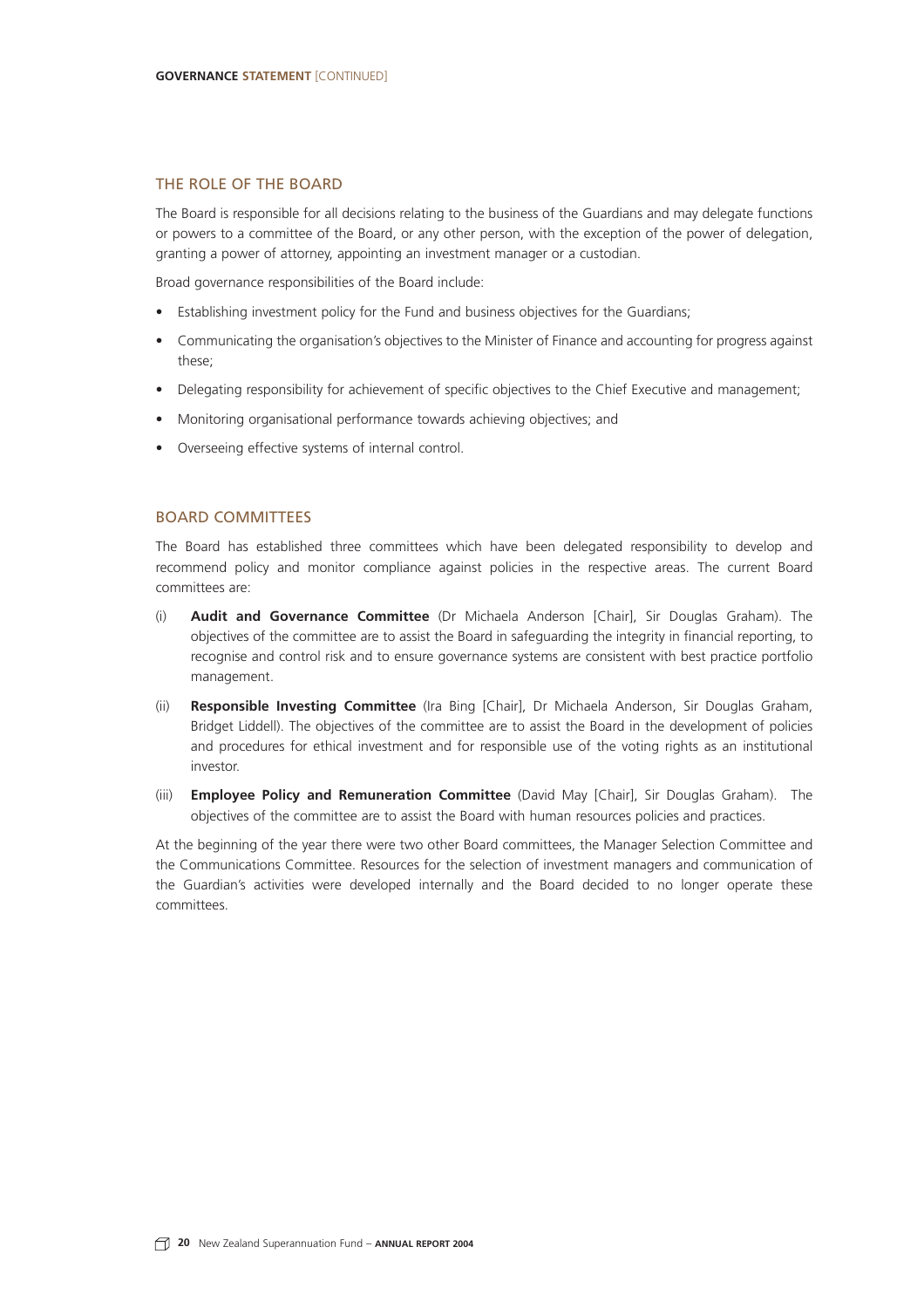#### DIVISION OF RESPONSIBILITY BETWEEN THE BOARD AND MANAGEMENT

The Board is responsible for setting the policy and strategy for the Fund as well as the appointment of investment managers and key advisors. Management is responsible for developing recommendations on policy and strategy for the Board, for researching and recommending suitable investment managers and monitoring them once appointed, and for implementing approved policies. The Board has a schedule of matters specifically reserved to it for decision. This schedule includes:

- Setting investment strategy;
- Appointment of fund managers and custodians;
- Approval of accounts;
- Approval of budget;
- Approval of the business plan;
- Approval of financial policies;
- Approval and review of risk management strategy;
- Approval and review of Statement of Investment Policy; and
- Approval and review of Statement of Intent.

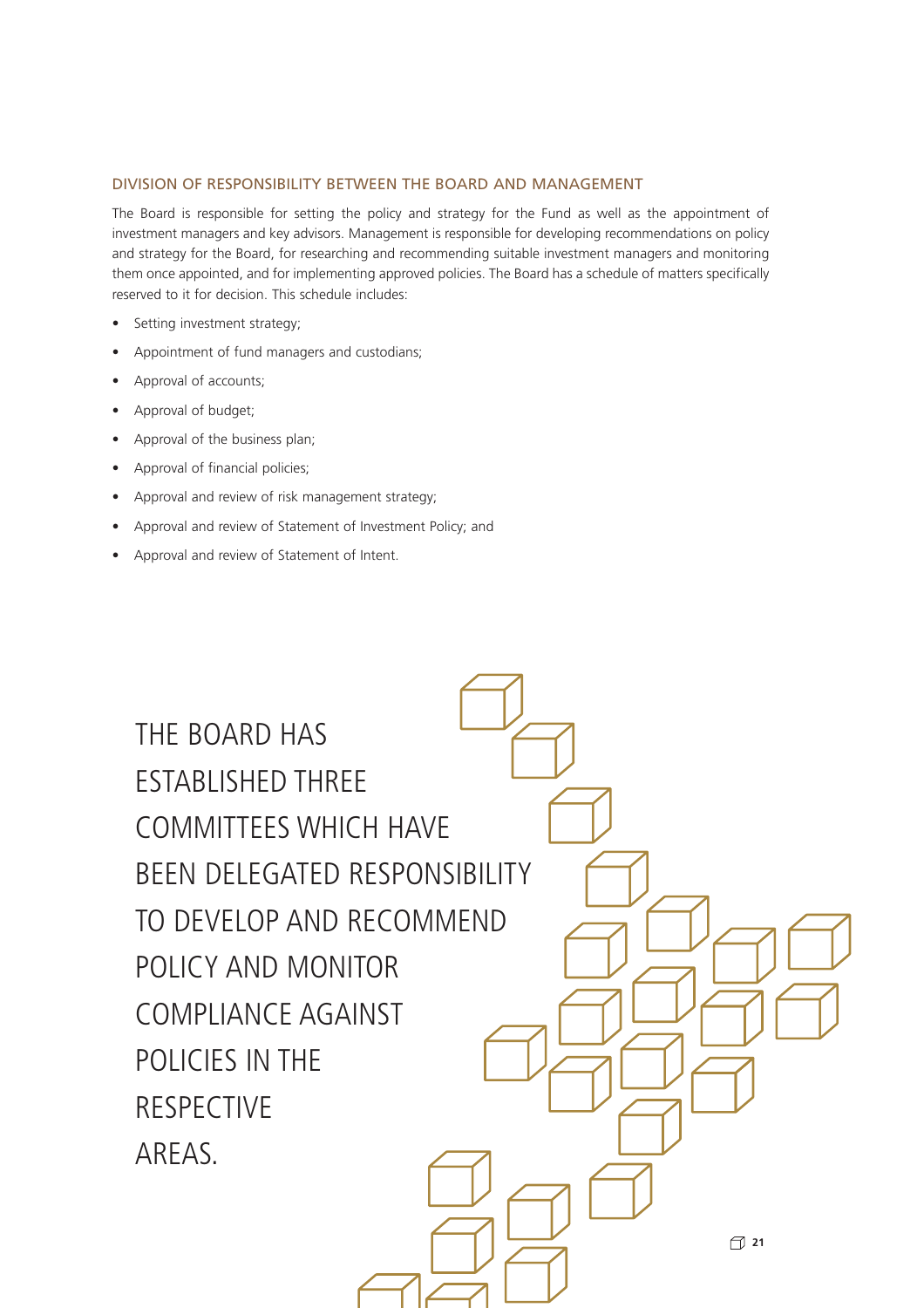The Board delegates a number of areas of responsibility to the Chief Executive and then monitors performance of management in carrying these out. Key areas of responsibility for management include: analysing the most efficient use of investment markets to meet the risk-adjusted return expectations for the Fund; selecting, contracting with and monitoring investment managers; managing the Fund's transactions in the most costeffective way; developing and implementing controls for the management of operational risk; financial reporting and communication with external stakeholders.

The Guardians' management team is as follows:

|                              | <b>NAME</b>                                         | <b>BACKGROUND</b>                                                                              | <b>KEY RESPONSIBILITIES</b>                                                                                                 |
|------------------------------|-----------------------------------------------------|------------------------------------------------------------------------------------------------|-----------------------------------------------------------------------------------------------------------------------------|
|                              | Paul Costello, CEO                                  | Previously CEO of<br>Superannuation Trust<br>of Australia                                      | Overall operating<br>responsibility                                                                                         |
| Investment Policy            | Paul Dyer, CIO,<br>Investment Strategy              | Previously CIO of AMP<br>Capital (NZ) Limited                                                  | Strategic asset allocation<br>and risk budgeting including<br>ensuring adequate portfolio<br>diversification                |
|                              | Tim Mitchell, CIO,<br>Portfolio Construction        | Previously CIO of Colonial<br><b>First State Investments</b><br>Managers (NZ)                  | Manager selection and<br>monitoring with aim of<br>generating excess returns<br>from active management                      |
| <b>Investment Operations</b> | Andy Greening,<br>Manager, Investment<br>Operations | <b>Previously Operations</b><br>Director for UBS Global<br>Asset Management, Zurich            | Operational risk management<br>including oversight of<br>transactions, settlements and<br>portfolio valuation and reporting |
|                              | Ryan McCulloch,<br>Portfolio Analyst                | Previously Portfolio Analyst<br>for Bank of New York,<br>London                                | Day-to-day relationship<br>management with investment<br>managers and custodian                                             |
| <b>Financial Control</b>     | Stewart Brooks,<br>Chief Financial Officer          | Previously Group Company<br>Secretary for Sterling Grace<br>Portfolio Management<br>Group (NZ) | Financial and compliance<br>reporting, risk management<br>and audit relationships                                           |
|                              | Laren Adams,<br><b>Financial Accountant</b>         | Previously Financial<br>Controller, Centaur<br>Holdings, London                                | Financial management of<br>activities of the Guardians                                                                      |
| <b>External Relations</b>    | Sarah Loutit,<br><b>Communications Manager</b>      | Previously Head of<br>Corporate Communications,<br>Eversheds (UK)                              | External relations and<br>communications                                                                                    |
| Office Administration        | Sheryl Coker,<br>Office Manager                     | Previously Office Manager<br>for a variety of organisations                                    | Day-to-day operations of the<br>Guardians' office and suppliers                                                             |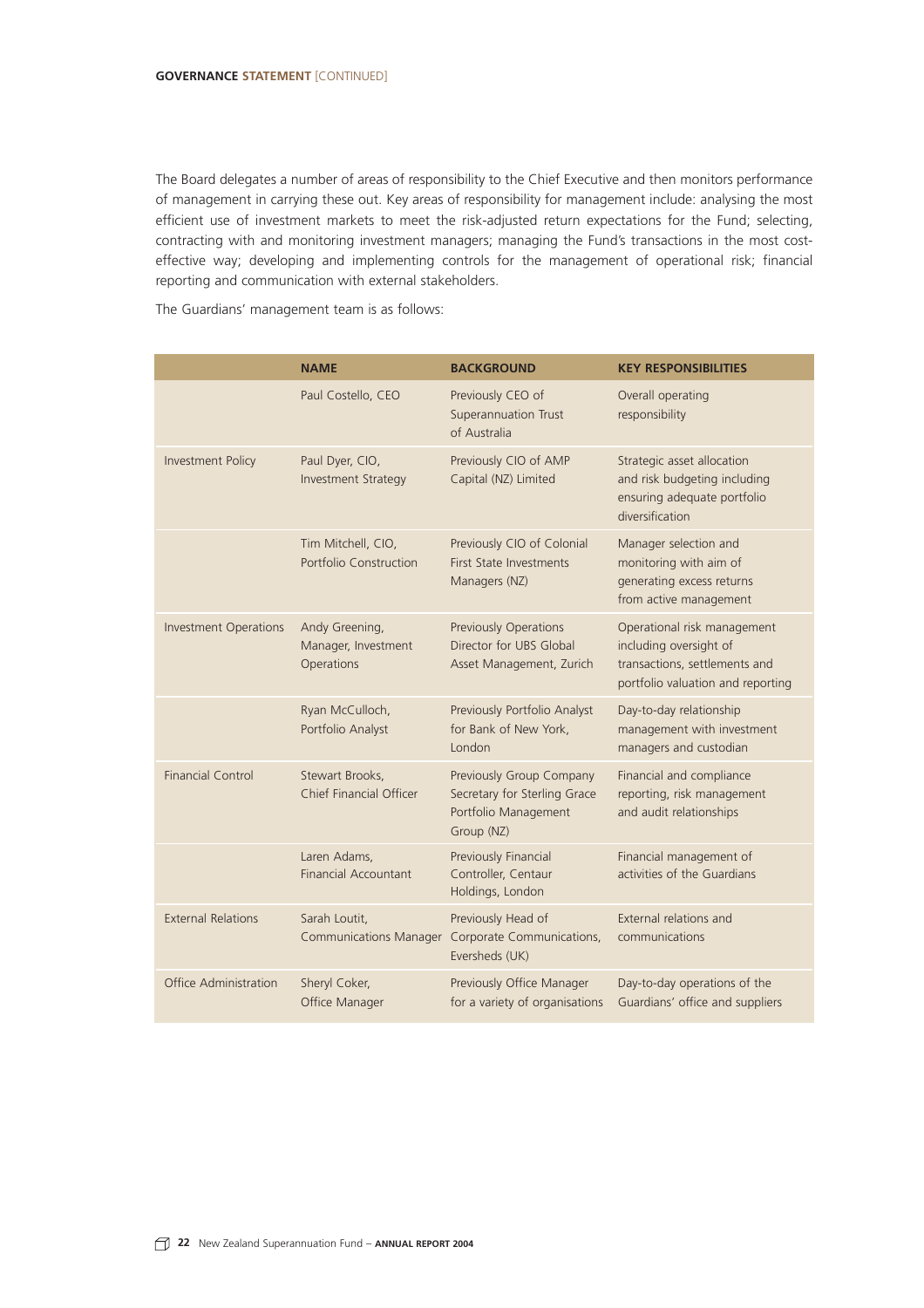#### RISK MANAGEMENT

A substantial part of the business is concerned with the management of credit, liquidity, operational, currency, market and other financial risk. The Board has determined that the quality of all its risk management procedures must be best practice standard.

The Board has, through its policies and contractual arrangements with investment managers and the custodian, put in place procedures to manage these risks.

#### LEGISLATIVE COMPLIANCE

The role of the Audit and Governance Committee includes reviewing compliance systems to ensure compliance with legislation. A legislative compliance system has been developed to identify and comply with legislative requirements.

#### CODES OF CONDUCT

The Board has adopted a governance statement for the Guardians and Codes of Conduct for members of the Board and for employees. The Codes set out standards for appropriate ethical and professional conduct and include procedures for dealing with conflicts of interest. The Board maintains a register of interests and ensures Board members are aware of their obligations to declare these.

The Codes have been prepared having regard to information guidelines and other published codes of practice. The codes outline practices necessary to maintain confidence in the Guardians' integrity and the responsibility and accountability of individuals for reporting and investigating reports of unethical practices. The full codes are available on the Fund's website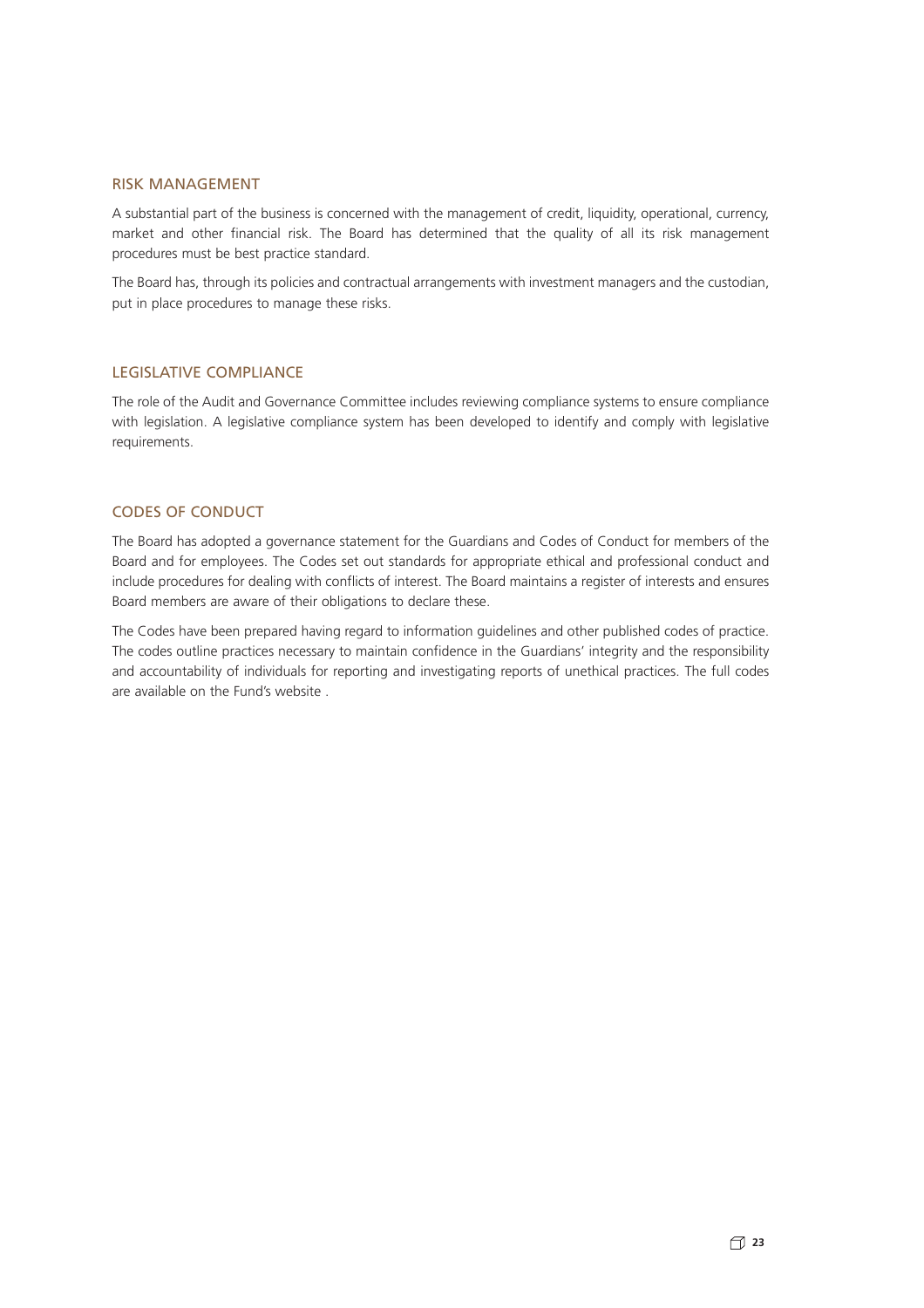# STATEMENT OF INVESTMENT POLICIES

The Fund's governing legislation states the annual report must include a Statement of Investment Policies, Standards and Procedures for the Fund.

A full copy of the Statement can be found on our website. The key provisions are summarised below:

#### *1. The classes of investments in which the Fund is to be invested and the selection criteria for investments within those classes*

The asset classes, which may make up the portfolio, are as follows:

- **Global Equities**
	- > Large/mid/small capitalisation
	- > Emerging markets
	- **• Global Fixed Interest**
		- > Sovereign debt
		- > Non-sovereign debt
- **Property**

 $\Box$ 

- > New Zealand
- > International
- **• New Zealand Equities** (including constrained allocations to Australia)
- **• New Zealand Fixed Interest**
	- > Sovereign debt
	- > Non-sovereign debt
- **• Other Growth Assets**
	- > Private Equity
	- > Commodities
	- > Infrastructure
	- > Forestry

The strategic asset allocation identifies the mix of asset classes determined to best meet the long-term performance target for the Fund. This is formally reviewed at least annually.

The selection criteria for investments are agreed with each investment manager in the form of an investment mandate which forms part of the contractual arrangement with investment managers. Typically, constraints include minimum and maximum numbers of shares that can be held, maximum exposure to a company, sector, country, or credit rating, ranges for ex-ante tracking error relative to a manager's benchmark, and maximum deviation from a manager's benchmark exposure to a particular company, sector, currency or country.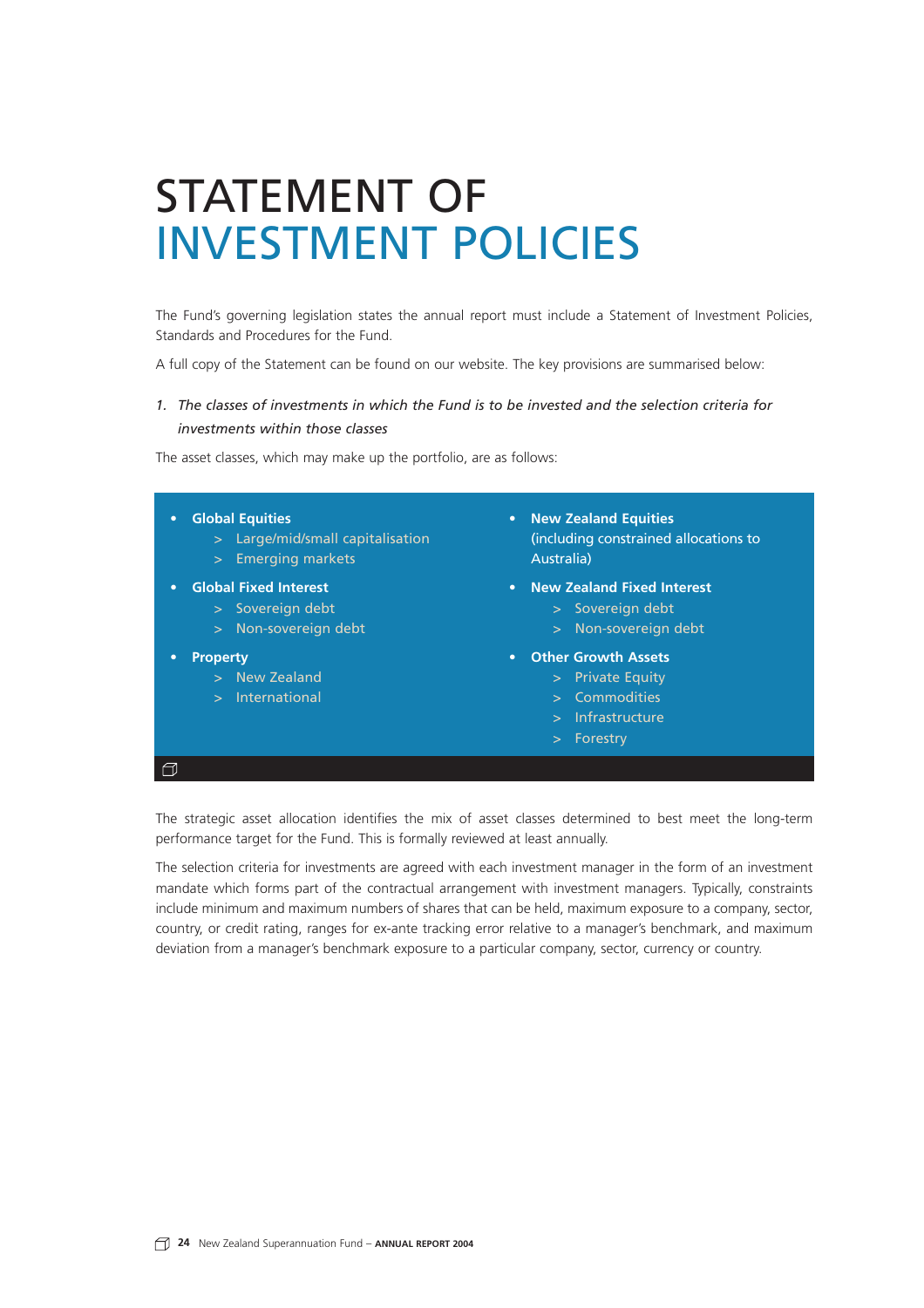#### *2. The determination of benchmarks or standards against which the performance of the Fund as a whole, and classes of investments and individual investments, will be assessed*

Benchmarks must be consistent with the risk and return assumptions that underpin the strategic asset allocation for the Fund.

The benchmarks for individual asset classes must be broadly representative of that asset class. The performance of asset classes will be assessed by comparing the aggregate performance of investment managers within that asset class against the selected benchmark for that asset class.

The benchmarks for individual managers should be either the benchmark for the asset class within which that manager is selected, or broadly representative of the universe of securities from which the manager makes its selections. A manager's performance will be assessed by comparing its performance against its respective benchmark, taking into account the amount of risk the manager has adopted relative to that benchmark.

The Board recognises that investment performance objectives are expected to be met over the long term and, from year to year, investment returns may not meet those long-term objectives.

The performance measures will be reported at least annually. The Board will measure performance against these objectives on rolling five-year periods as milestones towards achieving the stated 20-year objective.

Investment performance for the Fund as a whole is measured after the deduction of fees, transaction costs and foreign taxes.

#### *3. Standards for reporting the investment performance of the Fund*

A comprehensive reporting framework has been established. The investment manager and custodian reports must contain sufficient detail to enable management to:

- Make an assessment of the investment manager's performance against its mandate and its progress towards achieving its investment objectives;
- Analyse manager, asset class and whole-of-Fund performance.

Management reporting to the Board enables the Board to determine the effectiveness of manager selection and the Fund's strategic asset allocation decisions. Public reporting through the website and statutory reports will be as open and transparent as commercial sensitivities allow.

#### *4. Ethical investment, including policies, standards or procedures for avoiding prejudice to New Zealand's reputation as a responsible member of the world community*

The aim is to ensure that the Fund conducts its investment activities with integrity and professionalism.

Investment in any activity that is consistent with the laws of New Zealand will be permitted – unless, and until, that investment breaches the standards set out in the Statement of Investment Policies, Standards and Procedures. Where sovereign or corporate behaviour approaches, but does not breach, those standards, the Guardians may elect either to engage with that entity to encourage a change to that behaviour, or to divest.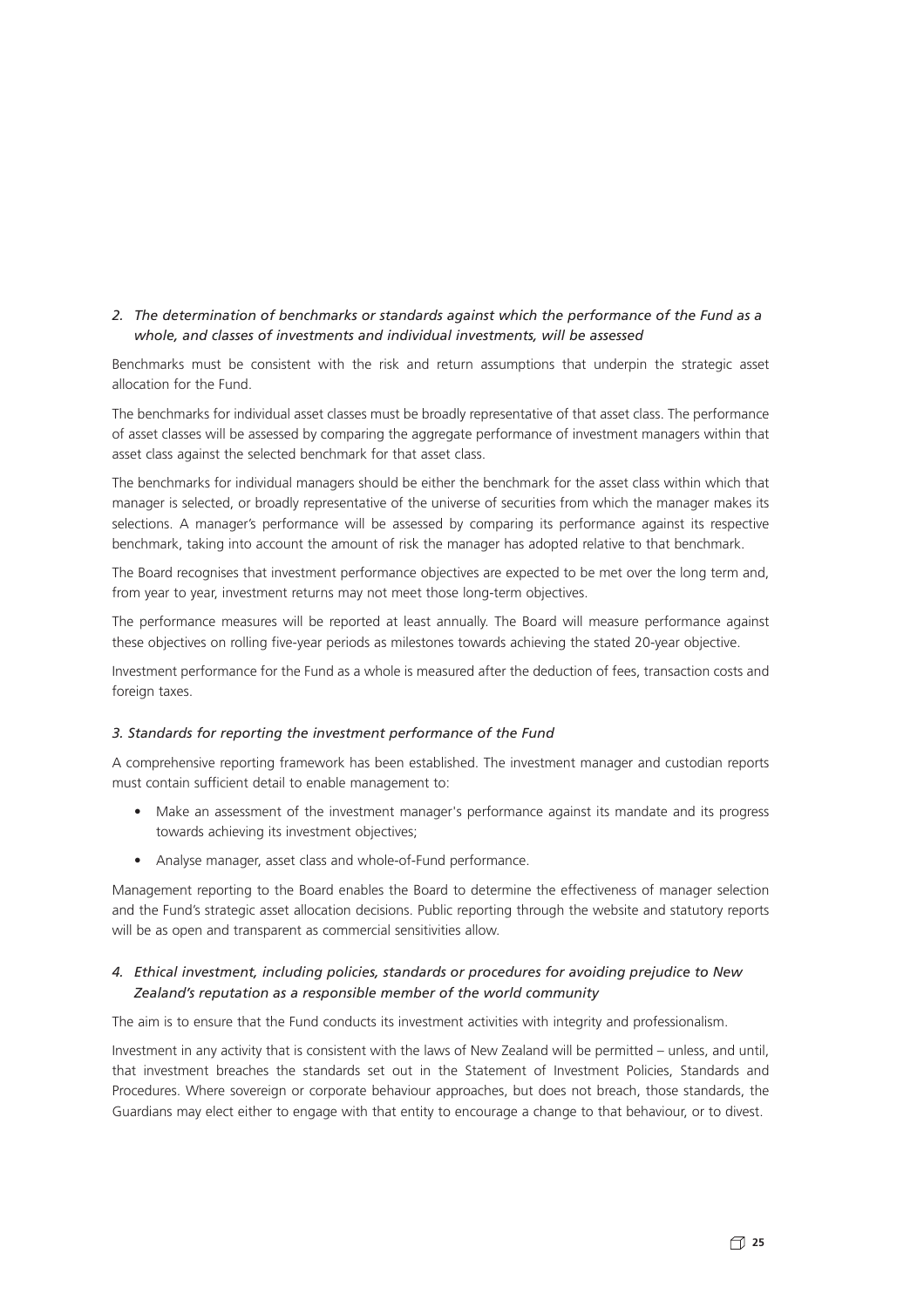The Guardians will regularly review all its sovereign and corporate securities to establish whether an investment gives rise to the risk of such prejudice and, in the event that it does, the investment will be divested.

It will be a breach of policy if a sovereign or corporate issuer of securities is widely regarded internationally as having participated in any of the following:

- Gross abuses of fundamental human rights;
- Serious infringements of labour and employment standards;
- Serious infringements of environmental standards;
- Promoting transnational organised crime or terrorism; or
- Other conduct so reprehensible that it may prejudice New Zealand's reputation as a responsible member of the world community or its reputation as a responsible global investor in sovereign and corporate securities.

#### *5. The balance between risk and return in the overall Fund portfolio*

Analysis of the risk/return tradeoff, over 20 years, of various asset allocation options resulted in setting a performance objective of exceeding, before New Zealand tax, the risk-free rate of return by at least 2.5% per year over rolling 20 year periods.

The policy is that in order to achieve the investment objective while minimising the risk to the Fund as a whole, the mix of assets within the Fund should be as efficient as possible (that is, should offer the highest level of return for a given level of risk). Portfolio optimisation techniques are used to achieve this balance.

In addition, it is recognised that the use of active management of assets carries costs and risks, but is an appropriate policy where there is an expectation of a reward for that risk.

#### *6. The Fund management structure*

The Board has overall responsibility for the management of the Fund.

The Board has appointed an internal management team supported by a range of external advisors and a global custodian to provide the appropriate separation between the investing function and the settlement of transactions, as well as the recording and reporting of investment activities.

The Board has also appointed a range of external investment managers to carry out the investment function.

#### *7. The use of options, futures, and other derivative financial instruments*

Derivatives are permitted as part of the investment strategy to:

- Manage risk:
- Achieve or reduce exposure to asset classes; and
- Achieve transactional efficiency.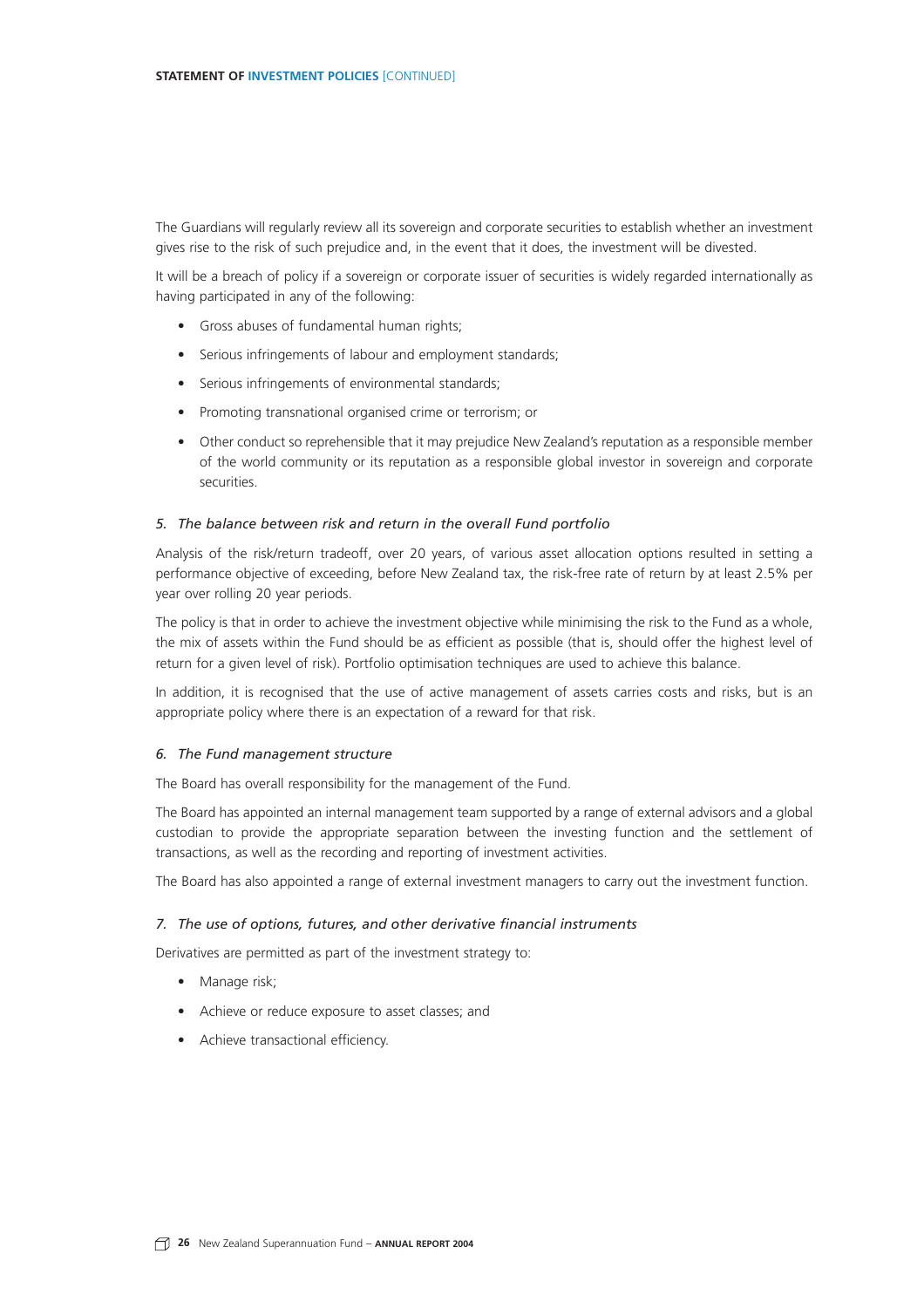Derivatives are not to be used for investment activity where derivative exposure combined with physical exposure results in a net exposure for that asset class, or the portfolio as a whole, that is inconsistent with the investment strategy.

All derivatives must be in the form of an exposure over the same asset class as the physical instrument. Derivatives are not to be used to leverage the portfolio.

Derivatives held to increase exposure to any asset or asset class must be fully covered by cash or assets such as short-dated fixed interest securities, which are considered equivalent to cash and can be converted into cash within the settlement period. Derivatives held to decrease exposure to any asset or asset class must be fully covered by the underlying asset or asset class.

#### *8. The management of credit, liquidity, operational, currency, market and other financial risks*

The Board has determined that the quality of all its risk management procedures must be of best practice standard.

Financial risks are managed through clearly specifying eligible assets in investment mandates, ensuring adequate diversification within and between portfolios, ensuring there are adequate procedures to manage operational risks including effective internal controls, separation of roles and codes of conduct, and implementing policies for the hedging of foreign currencies.

At 30 June 2004 the policy for managing foreign currency exposure was that all of the foreign currencies in the international fixed interest portfolio, and 60% of the foreign currencies in the international equity portfolios, would be hedged back to New Zealand dollars. This policy is subject to review and it is anticipated that the level of hedging in the international equities portfolio will be increased.

#### *9. The retention, exercise or delegation of voting rights acquired through investments*

Where an investment is made in a company in a jurisdiction where there are specific legal or codified requirements in relation to corporate governance, that law or code will be the basis for monitoring and deciding action.

Proxy voting is a key to maintaining shareholder oversight of directors and company policies. In general, the Guardians' voting action will be as follows:

- Where a proposal meets best practice, and is in the Fund's long-term interests, the Guardians will endeavour to vote for the proposal;
- Where the proposal does not meet best practice and is not in the Fund's long-term interests, the Guardians will endeavour to oppose the proposal; and
- Where a proposal raises issues which do not meet best practice, but either the concern is not regarded as sufficiently material to warrant opposition, or an oppose vote could have a detrimental impact on corporate structures, the Guardians will abstain.

The ultimate right of exercise of any voting rights attached to a security held by the Fund is to be retained by the Board.

In general, investment managers will be delegated with responsibility to exercise voting rights in accordance with the best interests of the Fund. Investment management agreements will set out the delegation and the reporting requirements in relation to corporate governance and voting activity.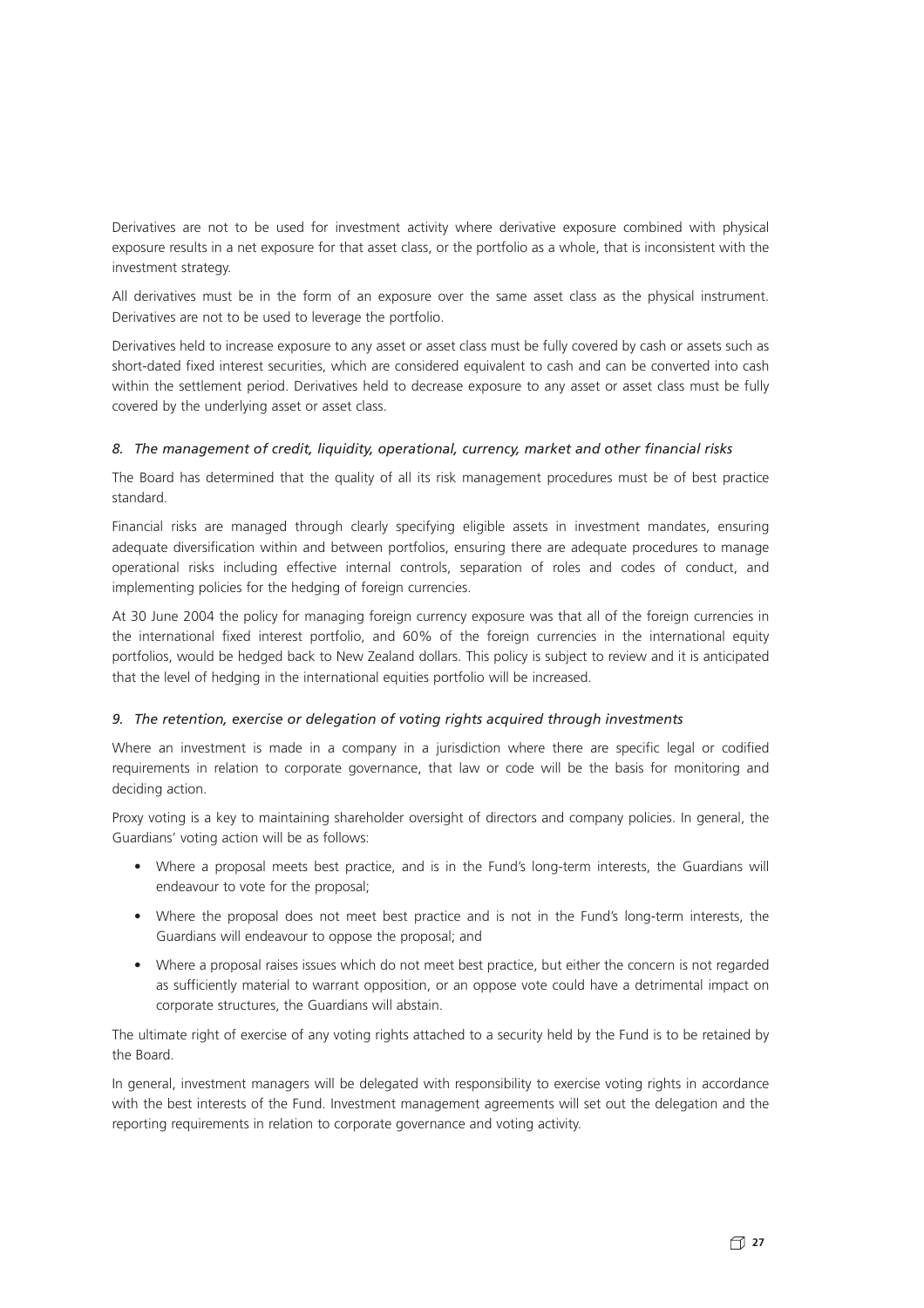#### *10. The method of, and basis for, valuation of investments that are not regularly traded on a public exchange*

Investments not regularly traded on recognised exchanges will generally be held in pooled vehicles subject to external valuation by the investment manager on behalf of all investors, and will be valued according to accepted market practices.

As at 30 June 2004 no investment in these assets has been made.

#### *11. Prohibited or restricted investments or any investment constraints or limits*

The Fund will not invest in any asset that does not fall into one of the asset classes described in the strategic asset allocation. In addition, the Fund will not invest in any security that breaches the ethical investment policy, nor will it own any business outright. Legislation prohibits the Fund having a controlling interest in any other entity.

Contractual arrangements with each investment manager will prescribe constraints on a manager's security selection discretion that are consistent with the risk budget for a particular manager and the risk budget for the Fund as a whole.

On behalf of the Board and Management of the Guardians of New Zealand Superannuation we hereby certify that to the best of our knowledge the investment policies, standards and procedures for the Fund have been complied with throughout the 2003/04 financial year.

David May

Chairman Chairman Chairman Chairman Chairman Chairman Chairman Chairman Chairman Chairman Chairman Chairman Ch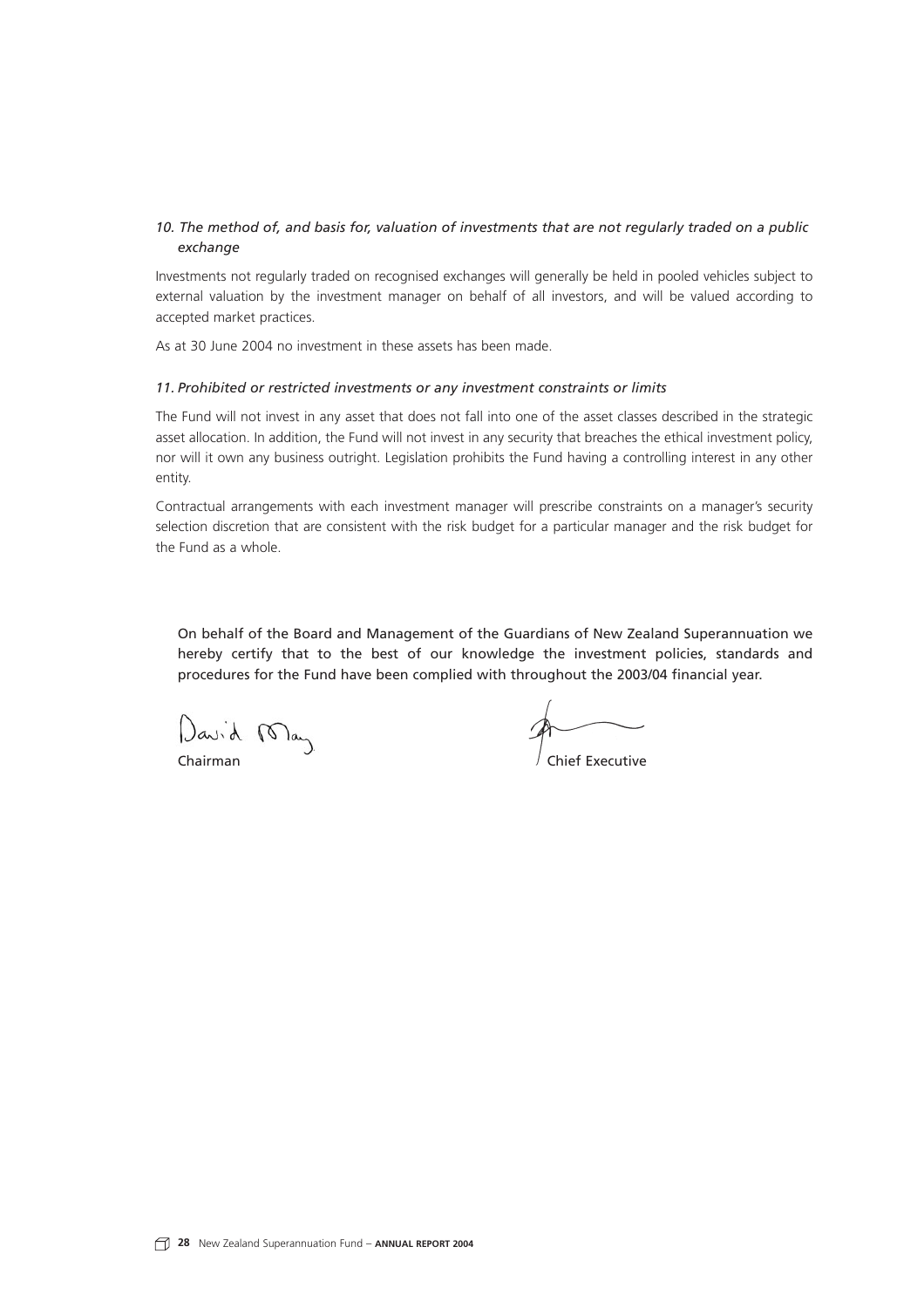# **FINANCIAL STATEMENTS**

| <b>FINANCIAL STATEMENTS</b>                    | 29 |
|------------------------------------------------|----|
| <b>NEW ZEALAND SUPERANNUATION FUND</b>         |    |
| Statement of Responsibility                    | 30 |
| Statement of Financial Performance             | 31 |
| Statement of Movement in Public Equity         | 32 |
| Statement of Financial Position                | 33 |
| <b>Statement of Cash Flows</b>                 | 34 |
| Notes to the Financial Statements              | 35 |
| Audit Report                                   | 43 |
| <b>GUARDIANS OF NEW ZEALAND SUPERANNUATION</b> |    |
| Statement of Responsibility                    | 45 |
| Statement of Financial Performance             | 46 |
| Statement of Movement in Public Equity         | 47 |
| Statement of Financial Position                | 48 |
| Statement of Cash Flows                        | 49 |
| <b>Statement of Commitments</b>                | 50 |
| Statement of Contingent Liabilities            | 50 |
| Statement of Accounting Policies               | 51 |
| Notes to the Financial Statements              | 53 |
| Audit Report                                   | 58 |
| Directory                                      | 60 |

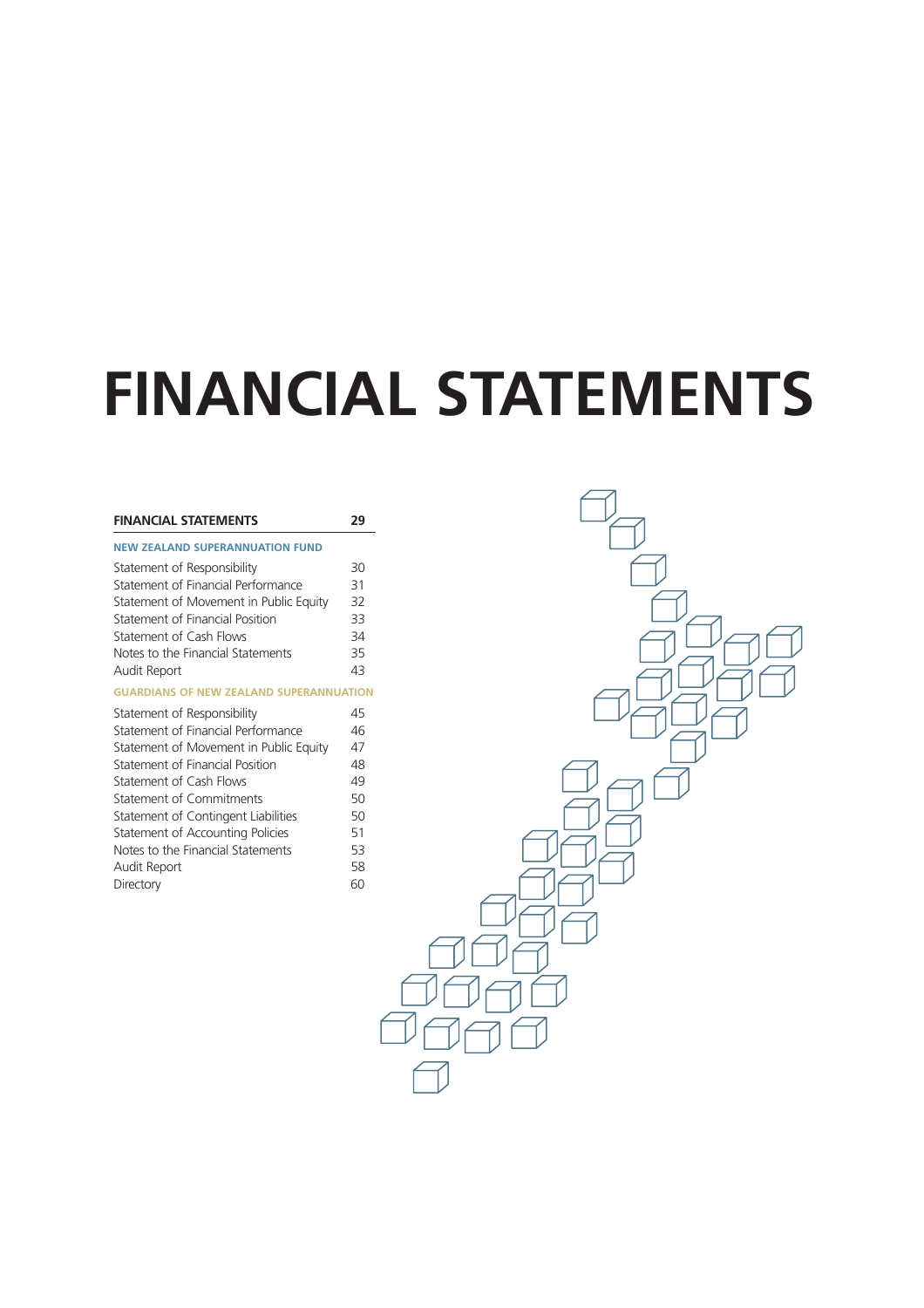### STATEMENT OF RESPONSIBILITY

FOR THE YEAR ENDED 30 JUNE 2004

The Board and management of Guardians of New Zealand Superannuation accepts responsibility for the preparation of the annual Financial Statements of the New Zealand Superannuation Fund and the judgments used in them.

The Board and management of Guardians of New Zealand Superannuation accepts responsibility for establishing and maintaining a system of internal control designed to provide reasonable assurance as to the integrity and reliability of financial and non financial reporting of the New Zealand Superannuation Fund.

In the opinion of the Board and management of Guardians of New Zealand Superannuation the annual Financial Statements for the year 1 July 2003 to 30 June 2004, fairly reflect the financial position and operations of the New Zealand Superannuation Fund.

David May

**D MAY P COSTELLO Chairperson Chairperson Chief Executive 22 September 2004 22 September 2004**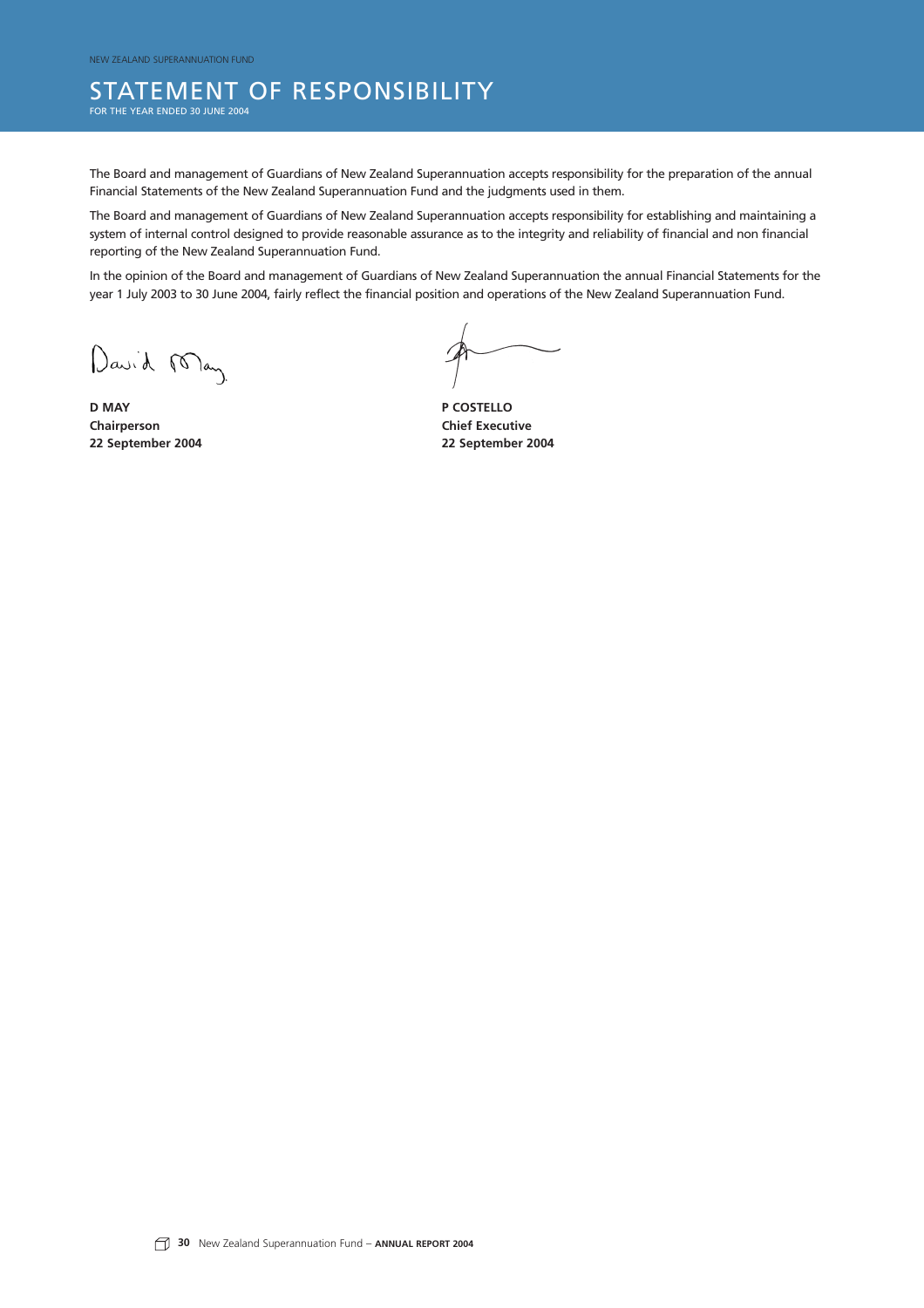## STATEMENT OF FINANCIAL PERFORMANCE

|                                                                   |              | <b>ACTUAL</b> | <b>ACTUAL</b> | <b>BUDGET</b> |
|-------------------------------------------------------------------|--------------|---------------|---------------|---------------|
|                                                                   |              | 2004          | 2003          | 2004          |
|                                                                   | <b>Notes</b> | \$'000        | \$'000        | \$'000        |
| <b>REVENUE</b>                                                    |              |               |               |               |
| Investment income                                                 | 2            | 99,622        |               |               |
| Unrealised gains and losses on investments and foreign currencies | 3            | 156,840       |               |               |
| Realised gains and losses on investments and foreign currencies   | 3            | (11, 139)     |               |               |
| <b>TOTAL OPERATING REVENUE</b>                                    |              | 245,323       | ٠             | 182,000       |
| <b>EXPENSES</b>                                                   |              |               |               |               |
| Managers' fees                                                    |              | 3,799         |               |               |
| Custody fees                                                      |              | 1,716         |               |               |
| Auditor's remuneration                                            |              | 100           | ۰             |               |
| Other expenses                                                    |              | 501           | ٠             |               |
| <b>TOTAL EXPENSES</b>                                             |              | 6,116         | ۰             |               |
| <b>SURPLUS BEFORE INCOME TAX EXPENSE</b>                          |              | 239,207       |               | 182,000       |
| Income tax expense                                                | 8            | 77,388        |               | 60,000        |
| <b>NET SURPLUS</b>                                                |              | 161,819       |               | 122,000       |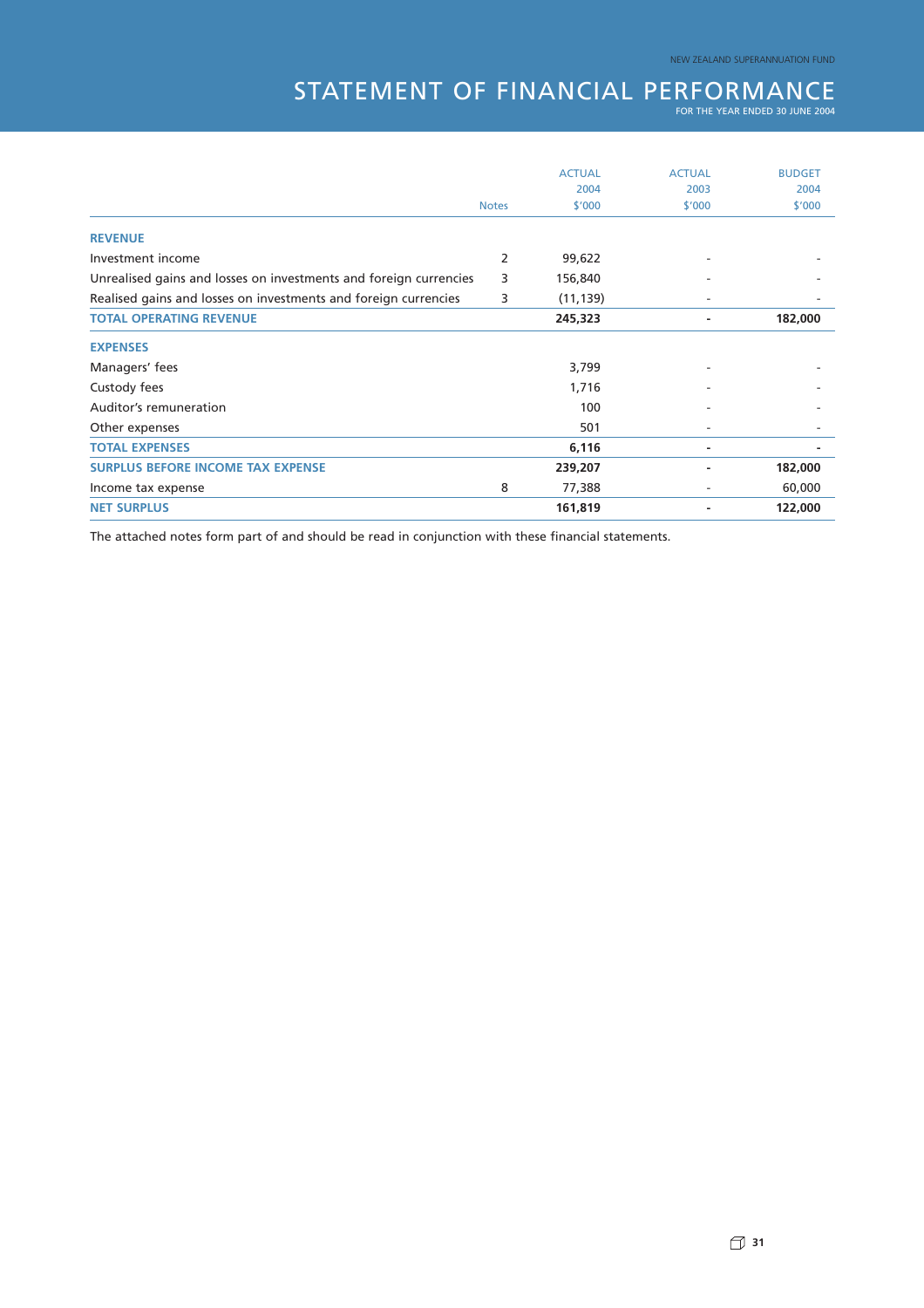## STATEMENT OF MOVEMENT IN PUBLIC EQUITY<br>for the year ended 30 june 2004

|                                                                                                                       |              | <b>ACTUAL</b> | <b>ACTUAL</b> | <b>BUDGET</b> |
|-----------------------------------------------------------------------------------------------------------------------|--------------|---------------|---------------|---------------|
|                                                                                                                       |              | 2004          | 2003          | 2004          |
|                                                                                                                       | <b>Notes</b> | \$'000        | \$'000        | \$'000        |
| Net surplus                                                                                                           |              | 161,819       |               | 122,000       |
| <b>TOTAL RECOGNISED REVENUES AND EXPENSES</b>                                                                         |              | 161,819       |               | 122,000       |
| Fund capital contributions from the Crown                                                                             |              | 1,910,079     | 1,269,000     | 1,910,000     |
| Capital contributions from the Crown in respect of funding<br>the net cost of New Zealand superannuation entitlements | 7            | 5,888,739     | 5,642,000     |               |
| Capital withdrawals by the Crown in respect of funding the<br>net cost of New Zealand superannuation entitlements     | 7            | (5,888,739)   | (5,642,000)   |               |
| <b>MOVEMENTS IN PUBLIC EQUITY FOR THE YEAR</b>                                                                        |              | 2,071,898     | 1,269,000     | 2,032,000     |
| PUBLIC EQUITY AT BEGINNING OF YEAR                                                                                    |              | 1,884,000     | 615,000       | 1,884,000     |
| <b>PUBLIC EQUITY AT END OF YEAR</b>                                                                                   |              | 3,955,898     | 1,884,000     | 3,916,000     |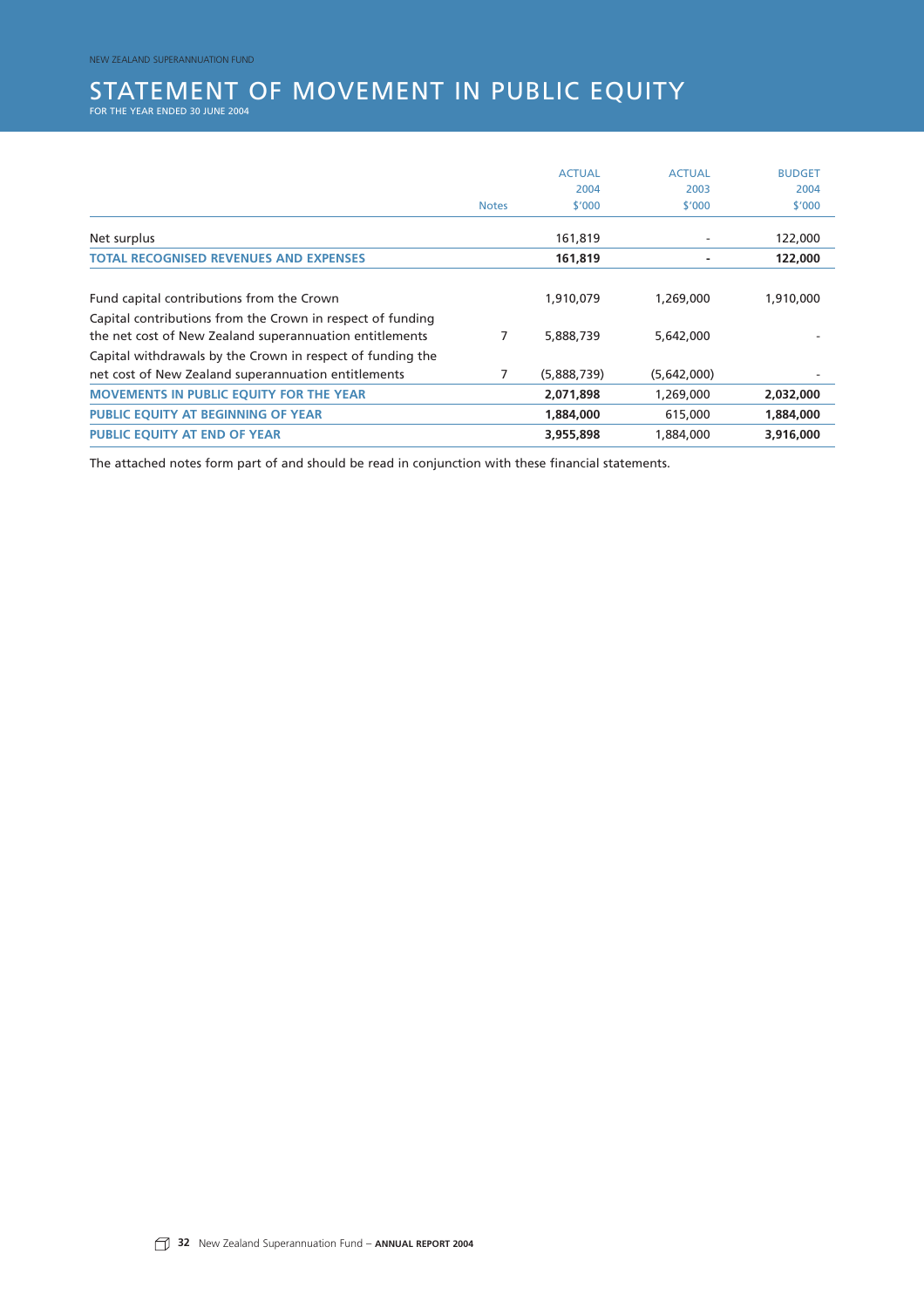## STATEMENT OF FINANCIAL POSITION

|                            |              | <b>ACTUAL</b> | <b>ACTUAL</b> | <b>BUDGET</b><br>2004 |
|----------------------------|--------------|---------------|---------------|-----------------------|
|                            |              | 2004          | 2003          |                       |
|                            | <b>Notes</b> | \$'000        | \$'000        | \$'000                |
| <b>ASSETS</b>              |              |               |               |                       |
| <b>Investments</b>         |              |               |               |                       |
| Cash and cash equivalents  |              | 327,091       |               |                       |
| Investments                |              | 3,813,762     | ۰             | 3,916,000             |
| <b>Total investments</b>   | 4            | 4,140,853     |               | 3,916,000             |
| Receivables                | 5            | 41,134        | 1,884,000     |                       |
| <b>Taxation receivable</b> | 9            | 9,991         |               |                       |
| <b>TOTAL ASSETS</b>        |              | 4,191,978     | 1,884,000     | 3,916,000             |
| <b>LIABILITIES</b>         |              |               |               |                       |
| Payables                   | 6            | 196,833       |               |                       |
| Deferred tax liability     | 10           | 39,247        |               |                       |
| <b>TOTAL LIABILITIES</b>   |              | 236,080       | ۰             | -                     |
| <b>NET ASSETS</b>          |              | 3,955,898     | 1,884,000     | 3,916,000             |
| <b>TOTAL PUBLIC EQUITY</b> |              | 3,955,898     | 1,884,000     | 3,916,000             |
|                            |              |               |               |                       |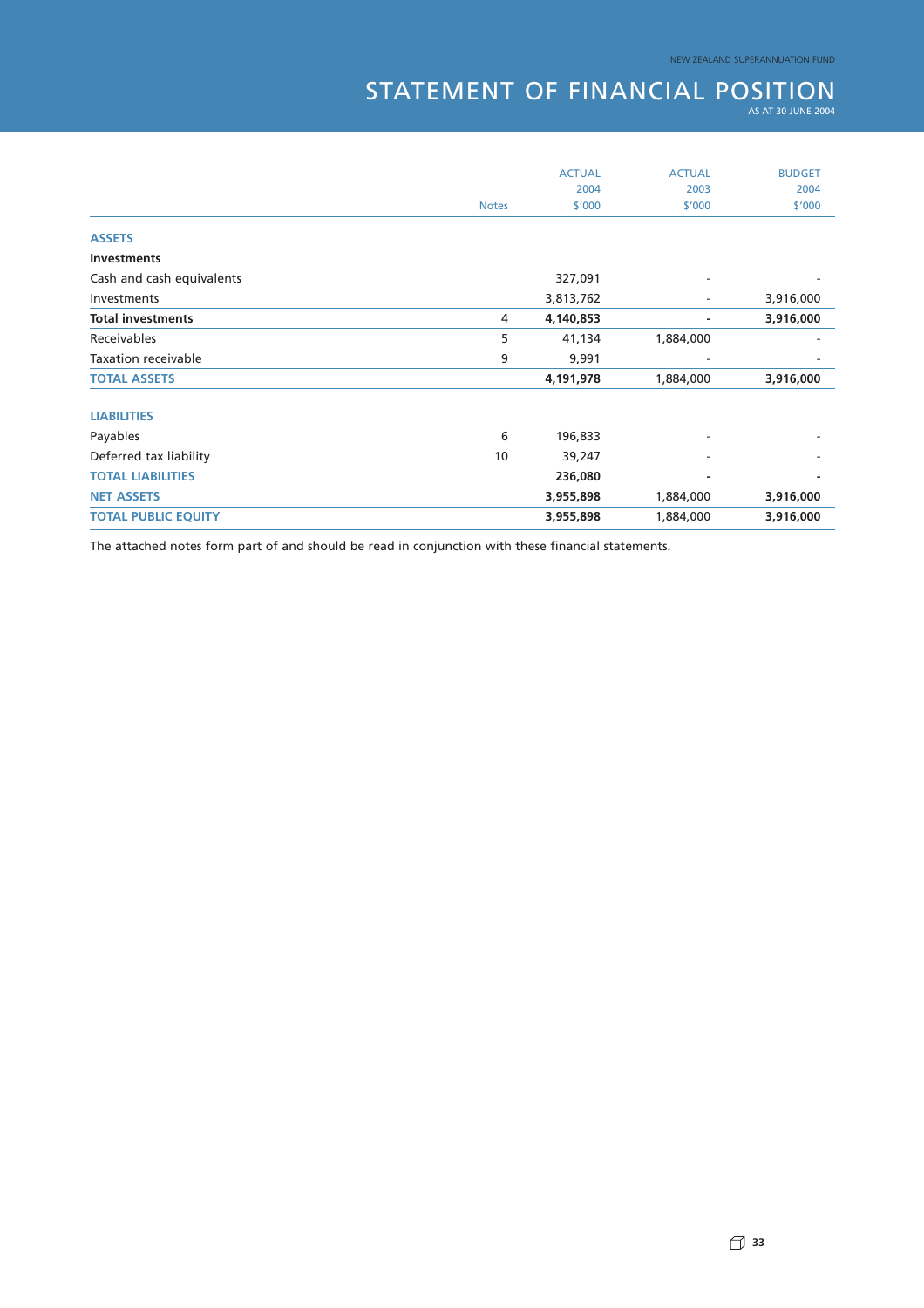NEW ZEALAND SUPERANNUATION FUND

## STATEMENT OF CASH FLOWS FOR THE YEAR ENDED 30 JUNE 2004

|                                                           |              | <b>ACTUAL</b> | <b>ACTUAL</b> | <b>BUDGET</b> |
|-----------------------------------------------------------|--------------|---------------|---------------|---------------|
|                                                           |              | 2004          | 2003          | 2004          |
|                                                           | <b>Notes</b> | \$'000        | \$'000        | \$'000        |
| <b>CASH FLOWS FROM OPERATING ACTIVITIES</b>               |              |               |               |               |
| Cash was provided from:                                   |              |               |               |               |
| <b>Dividends</b>                                          |              | 26,167        |               |               |
| Interest                                                  |              | 52,480        |               |               |
| Total cash inflow from operating activities               |              | 78,647        |               |               |
| Cash was applied to:                                      |              |               |               |               |
| Managers' fees                                            |              | (1,970)       |               |               |
| Tax paid                                                  |              | (48, 132)     |               |               |
| Other expenses                                            |              | (113)         |               |               |
| Total cash outflow from operating activities              |              | (50, 215)     |               |               |
| <b>NET CASH INFLOW FROM OPERATING ACTIVITIES</b>          | 13           | 28,432        |               |               |
| <b>CASH FLOWS FROM INVESTING ACTIVITIES</b>               |              |               |               |               |
| Cash was provided from:                                   |              |               |               |               |
| Sale of investments                                       |              | 5,465,485     |               |               |
| Cash was applied to:                                      |              |               |               |               |
| Purchases of investments                                  |              | (8,956,360)   |               |               |
| <b>NET CASH (OUTFLOW) FROM INVESTING ACTIVITIES</b>       |              | (3,490,875)   |               |               |
| <b>CASH FLOWS FROM FINANCING ACTIVITIES</b>               |              |               |               |               |
| Cash was provided from:                                   |              |               |               |               |
| Capital contributions from the Crown                      |              | 3,794,079     |               |               |
| <b>NET CASH INFLOW FROM FINANCING ACTIVITIES</b>          |              | 3,794,079     |               |               |
| <b>NET INCREASE IN CASH</b>                               |              | 331,636       |               |               |
| Cash at the beginning of the year                         |              |               |               |               |
| Effects of exchange rate changes on foreign currency cash |              | (4, 545)      |               |               |
| <b>CASH AT THE END OF THE YEAR</b>                        |              | 327,091       |               |               |
|                                                           |              |               |               |               |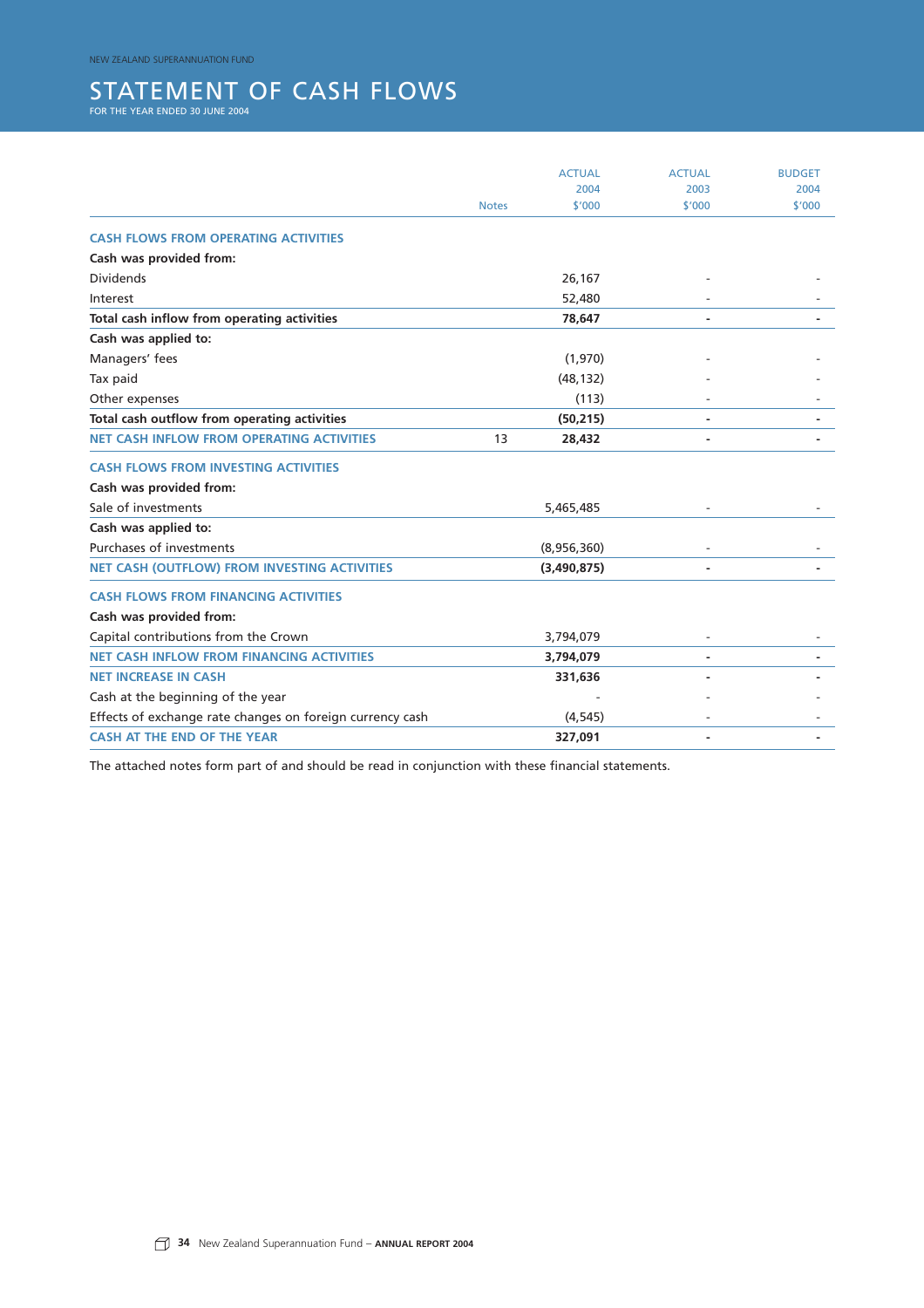#### **NOTE 1: SUMMARY OF SIGNIFICANT ACCOUNTING POLICIES**

#### **REPORTING ENTITY**

These are the financial statements of the New Zealand Superannuation Fund (the "Fund"), a fund created under section 37 of the New Zealand Superannuation Act 2001 (the "Act"). This Act commenced on 11 October 2001.

The New Zealand Superannuation Fund is managed and administered by Guardians of New Zealand Superannuation ("Guardians"). Guardians was established as a new Crown entity by section 48 of the New Zealand Superannuation Act 2001 and became operative from 30 August 2002.

The Crown is required to make capital contributions to the Fund for investment based on a percentage of GDP as set out in the Act.

Capital contributions are made by the Crown into the Fund on a fortnightly basis for the purpose of investment, and funding the net cost of New Zealand superannuation entitlements ("superannuation entitlements").

#### **STATUTORY BASE**

The financial statements have been prepared in accordance with the Financial Reporting Act 1993 and the New Zealand Superannuation Act 2001.

#### **MEASUREMENT BASE**

The financial statements have been prepared on the basis of historic cost with the exception that certain assets and liabilities are measured at market value.

#### **SPECIFIC ACCOUNTING POLICIES**

The financial statements are prepared in accordance with New Zealand generally accepted accounting practice. The accounting policies that materially affect the measurement of financial performance and financial position are set out below.

#### **(a) Budget figures**

The budget was included in the Statement of Intent of the Guardians of New Zealand Superannuation and was approved by Guardians of New Zealand Superannuation on behalf of the New Zealand Superannuation Fund for the year.

As the fund had not commenced operation at the time of preparing the Budget for the year ended 30 June 2004 only high-level estimates were prepared and as a consequence budget data is only available for major line items and not for subcategories.

#### **(b) Capital contributions**

(i) Fund capital contributions

The Crown is required to make fund capital contributions to the Fund in accordance with sections 42 to 44 inclusive of the Act. Fund capital contributions are made by the Crown to the Fund on a fortnightly basis for investment and for the purpose of contribution to the net cost of paying superannuation entitlements after 2020. These fund capital contributions are recorded in the statement of movements in equity.

(ii) Superannuation entitlement payments

The Minister of Finance, under section 45 of the Act, must ensure that sufficient money is transferred to the Fund in each year to meet the net cost of superannuation entitlements. These transfers are treated as capital contributions from the Crown in respect of funding the net cost of superannuation entitlements and are offset by capital withdrawals and recorded in the statement of movements in public equity. In the previous year these were disclosed by way of note.

#### **(c) Capital withdrawals**

(i) Fund capital withdrawals

In terms of section 47 of the Act no withdrawals of fund capital contributions are permitted in any financial year before 1 July 2020.

#### (ii) Superannuation entitlement payments

The net cost of superannuation entitlements are treated as capital withdrawals by the Crown in respect of funding the net cost of superannuation entitlements and are recorded in the statement of movements in public equity. These amounts equate to the associated capital contributions. In the previous year these were disclosed by way of note. The payment of superannuation entitlements is an expense of the Crown and is recorded separately in the Crown financial statements.

#### **(d) Income tax**

In accordance with section 76 of the Act the Fund is treated as if it is a body corporate for tax purposes and is therefore subject to income tax on any income derived from investments, and that income is treated as gross income of the Fund under the Income Tax Act 1994.

The income tax expense recognised for the year is based on the accounting surplus, adjusted for permanent differences between accounting and tax rules.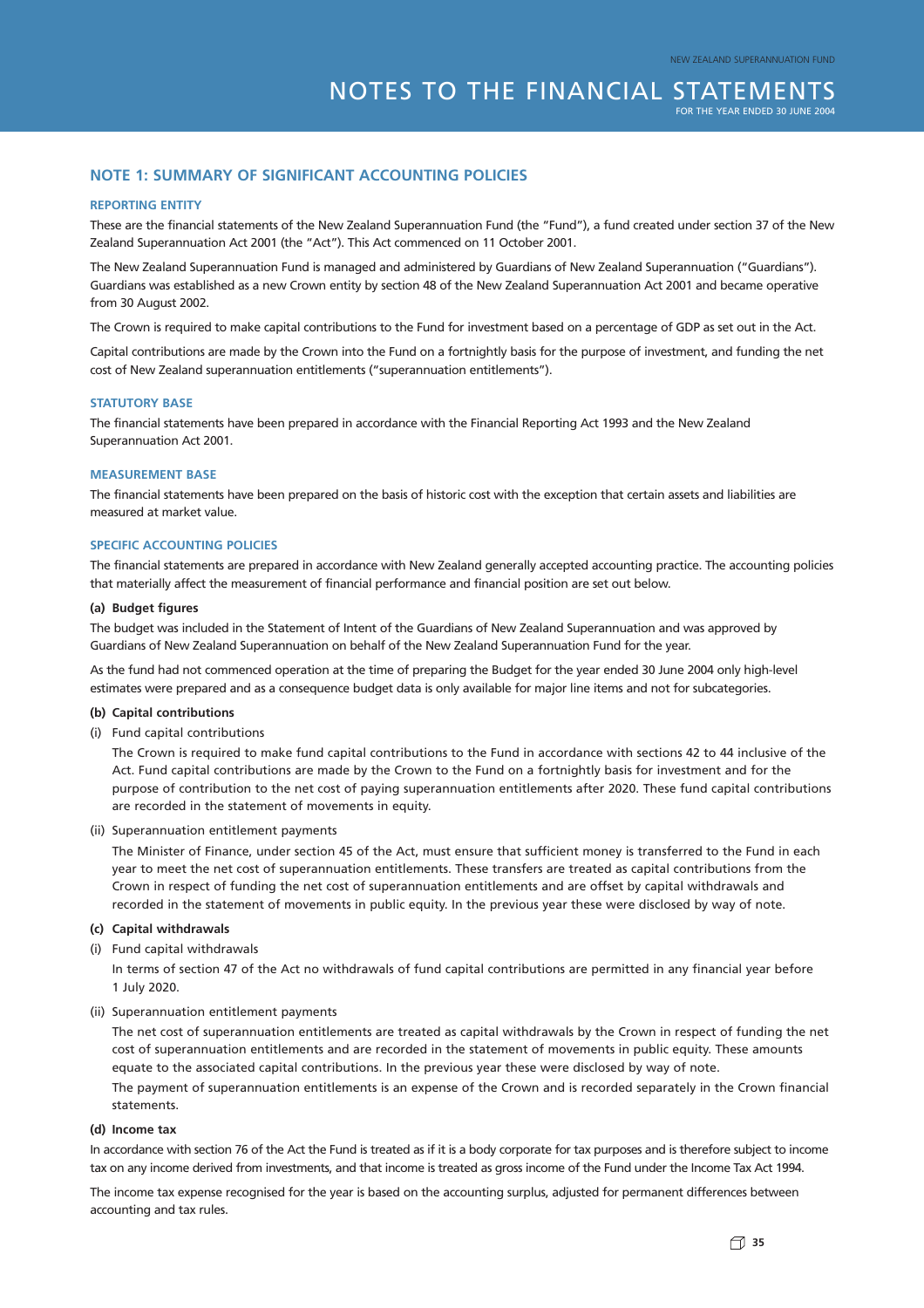### NOTES TO THE FINANCIAL STATEMENTS (CONTINUED)

FOR THE YEAR ENDED 30 JUNE 2004

The impact of all timing differences between accounting and taxable income is recognised as a deferred tax liability or asset. This is the comprehensive basis for the calculation of deferred tax under the liability method.

Deferred tax is provided for on unrealised gains and losses on investments.

A deferred tax asset, or the effect of losses carried forward that exceed the deferred tax liability, is recognised in the financial statements only where there is virtual certainty that the benefit of the timing differences, or losses, will be utilised.

#### **(e) Investments**

Fixed interest securities are valued at the last quoted sales price as of the close of business on the day the securities are being valued.

Equities are stated at the end of day market value as quoted by the relevant exchange at balance date.

Investments in unit trusts are stated at market value based on unit prices provided by the underlying fund manager at balance date.

#### **(f) Receivables**

Receivables are stated at their estimated realisable value.

#### **(g) Income recognition**

Interest income is accounted for on an accrual basis.

Dividend income and distributions are recognised on the 'ex-date'.

Any unrealised gains and losses arising from the revaluation of investments or conversion to New Zealand dollars at balance date, and realised gains and losses on the sale of investments during the year, are included in the statement of financial performance. Realised gains and losses are calculated with reference to the weighted average cost of investments.

#### **(h) Foreign currency transactions**

Transactions denominated in a foreign currency are converted to New Zealand dollars ("NZD") at the exchange rate in effect at the date of the transaction.

Foreign currency monetary assets and liabilities at balance date are translated at the rate of exchange ruling as at that date.

Realised foreign exchange gains and losses represent gains and losses upon sale of investments that relate to foreign exchange movements in assets, and gains and losses upon settlement of forward foreign exchange contracts. Unrealised foreign exchange gains and losses represent the translation of foreign dominated assets and liabilities.

#### **(i) Statement of cash flows**

The following are the definitions of the terms used in the statement of cash flows:

**Operating activities** include all transactions and other events that are not investing or financing activities.

**Investing activities** are those activities relating to the acquisition, holding and disposal of investments. Investments include securities not falling within the definition of cash, including cash flows from the settlement of forward foreign exchange contracts.

**Financing activities** are those activities relating to capital contributions and to payments of superannuation entitlements (from 2020). As the current funding by the Crown of superannuation entitlements flows directly from the Treasury to the Ministry of Social Development it is not considered cash flow of the Fund and is accordingly not recorded in the statement of cash flows.

**Cash** and cash equivalents includes cash balances on hand, held in bank accounts, demand deposits and other highly liquid investments in which the Fund and its managers invest as part of its day-to-day cash management.

#### **(j) Financial instruments**

The Fund is party to financial instruments as part of its normal operations. These financial instruments include bank accounts, investments, receivables and payables. Financial instruments, including derivatives that are hedges of specific assets, are recognised on the same basis as their underlying hedged assets. All financial instruments are recognised in the statement of financial position and all revenues and expenses in relation to financial instruments are recognised in the statement of financial performance.

Investments are recorded at market value, which equates to fair value, and all other financial instruments are shown at their estimated fair value.

All forward foreign exchange contracts are valued at market value based on the 4pm London close.

#### **(k) Prior year comparatives**

Certain prior year comparatives have been reclassified to conform to current year presentation. Superannuation entitlements disclosed in the statement of movements in public equity were disclosed by way of note in the prior year.

#### **CHANGES IN ACCOUNTING POLICIES**

There have been no significant changes in accounting policies during the year.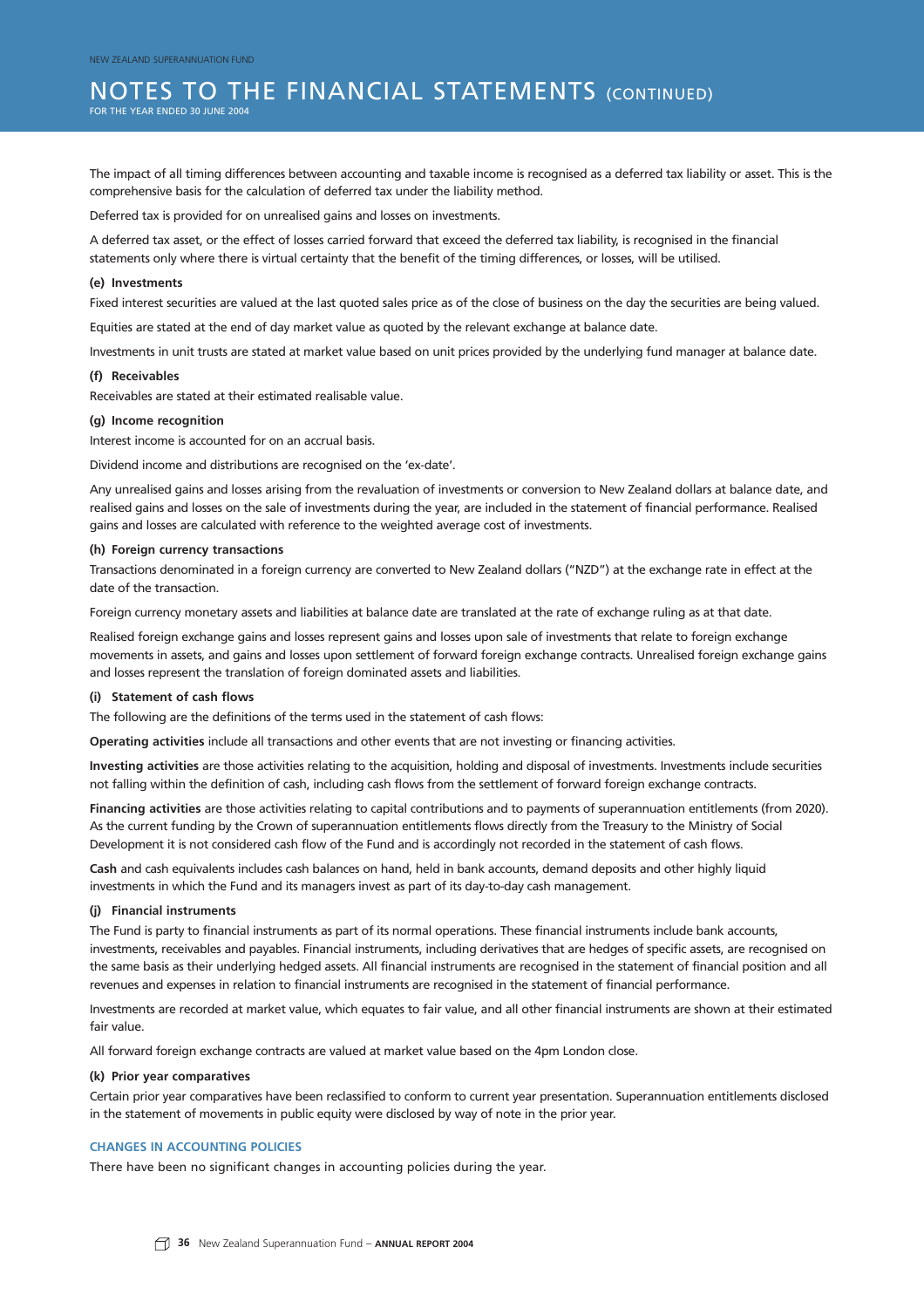## NOTES TO THE FINANCIAL STATEMENTS (CONTINUED) FOR THE YEAR ENDED 30 JUNE 2004

|                                                                                      | <b>ACTUAL</b>    | <b>ACTUAL</b>  | <b>BUDGET</b> |
|--------------------------------------------------------------------------------------|------------------|----------------|---------------|
|                                                                                      | 2004             | 2003           | 2004          |
|                                                                                      | \$'000           | \$'000         | \$'000        |
| <b>NOTE 2: INVESTMENT INCOME</b>                                                     |                  |                |               |
| New Zealand Fixed Interest - Crown                                                   | 55,070           |                |               |
| New Zealand Fixed Interest – State Owned Entities                                    | 146              |                |               |
| New Zealand Fixed Interest - Crown Entities                                          | 82               |                |               |
| New Zealand Fixed Interest - Local Bodies                                            | 250              |                |               |
| New Zealand Fixed Interest - Other                                                   | 6,310            |                |               |
| New Zealand fixed interest - Total                                                   | 61,858           |                |               |
| Global fixed interest                                                                | 7,785            |                |               |
| Other fixed interest                                                                 | 970              |                |               |
| Dividend income                                                                      | 29,009           |                |               |
| <b>TOTAL INVESTMENT INCOME</b>                                                       | 99,622           |                |               |
| NOTE 3: REALISED AND UNREALISED GAINS/(LOSSES) ON INVESTMENTS AND FOREIGN CURRENCIES |                  |                |               |
| Unrealised gains and losses on investments:                                          |                  |                |               |
| Unrealised gains on investments                                                      | 93,229           |                |               |
| Unrealised foreign currency gains on investments                                     | 37,663           |                |               |
| Unrealised foreign currency hedging gains                                            | 25,948           |                |               |
| <b>TOTAL UNREALISED GAINS AND LOSSES ON INVESTMENTS</b>                              | 156,840          |                |               |
|                                                                                      |                  |                |               |
| Realised gains and losses on investments:                                            |                  |                |               |
| Realised foreign currency gains on investments                                       | 3,178            |                |               |
| Realised foreign currency hedging losses                                             | (27, 287)        |                |               |
| Realised gains on investments                                                        | 12,970           |                |               |
| <b>TOTAL REALISED LOSSES ON INVESTMENTS</b>                                          | (11, 139)        | $\blacksquare$ |               |
| <b>NOTE 4: INVESTMENTS</b>                                                           |                  |                |               |
| Cash balances held in NZD                                                            | 145,368          |                |               |
| Cash balances held in foreign currencies                                             | 181,723          |                |               |
| <b>Total Cash</b>                                                                    | 327,091          |                |               |
|                                                                                      |                  |                |               |
| New Zealand equities - State Owned<br>New Zealand equities - Other                   | 4,210<br>344,604 |                |               |
| <b>New Zealand equities - Total</b>                                                  | 348,814          |                |               |
|                                                                                      |                  |                |               |
| Global equities                                                                      | 2,443,519        |                |               |
| Global fixed interest                                                                | 530,196          |                |               |
| New Zealand fixed interest - Government Stock                                        | 403,539          |                |               |
| New Zealand fixed interest – State Owned Entities                                    | 1,666            |                |               |
| New Zealand fixed interest - Crown Entities                                          | 2,412            |                |               |
| New Zealand fixed interest - Local Bodies                                            | 9,754            |                |               |
| New Zealand fixed interest - Other                                                   | 46,506           |                |               |
| New Zealand fixed interest - Total                                                   | 463,877          |                |               |
| Forward foreign exchange contracts                                                   | 25,948           |                |               |
| Global unit trusts                                                                   | 1,408            |                |               |
| <b>Total other investments</b>                                                       | 27,356           |                |               |
| <b>TOTAL INVESTMENTS</b>                                                             | 4,140,853        |                | 3,916,000     |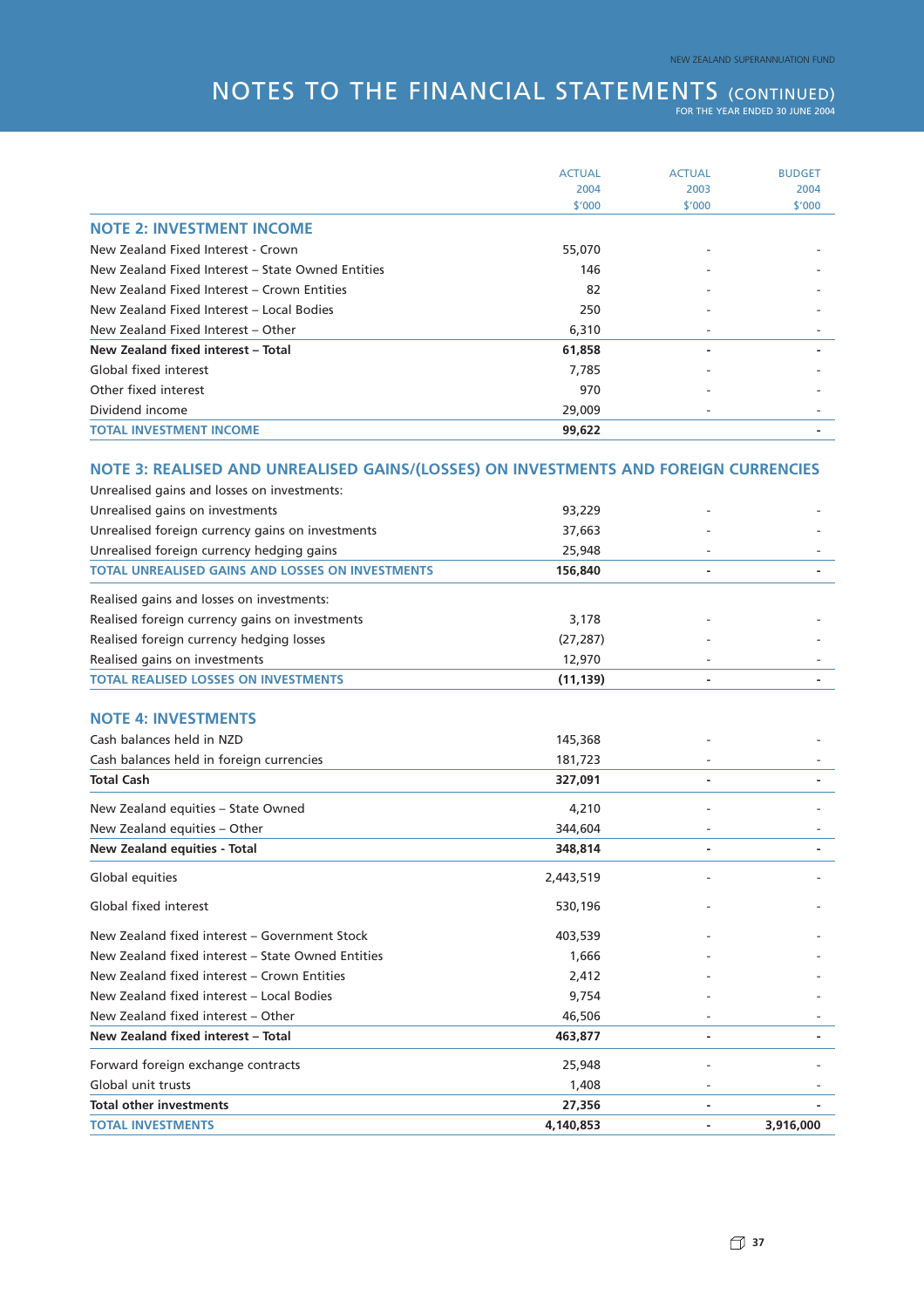#### NOTES TO THE FINANCIAL STATEMENTS (CONTINUED) FOR THE YEAR ENDED 30 JUNE 2004

#### **NOTE 4: INVESTMENTS (CONTINUED)**

As at balance date the Fund had cash balances totalling \$327,091,000 of which \$317,787,000 had been allocated and is held by Investment managers awaiting investment.

The Fund invests either directly or indirectly in a number of countries, and derives income from these sources.

This exposes the Fund to the risks associated with investing in these countries. The investment holdings of the Fund are represented by geographical segments as follows:

| <b>TOTAL INVESTMENTS</b>      | 4,140,853     |                          | 3,916,000     |
|-------------------------------|---------------|--------------------------|---------------|
| Other                         | 171,798       | ۰                        | ۰             |
| Europe                        | 1,104,655     | ۰                        | ۰             |
| <b>United States</b>          | 1,407,181     | ۰                        |               |
| Japan                         | 422,300       | ۰                        | -             |
| Australia                     | 100,819       | ۰                        | -             |
| New Zealand                   | 934,100       | $\overline{\phantom{a}}$ | ۰             |
| <b>Regional concentration</b> |               |                          |               |
|                               | \$'000        | \$'000                   | \$'000        |
|                               | 2004          | 2003                     | 2004          |
|                               | <b>ACTUAL</b> | <b>ACTUAL</b>            | <b>BUDGET</b> |

#### **NOTE 5: RECEIVABLES**

| <b>TOTAL RECEIVABLES</b>                        | 41.134 | 1,884,000                |  |
|-------------------------------------------------|--------|--------------------------|--|
| Unsettled sales                                 | 20,040 | -                        |  |
| Dividends receivable                            | 2,842  |                          |  |
| Capital contributions receivable from the Crown | ۰      | 1,884,000                |  |
| Other receivables                               | 119    |                          |  |
| <b>Accrued interest</b>                         | 18,133 | $\overline{\phantom{a}}$ |  |
| ___________________________________             |        |                          |  |

#### **Capital Contributions Receivable from the Crown**

As at 30 June 2003, the Fund had not been provided with any capital contributions, with funds building up with New Zealand Debt Management Office in anticipation of being transferred during the year ended 30 June 2004. While the contributions were held by New Zealand Debt Management Office they increased at a rate based on the Official Cash Rate, which resulted in an increase in the capital contributions received.

The receivable was paid once the Fund was ready for operation on 30 September 2003, as determined by Guardians.

|                         | <b>ACTUAL</b> | <b>ACTUAL</b> | <b>BUDGET</b> |
|-------------------------|---------------|---------------|---------------|
|                         | 2004          | 2003          | 2004          |
|                         | \$'000        | \$'000        | \$'000        |
| <b>NOTE 6: PAYABLES</b> |               |               |               |
| Accrued expenses        | 4,033         | ۰             |               |
| Unsettled purchases     | 192,800       |               |               |
| <b>TOTAL PAYABLES</b>   | 196,833       | -             |               |

#### **NOTE 7: NEW ZEALAND SUPERANNUATION ENTITLEMENTS**

Under section 45 of the Act the Minister of Finance must ensure that sufficient money is transferred into the Fund in each financial year to meet the net cost of the superannuation entitlements that are payable out of the Fund. As no capital withdrawals are permitted from the Fund in any financial year commencing before 1 July 2020, the Minister of Finance is obliged to provide funding to meet ongoing superannuation entitlements in addition to the capital contributions paid under section 42 of the Act.

Funding of superannuation entitlements under section 45 of the Act amounted to \$5,888,739,000 during the year (2003: \$5,642,000,000) as set out in the Crown financial statements. These capital contributions from the Crown are to meet the expected net cost of superannuation entitlements as determined by the Ministry of Social Development. Against these capital inflow transfers, capital outflow transfers were made to the Ministry of Social Development who, under the Act, are responsible for the administration of superannuation entitlements.

The Treasury, through the New Zealand Debt Management Office, have facilitated the flow of funding for superannuation entitlements from the Minister of Finance to the Ministry of Social Development on behalf of the Fund. Guardians has had no control over these transfers, with The Treasury acting as agent for the Fund.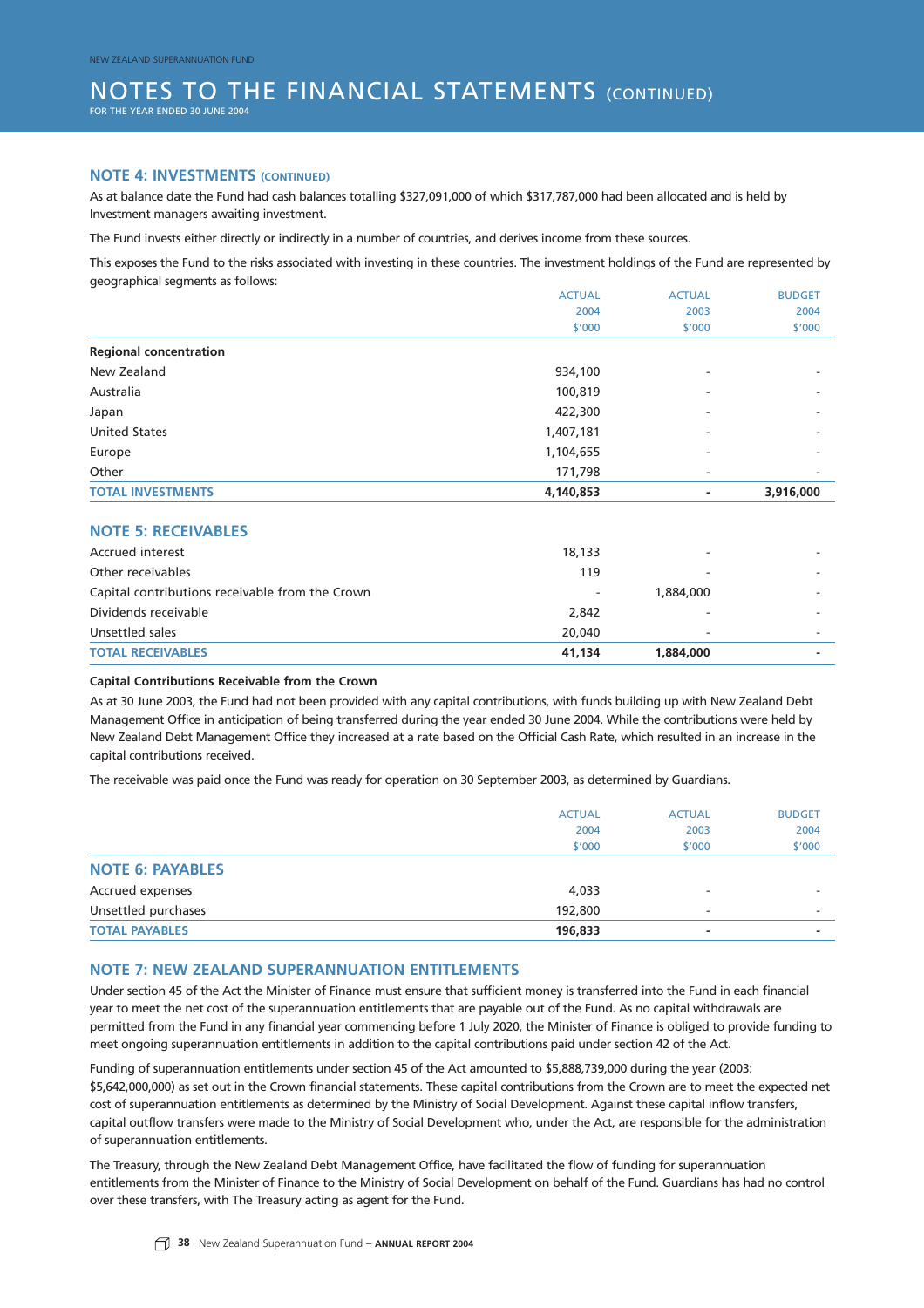### **NOTES TO THE FINANCIAL STATEMENTS (CONTINUED)**

FOR THE YEAR ENDED 30 JUNE 2004

|                                             | <b>ACTUAL</b> | <b>ACTUAL</b> | <b>BUDGET</b> |
|---------------------------------------------|---------------|---------------|---------------|
|                                             | 2004          | 2003          | 2004          |
|                                             | \$'000        | \$'000        | \$'000        |
| <b>NOTE 8: INCOME TAX</b>                   |               |               |               |
| Surplus before income tax                   | 239,207       |               | 182,000       |
| Imputation credits on taxable dividends     | 2,542         |               |               |
| Non-deductible expenditure                  | 464           |               |               |
| Surplus subject to income tax               | 242,213       |               | 182,000       |
| Tax at 33% of net income                    | 79,930        |               | 60,000        |
| Imputation credits on dividends             | (2, 542)      |               |               |
| <b>INCOME TAX EXPENSE</b>                   | 77,388        |               | 60,000        |
| Represented by:                             |               |               |               |
| Current income tax                          | 38,007        |               | 60,000        |
| Deferred income tax                         | 39,381        |               |               |
|                                             | 77,388        |               | 60,000        |
| <b>NOTE 9: TAXATION RECEIVABLE</b>          |               |               |               |
| Current year's income tax (expense)         | (38,007)      |               |               |
| Resident withholding tax deducted at source | 2,305         |               |               |
| Income tax paid in current year             | 45,000        |               |               |
| Foreign dividend withholding payments paid  | 827           |               |               |
| Withholding tax offset against deferred tax | (134)         |               |               |
| <b>CLOSING TAXATION RECEIVABLE</b>          | 9,991         |               |               |
| <b>NOTE 10: DEFERRED TAX LIABILITY</b>      |               |               |               |
| Current year's deferred tax liability       | (39, 381)     |               |               |
|                                             | 134           |               |               |
| Withholding tax offset against deferred tax |               |               |               |
| <b>CLOSING DEFERRED TAX LIABILITY</b>       | (39, 247)     |               |               |

#### **NOTE 11: FINANCIAL INSTRUMENTS**

Financial instruments carried on the statement of financial position include cash and bank balances, investments, receivables, and payables. Investments are stated at fair value and any resultant gains or losses are recognised in the statement of financial performance.

#### **(a) Fair value**

The Fund's financial assets and liabilities are stated at fair value in the statement of financial position.

#### **(b) Credit risk**

Credit risk is the risk that a counterparty will default on its obligation to the Fund, causing the Fund to incur a loss. Financial instruments which potentially subject the Fund to risk include cash, investments and other receivables. No collateral is held for any assets owned by the Fund.

The Fund invests in a wide range of assets in New Zealand and overseas in accordance with its Statement of Investment Policies, Standards and Procedures. This contains credit and exposure policies to limit credit risk from the Fund's investments.

The maximum amount of credit risk for each class is the carrying amount in the Statement of Financial Position.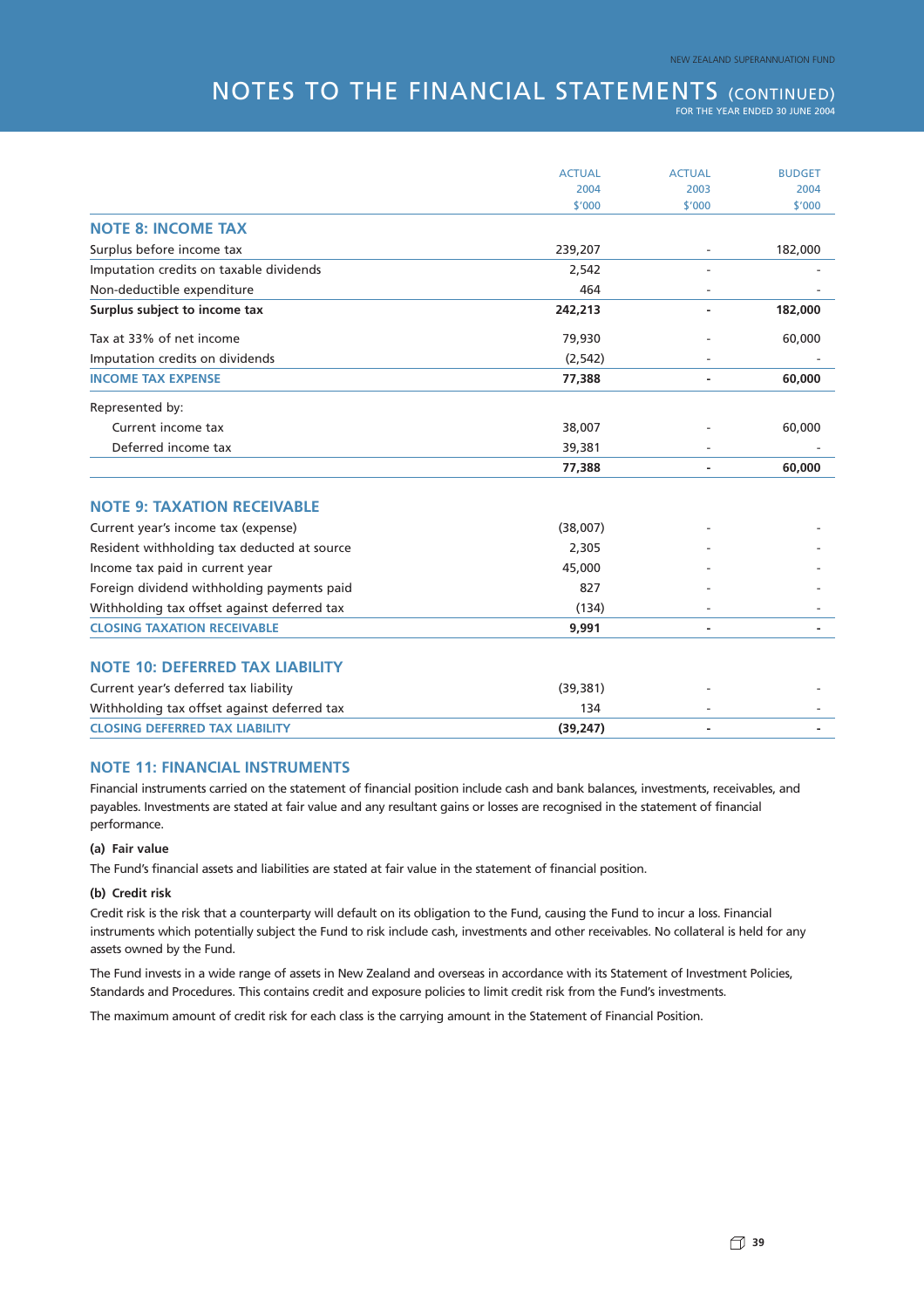#### **NOTE 11: FINANCIAL INSTRUMENTS (CONTINUED)**

#### **(c) Interest rate risk**

The Fund is exposed to interest rate risk in that future interest rate movements will affect market value of fixed interest assets. Interest rate risk management activities are undertaken by the investment manager in accordance with the Investment Mandate. The intention of the Fund is not necessarily to hold these assets to maturity, but to realise and purchase similar assets as part of the ongoing management of the investments of the Fund.

Weighted average effective interest rates and maturity periods for fixed interest securities are:

|                                         | <b>RATE</b> | <b>LESS THAN</b><br><b>ONE YEAR</b> | $-2$<br><b>YEARS</b> | $2 - 5$<br><b>YEARS</b> | $5 - 10$<br><b>YEARS</b> | <b>OVER 10</b><br><b>YEARS</b> | <b>TOTAL</b> |
|-----------------------------------------|-------------|-------------------------------------|----------------------|-------------------------|--------------------------|--------------------------------|--------------|
|                                         | \$000       | \$000                               | \$000                | \$000                   | \$000                    | \$000                          | \$000        |
| New Zealand Government Stock            | 6.63%       | 58,504                              | 72,683               | 45,749                  | 184,642                  | 41,961                         | 403,539      |
| New Zealand Stated Owned                |             |                                     |                      |                         |                          |                                |              |
| <b>Enterprises and Crown Entities</b>   | 7.80%       | 761                                 | -                    | 3,317                   | ۰                        | $\overline{\phantom{a}}$       | 4,078        |
| <b>Other Fixed Bonds and Securities</b> | 4.43%       | 25,790                              | 76,450               | 201.776                 | 188,962                  | 93,478                         | 586,456      |
| <b>TOTAL</b>                            |             | 85,055                              | 149,133              | 250,842                 | 373,604                  | 135,439                        | 994,073      |

Both 2003 actual and 2004 Budget are nil

#### **(d) Currency risk**

Currency risk is the risk that the value of a financial instrument will fluctuate due to changes in foreign exchange rates. The Fund is exposed to currency risk through its investment in offshore assets and actively manages its risk by hedging of its offshore assets using forward foreign exchange contracts. In the period ended 30 June 2004 the Fund hedged Global fixed interest securities 100%, and 60% of Global equities.

At balance date there are unhedged foreign currency assets of Australian dollars \$28,522,000, Canadian dollars \$20,391,000, Swiss francs SFr.22,982,000, Euro a71,017,000, Great Britain pound £36,345,000, Japanese yen ¥7,359,000,000 and US dollars \$384,000,000.

#### **(e) Liquidity risk**

Liquidity management is designed to ensure that the Fund has the ability to generate sufficient cash in a timely manner to meet its financial commitments. The Fund has benchmark liquidity levels which are monitored and maintained given normal investment conditions.

#### **(f) Forward foreign exchange contracts**

The Fund invests either directly or indirectly in a number of countries to derive income. This exposes the Fund to the risks associated with investing in these countries.

At balance date the Fund held forward foreign exchange contracts with a Notional value of \$2,442,081,085 and fair value of \$25,948,000.

#### **(g) Concentration of credit risk**

Concentration of credit risk exists if a single counterparty, or group of counterparties are engaged in similar activities and have similar economic characteristics that would cause their ability to meet contractual obligations to be similarly affected by changes in economic conditions.

|                                   | <b>ACTUAL</b> | <b>ACTUAL</b> | <b>BUDGET</b> |
|-----------------------------------|---------------|---------------|---------------|
|                                   | 2004          | 2003          | 2004          |
|                                   | \$000         | \$000         | \$000         |
| <b>By industry</b>                |               |               |               |
| Consumer goods                    | 578,934       |               |               |
| Finance and banks                 | 1,941,400     |               |               |
| Energy                            | 218,889       |               |               |
| Telecommunications                | 169,523       |               |               |
| Health                            | 280,552       |               |               |
| Infrastructure                    | 73,654        |               |               |
| Property                          | 20,819        |               |               |
| Material                          | 208,753       |               |               |
| Industrial                        | 371,330       |               |               |
| Information technology            | 268,403       |               |               |
| Tourism and leisure               | 757           |               |               |
| Other                             | 7,839         |               |               |
| <b>TOTAL CASH AND INVESTMENTS</b> | 4,140,853     |               | 3,916,000     |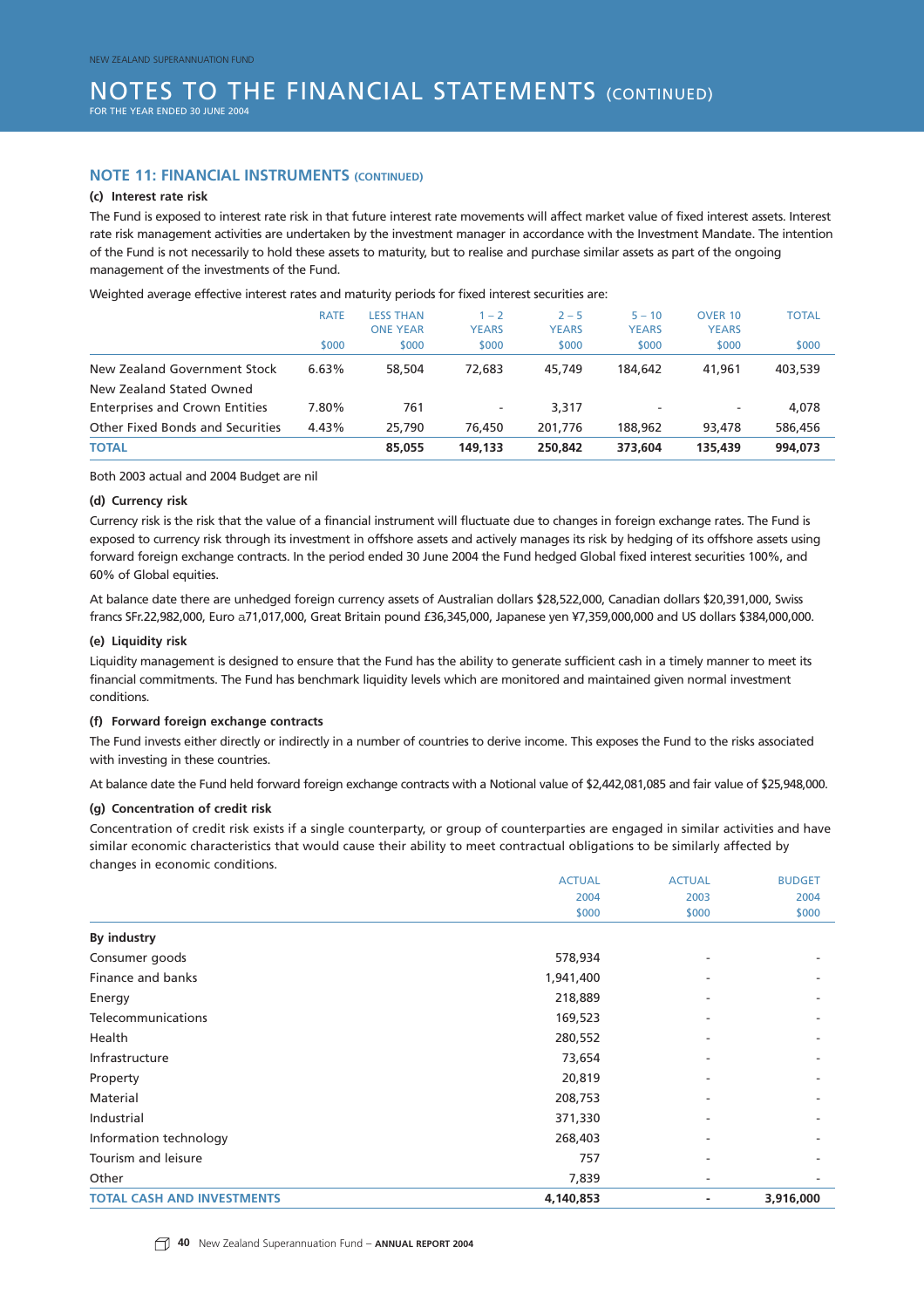#### **NOTE 11: FINANCIAL INSTRUMENTS (CONTINUED)**

#### **(h) Individual counterparties**

At balance date the Fund has counterparty exposure in respect of its forward foreign exchange contracts as summarised below:

|           | <b>ACTUAL</b>            | <b>BUDGET</b> |
|-----------|--------------------------|---------------|
| 2004      | 2003                     | 2004          |
| \$000     | \$000                    | \$000         |
| 22,015    | $\overline{\phantom{a}}$ |               |
| 310       |                          |               |
| 36        |                          |               |
| 1,981,230 |                          |               |
| 143,790   |                          |               |
| 1,013     |                          |               |
| 293,687   |                          |               |
| 2,442,081 |                          |               |
|           | <b>ACTUAL</b>            |               |

There are no other significant concentrations of credit risk.

#### **NOTE 12: RELATED PARTIES**

#### **General**

The Fund is managed and administered by Guardians which in turn is a wholly owned entity of the Crown.

Guardians has paid expenses relating to the Fund, as it is required to do under the Act. It is not entitled to receive any reimbursement for these expenses, which are included in the financial statements of Guardians.

The Fund, through Guardians, has entered into a number of transactions with the Crown, Government Departments, Crown Entities and State Owned Enterprises together with a number of other public sector entities on an arm's length basis. These transactions are not considered related party transactions.

The Fund shares services as part of their portfolio management with the Government Superannuation Fund, which is a wholly owned entity of the Crown.

The Fund has invested a proportion of its assets in fixed income securities issued by the Government, State Owned Enterprises and Crown Entities. These are detailed in Note 4. The income earned from these investments is detailed in Note 2.

|                                                                                                                         | <b>ACTUAL</b> | <b>ACTUAL</b> | <b>BUDGET</b> |
|-------------------------------------------------------------------------------------------------------------------------|---------------|---------------|---------------|
|                                                                                                                         | 2004          | 2003          | 2004          |
|                                                                                                                         | \$000         | \$000         | \$000         |
| <b>NOTE 13: RECONCILIATION OF NET OPERATING INCOME TO</b><br><b>NET CASH INFLOW/(OUTFLOW) FROM OPERATING ACTIVITIES</b> |               |               |               |
| Net surplus                                                                                                             | 161,819       |               |               |
| Add/(less) non-cash items and non operating items:                                                                      |               |               |               |
| Unrealised (gains) and losses on investments                                                                            | (156, 840)    |               |               |
| Realised (gains) and losses on investments                                                                              | 11,139        |               |               |
|                                                                                                                         | (145, 701)    | ٠             |               |
| Changes in assets and liabilities during the year:                                                                      |               |               |               |
| Increase in receivables                                                                                                 | (41, 134)     |               |               |
| Increase in taxation receivable                                                                                         | (9,991)       |               |               |
| Increase in deferred tax liability                                                                                      | 39,247        |               |               |
| Increase in payables                                                                                                    | 196,833       |               |               |
| Increase in other receivables                                                                                           | 119           |               |               |
|                                                                                                                         | 185,074       |               |               |
| Items classified as investing activities:                                                                               |               |               |               |
| Unsettled sales                                                                                                         | 20,040        |               |               |
| Unsettled purchases                                                                                                     | (192, 800)    |               |               |
| <b>NET CASH PROVIDED BY OPERATING ACTIVITIES</b>                                                                        | 28,432        |               |               |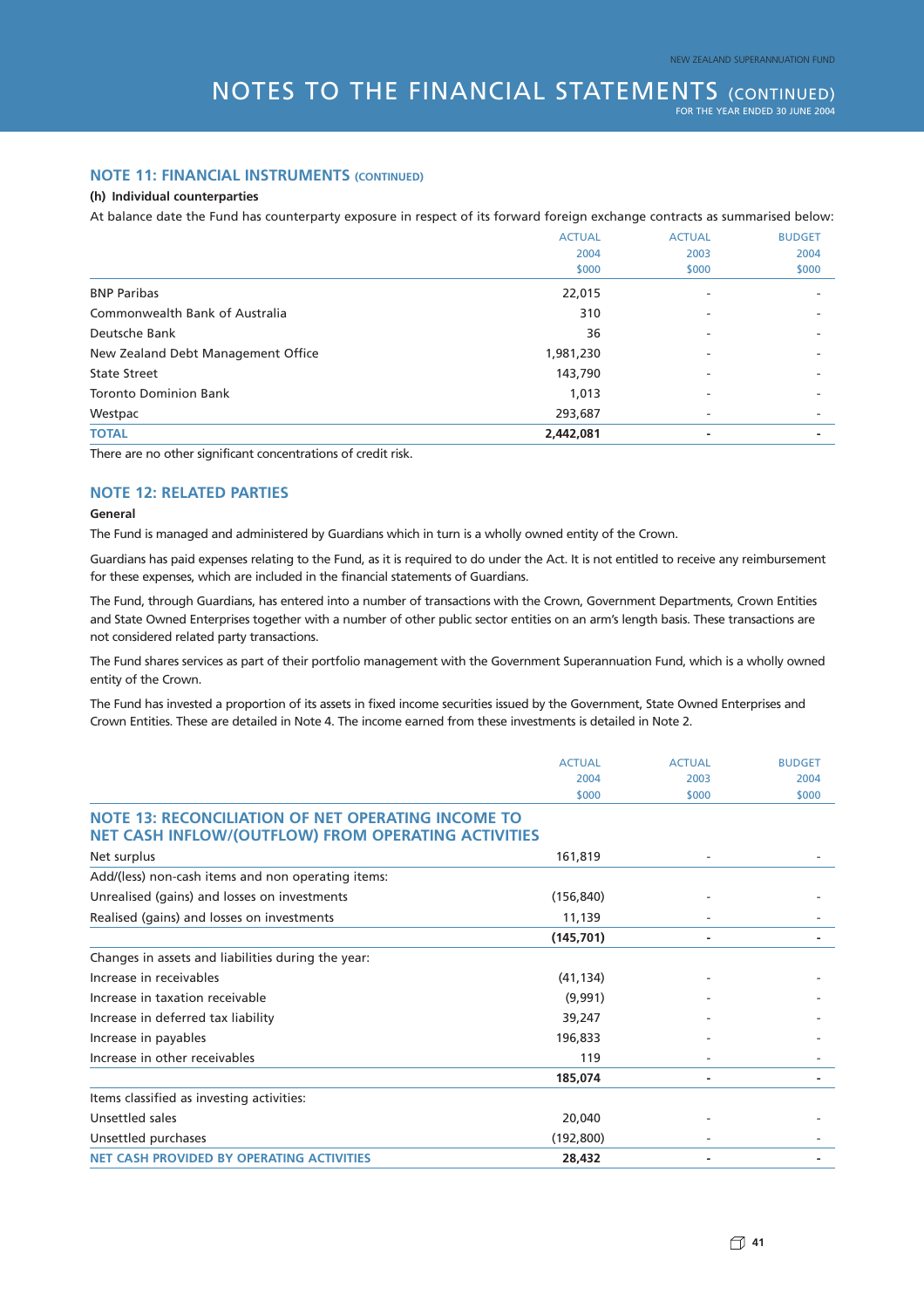### NOTES TO THE FINANCIAL STATEMENTS (CONTINUED)

FOR THE YEAR ENDED 30 JUNE 2004

#### **NOTE 14: CONTINGENT LIABILITIES AND CAPITAL COMMITMENTS**

There were no contingent liabilities and capital commitments as at 30 June 2004 (2003: nil).

#### **NOTE 15: SEGMENTAL INFORMATION**

The Fund operates in New Zealand in one industry, investment management. As a consequence the Fund invests in a number of countries directly and indirectly in the form of fixed interest investments, unit trusts, shares and financial derivatives.

#### **NOTE 16: ACTUAL VERSUS FORECAST**

During the period ended 30 June 2004 market returns have generated a positive variance over the assumptions utilised in the budget.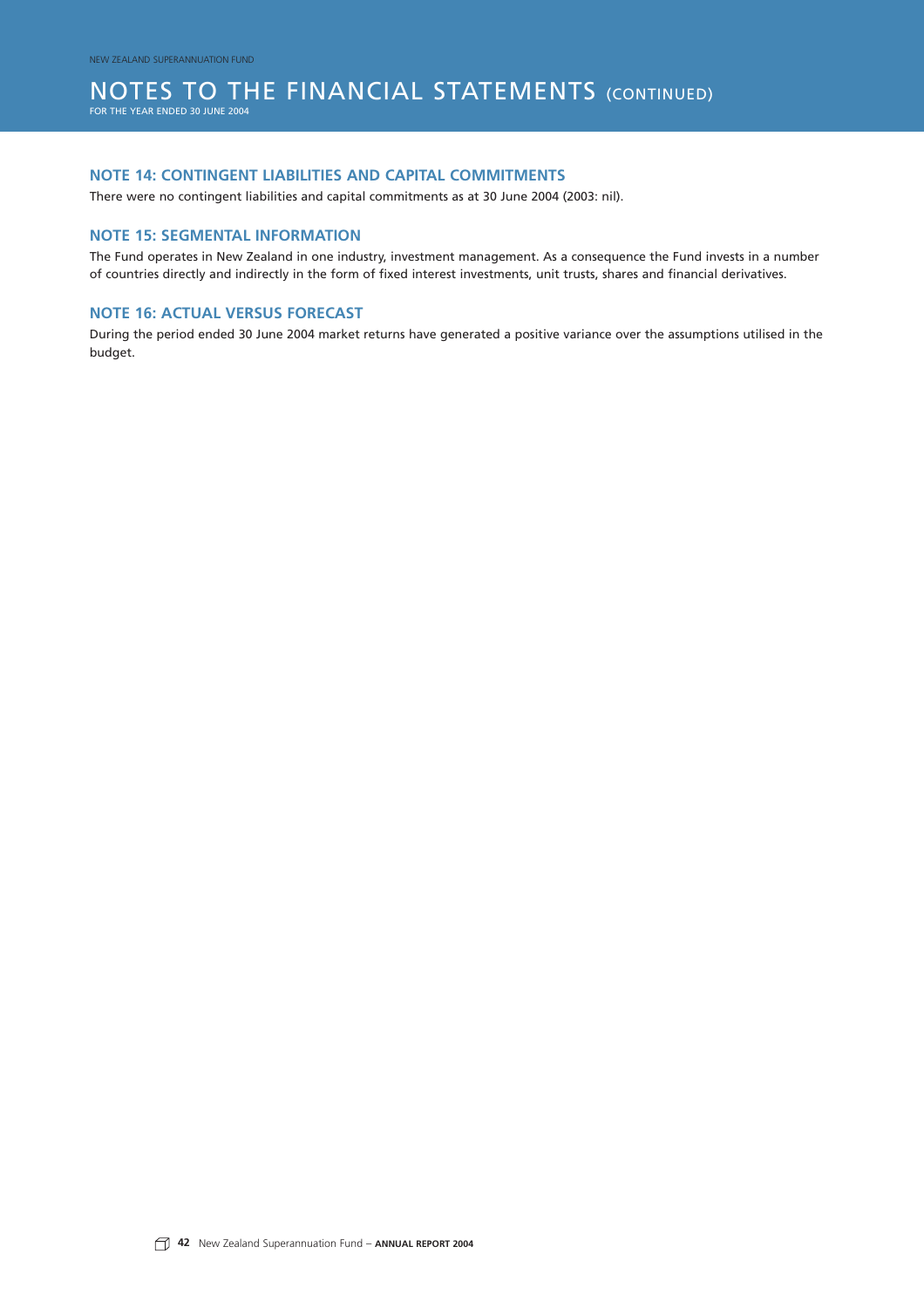### AUDIT REPORT

# **EU ERNST & YOUNG**

**F** Chartered Accountants

#### **TO THE READERS OF THE FINANCIAL STATEMENTS OF THE NEW ZEALAND SUPERANNUATION FUND**

The Auditor-General is the auditor of the New Zealand Superannuation Fund (the "Fund"). The Auditor-General has appointed me, Warren Allen, using the staff and resources of Ernst & Young, to carry out the audit of the financial statements of the Fund, on his behalf, for the year ended 30 June 2004.

#### **UNQUALIFIED OPINION**

In our opinion:

- the financial statements of the Fund on pages 31 to 42:
- comply with generally accepted accounting practice in New Zealand; and
	- fairly reflect:
	- the Fund's financial position as at 30 June 2004; and
	- the results of operations and cash flows for the year ended on that date.
- Based on our examination the Fund kept proper accounting records.

The audit was completed on 22 September 2004, and is the date at which our opinion is expressed.

The basis of the opinion is explained below. In addition, we outline the responsibilities of the Guardians of New Zealand Superannuation (the "Guardians") and the Auditor, and explain our independence.

#### **BASIS OF OPINION**

We carried out the audit in accordance with the Auditor-General's Auditing Standards, which incorporate the New Zealand Auditing Standards.

We planned and performed our audit to obtain all the information and explanations we considered necessary in order to obtain reasonable assurance that the financial statements did not have material misstatements, whether caused by fraud or error. Material misstatements are differences or omissions of amounts and disclosures that would affect a reader's overall understanding of the financial statements. If we had found material misstatements that were not corrected, we would have referred to them in the opinion.

Our audit involved performing procedures to test the information presented in the financial statements. We assessed the results of those procedures in forming our opinion.

Audit procedures generally include:

- determining whether significant financial and management controls are working and can be relied on to produce complete and accurate data;
- verifying samples of transactions and account balances;
- performing analyses to identify anomalies in the reported data;
- reviewing significant estimates and judgements made by the Guardians;
- confirming year-end balances;
- determining whether accounting policies are appropriate and consistently applied; and
- determining whether all financial statement disclosures are adequate.

We did not examine every transaction, nor do we guarantee complete accuracy of the financial statements. We evaluated the overall adequacy of the presentation of information in the financial statements. We obtained all the information and explanations we required to support the opinion above.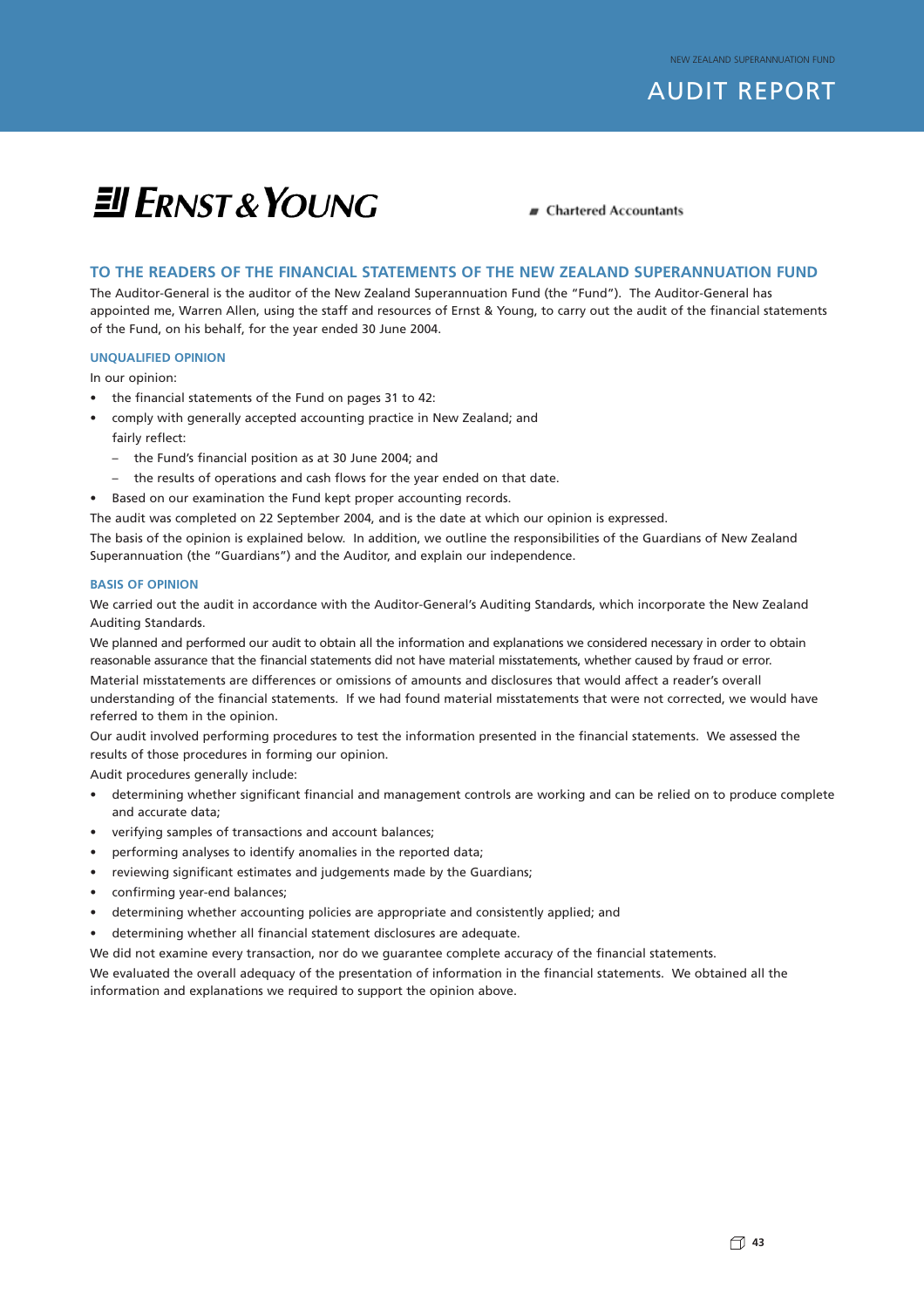### **AUDIT REPORT (CONTINUED)**

#### **RESPONSIBILITIES OF THE GUARDIANS AND THE AUDITOR**

The Guardians are responsible for preparing financial statements in accordance with generally accepted accounting practice in New Zealand. Those financial statements must fairly reflect the financial position of the Fund as at 30 June 2004. They must also fairly reflect the results of operations and cash flows for the year ended on that date. The Guardians responsibilities arise from the New Zealand Superannuation Act 2001 and the Public Finance Act 1989. We are responsible for expressing an independent opinion on the financial statements and reporting that opinion to you. This responsibility arises from section 15 of the Public Audit Act 2001 and section 43(1) of the Public Finance Act 1989.

#### **INDEPENDENCE**

When carrying out the audit we followed the independence requirements of the Auditor-General, which incorporate the independence requirements of the Institute of Chartered Accountants of New Zealand.

Other than the audit, we have no relationship with or interests in the Fund.

Adalla

**Warren Allen** Ernst & Young On behalf of the Auditor-General Auckland, New Zealand

#### **MATTERS RELATING TO THE ELECTRONIC PRESENTATION OF THE AUDITED FINANCIAL STATEMENTS**

This audit report relates to the financial statements of the New Zealand Superannuation Fund for the year ended 30 June 2004 included on the New Zealand Superannuation Fund's website. The Guardians of New Zealand Superannuation are responsible for the maintenance and integrity of the New Zealand Superannuation Fund's website. We have not been engaged to report on the integrity of the New Zealand Superannuation Fund's website. We accept no responsibility for any changes that may have occurred to the financial statements since they were initially presented on the website.

The audit report refers only to the financial statements named above. It does not provide an opinion on any other information which may have been hyperlinked to/from these financial statements. If readers of this report are concerned with the inherent risks arising from electronic data communication they should refer to the published hard copy of the audited financial statements and related audit report dated 22 September 2004 to confirm the information included in the audited financial statements presented on this website.

Legislation in New Zealand governing the preparation and dissemination of financial statements may differ from legislation in other jurisdictions.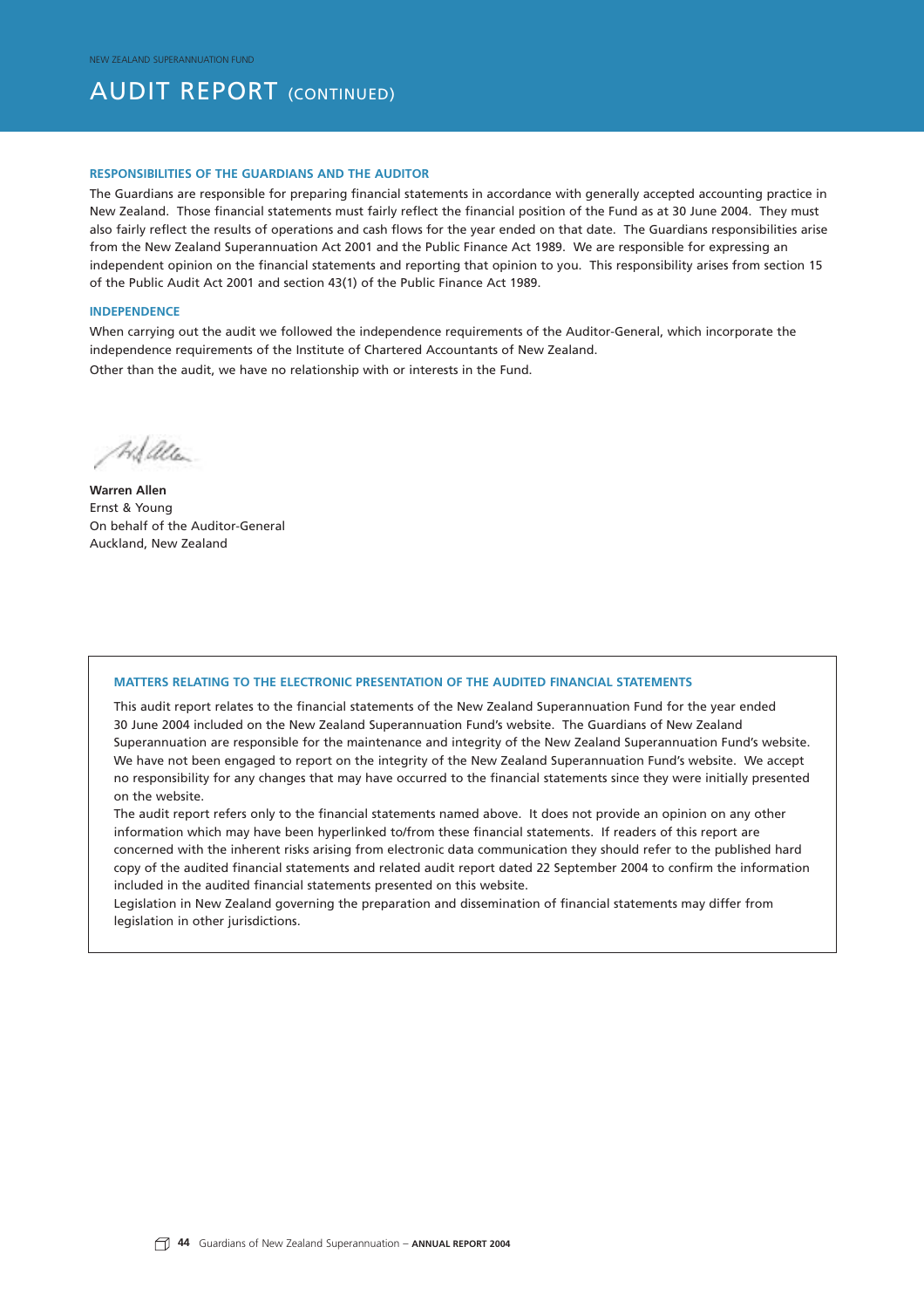The Board and management of Guardians of New Zealand Superannuation accepts responsibility for the preparation of the annual Financial Statements of the Guardians of New Zealand Superannuation and the judgements used in them.

The Board and management of Guardians of New Zealand Superannuation accepts responsibility for establishing and maintaining a system of internal control designed to provide reasonable assurance as to the integrity and reliability of financial and non financial reporting.

In the opinion of the Board and management of Guardians of New Zealand Superannuation the annual Financial Statements for the year 1 July 2003 to 30 June 2004, fairly reflect the financial position and operations of Guardians of New Zealand Superannuation.

David May

**D MAY P COSTELLO Chairperson Chairperson Chairperson 22 September 2004 22 September 2004**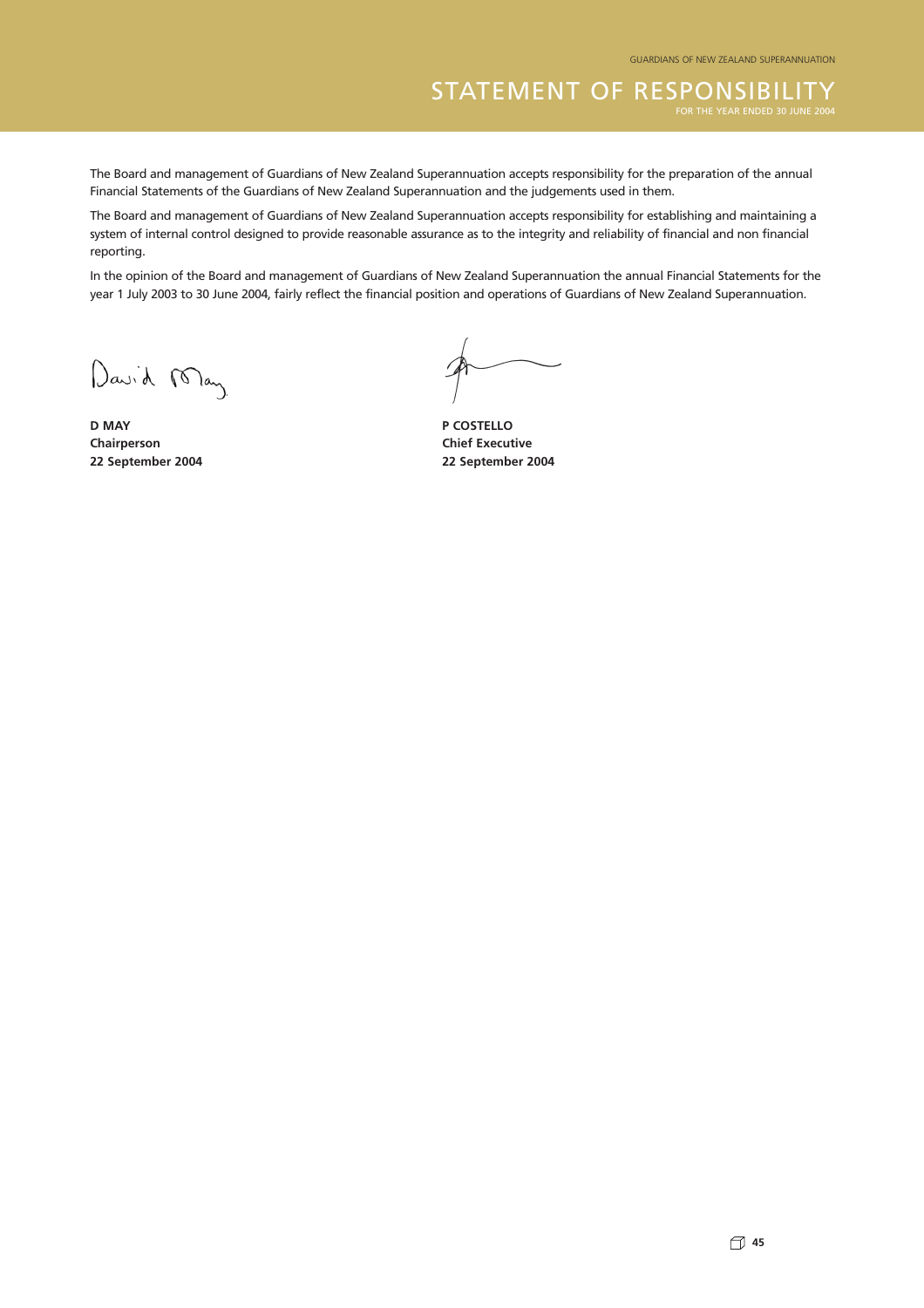## STATEMENT OF FINANCIAL PERFORMANCE<br>for the year ended 30 june 2004

|                                      |              | <b>ACTUAL</b> | <b>BUDGET</b> | <b>ACTUAL</b> |
|--------------------------------------|--------------|---------------|---------------|---------------|
|                                      |              | 2004          | 2004          | 2003          |
|                                      | <b>Notes</b> | \$'000        | \$'000        | \$'000        |
| Crown revenue                        |              | 2,667         | 2,667         | 2,098         |
| Interest income                      |              | 36            | 20            | 37            |
| <b>TOTAL OPERATING REVENUE</b>       |              | 2,703         | 2,687         | 2,135         |
| Expenditure                          |              | 2,934         | 3,321         | 1,551         |
| NET SURPLUS/(DEFICIT) FOR THE PERIOD |              | (231)         | (634)         | 584           |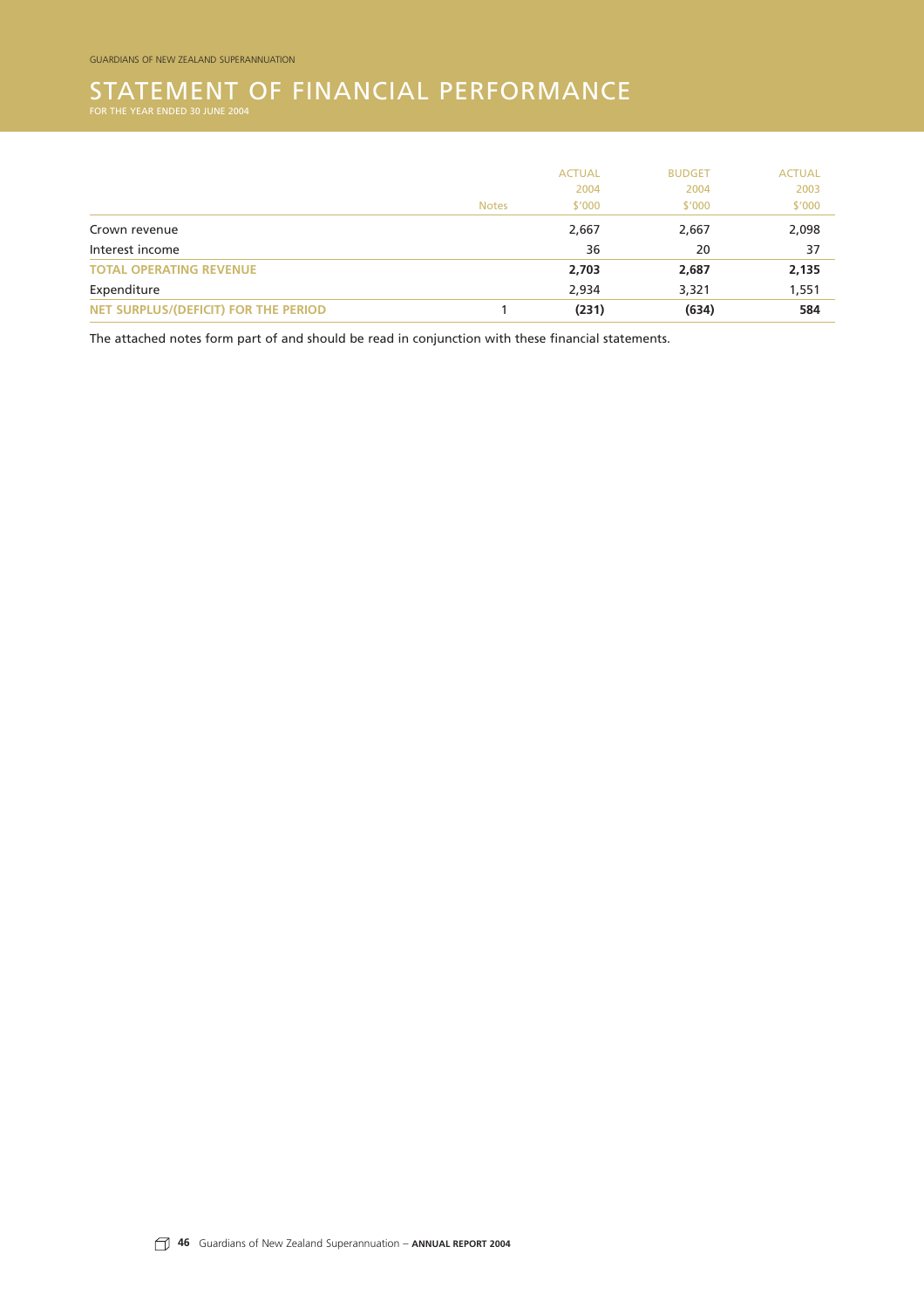### STATEMENT OF MOVEMENT IN PUBLIC EQUITY

|                                                              |              | <b>ACTUAL</b> | <b>BUDGET</b> | <b>ACTUAL</b> |
|--------------------------------------------------------------|--------------|---------------|---------------|---------------|
|                                                              |              | 2004          | 2004          | 2003          |
|                                                              | <b>Notes</b> | \$'000        | \$'000        | \$'000        |
| <b>PUBLIC EQUITY AS AT 1 JULY 2003</b>                       |              | 884           | 935           |               |
| Net surplus / (deficit)                                      |              | (231)         | (634)         | 584           |
| <b>TOTAL RECOGNISED REVENUES AND EXPENSES FOR THE PERIOD</b> |              | (231)         | (634)         | 584           |
| Equity received from the Crown                               | 2            | ٠             |               | 300           |
| <b>PUBLIC EQUITY AS AT 30 JUNE 2004</b>                      |              | 653           | 301           | 884           |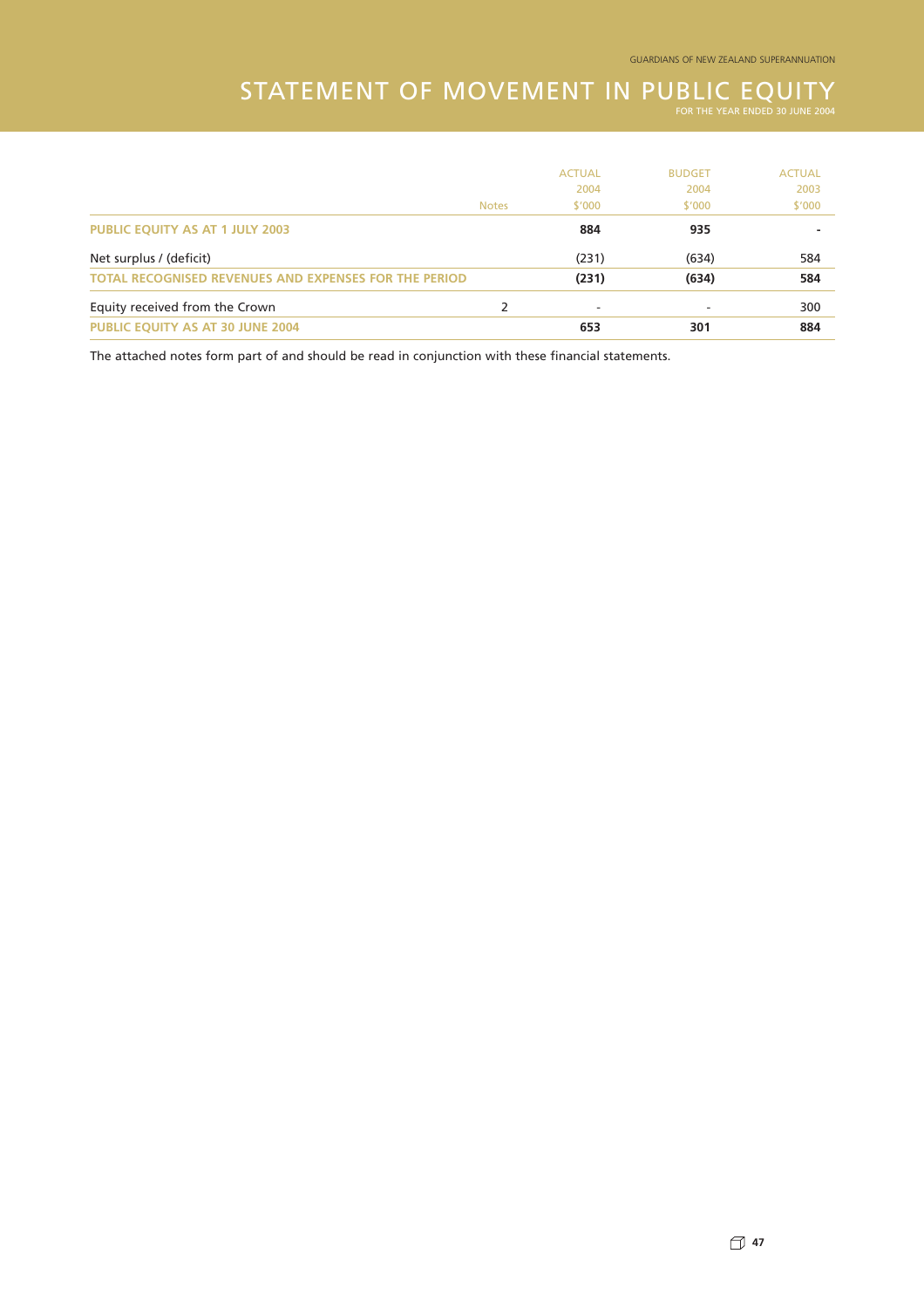## STATEMENT OF FINANCIAL POSITION

|                                      |              | <b>ACTUAL</b>  | <b>BUDGET</b>  | <b>ACTUAL</b> |
|--------------------------------------|--------------|----------------|----------------|---------------|
|                                      |              | 2004           | 2004           | 2003          |
|                                      | <b>Notes</b> | \$'000         | \$'000         | \$'000        |
| <b>PUBLIC EQUITY</b>                 |              |                |                |               |
| General funds                        | 2            | 653            | 301            | 884           |
| <b>TOTAL PUBLIC EQUITY</b>           |              | 653            | 301            | 884           |
| Represented by:                      |              |                |                |               |
| <b>ASSETS</b>                        |              |                |                |               |
| <b>Current assets</b>                |              |                |                |               |
| Cash and bank                        |              | 63             | 1              | 75            |
| Receivables and prepayments          | 3            | 253            |                | 1             |
| Short-term deposits                  | 4            | 573            |                | 1,576         |
| <b>Total current assets</b>          |              | 889            | 1              | 1,652         |
| <b>Non-current assets</b>            |              |                |                |               |
| Property, plant and equipment        | 5            | 202            | 300            | 49            |
| <b>Total non-current assets</b>      |              | 202            | 300            | 49            |
| <b>TOTAL ASSETS</b>                  |              | 1,091          | 301            | 1,701         |
| <b>LIABILITIES</b>                   |              |                |                |               |
| <b>Current liabilities</b>           |              |                |                |               |
| Payables and accruals                | 6            | 399            |                | 765           |
| Employee entitlements                | 7            | 32             |                | 52            |
| <b>Total current liabilities</b>     |              | 431            |                | 817           |
| <b>Non-current liabilities</b>       |              |                |                |               |
| Provisions                           | 8            | $\overline{7}$ | $\overline{a}$ |               |
| <b>Total non-current liabilities</b> |              | $\overline{7}$ |                |               |
| <b>TOTAL LIABILITIES</b>             |              | 438            | $\blacksquare$ | 817           |
| <b>NET ASSETS</b>                    |              | 653            | 301            | 884           |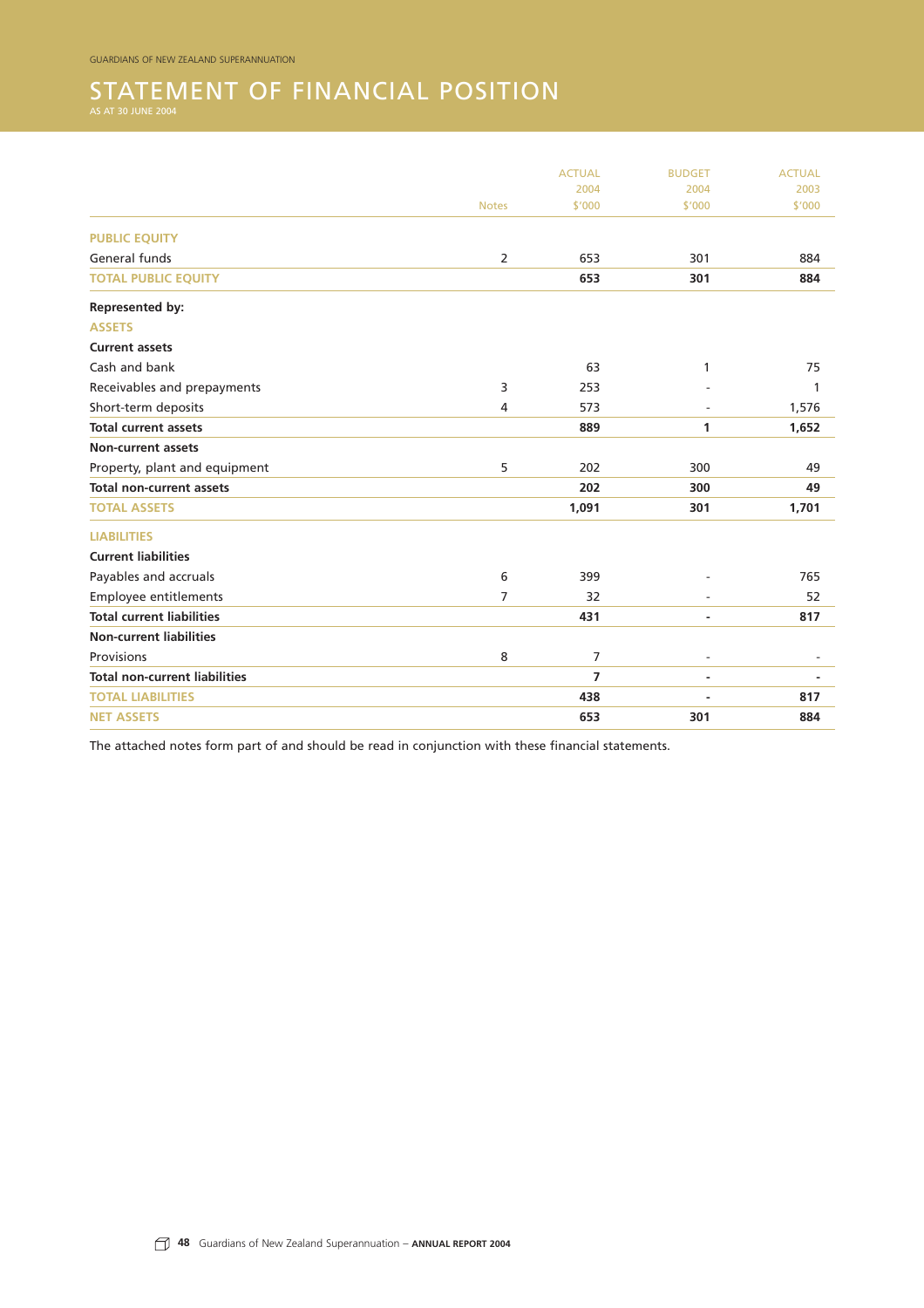## STATEMENT OF CASH FLOWS FOR THE YEAR ENDED 30 JUNE 2004

|                                                   |              | <b>ACTUAL</b> | <b>BUDGET</b> | <b>ACTUAL</b> |
|---------------------------------------------------|--------------|---------------|---------------|---------------|
|                                                   |              | 2004          | 2004          | 2003          |
|                                                   | <b>Notes</b> | \$'000        | \$'000        | \$'000        |
| <b>CASH FLOWS FROM OPERATING ACTIVITIES</b>       |              |               |               |               |
| Cash was provided from:                           |              |               |               |               |
| Revenue from the Crown                            |              | 2,444         | 2,667         | 2,098         |
| Interest received                                 |              | 36            | 20            | 37            |
| Other                                             |              | 1             |               |               |
|                                                   |              | 2,481         | 2,687         | 2,135         |
| Cash was applied to:                              |              |               |               |               |
| Payments to employees                             |              | 1,032         | 1,315         | 110           |
| Payments to suppliers                             |              | 2,107         | 1,948         | 765           |
| Net Goods and Services Tax                        |              | 134           |               | (143)         |
|                                                   |              | 3,273         | 3,263         | 732           |
| <b>NET CASH INFLOW FROM OPERATING ACTIVITIES</b>  | 9            | (792)         | (576)         | 1,403         |
| <b>CASH FLOWS FROM INVESTING ACTIVITIES</b>       |              |               |               |               |
| Cash was applied to:                              |              |               |               |               |
| Purchase of property, plant and equipment         |              | 223           | 87            | 52            |
| <b>NET CASH OUTFLOW FROM INVESTING ACTIVITIES</b> |              | (223)         | (87)          | (52)          |
| <b>CASH FLOWS FROM FINANCING ACTIVITIES</b>       |              |               |               |               |
| Cash was provided from:                           |              |               |               |               |
| Equity from the Crown                             |              |               |               | 300           |
| Cash was applied to:                              |              |               |               |               |
| <b>NET CASH INFLOW FROM FINANCING ACTIVITIES</b>  |              | $\sim$        | $\sim$        | 300           |
| <b>NET INCREASE (DECREASE) IN CASH HELD</b>       |              | (1,015)       | (663)         | 1,651         |
| Plus opening cash                                 |              | 1,651         | 664           |               |
| <b>CLOSING CASH BALANCE</b>                       |              | 636           | 1             | 1,651         |
| Cash and bank                                     |              | 63            | 1             | 75            |
| Short-term investments                            | 4            | 573           |               | 1,576         |
| <b>CLOSING CASH BALANCE</b>                       |              | 636           | 1             | 1,651         |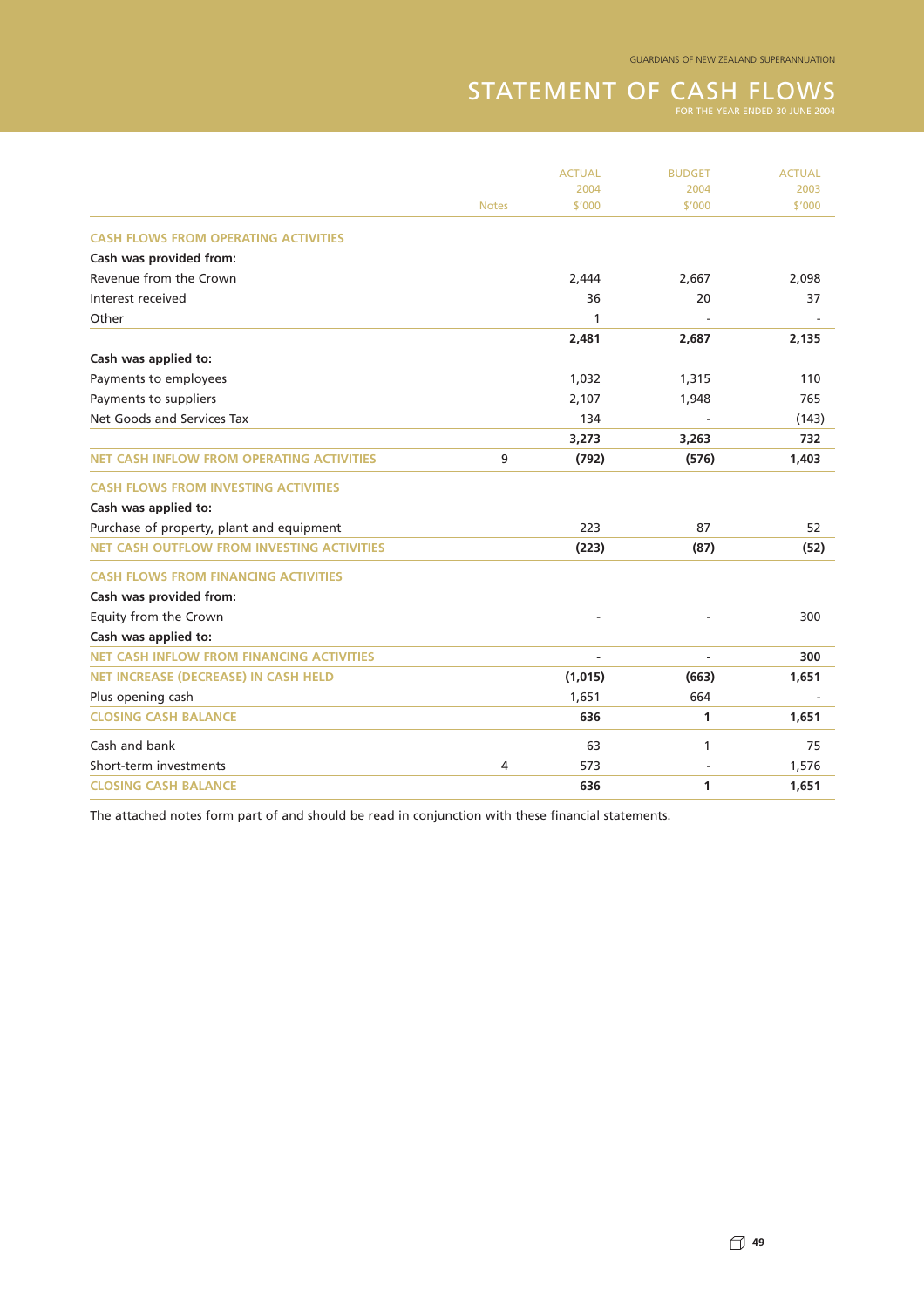### STATEMENT OF COMMITMENTS

|                                                     | 2004   | 2003   |
|-----------------------------------------------------|--------|--------|
|                                                     | \$'000 | \$'000 |
| NON-CANCELLABLE OPERATING LEASE COMMITMENTS PAYABLE |        |        |
| Payable no later than 1 year                        | 131    |        |
| $1 - 2$ years                                       | 253    |        |
| $2 - 5$ years                                       | 251    |        |
| Beyond 5 years                                      |        |        |
|                                                     | 635    |        |

GUARDIANS OF NEW ZEALAND SUPERANNUATION

## STATEMENT OF CONTINGENT LIABILITIES<br>for the year ended 30 june 2004

There were no contingent liabilities as at 30 June 2004 (nil 30 June 2003)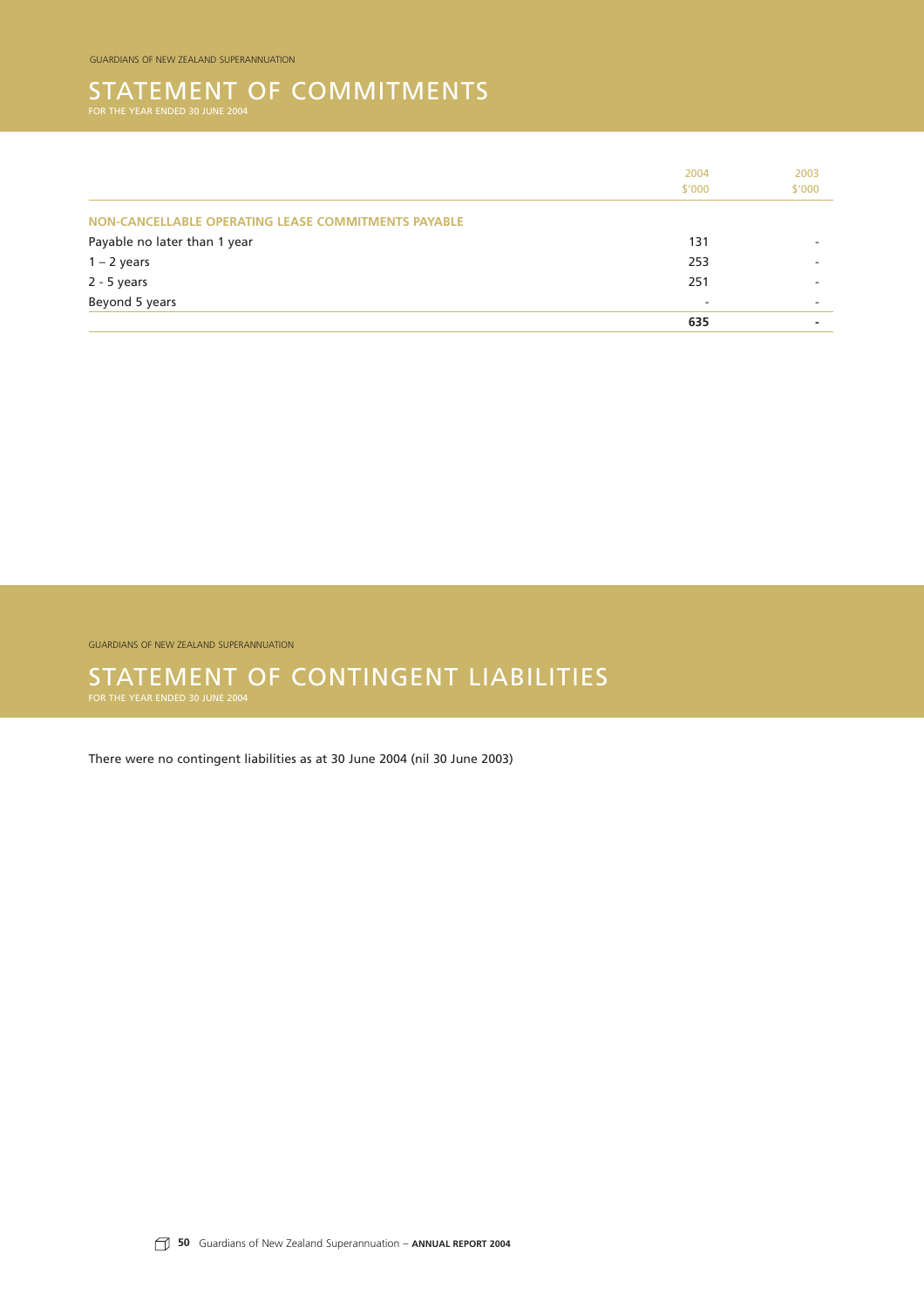#### **SUMMARY OF SIGNIFICANT ACCOUNTING POLICIES**

#### **REPORTING ENTITY**

These are the financial statements of Guardians of New Zealand Superannuation, a Crown entity in terms of the Public Finance Act 1989.

As Guardians of New Zealand Superannuation was formed in September 2002 the comparatives for these financial statements cover a ten month period.

These financial statements have been prepared in accordance with section 41 of the Public Finance Act 1989.

#### **MEASUREMENT BASE**

The financial statements have been prepared on an historical cost basis.

#### **ACCOUNTING POLICIES**

The following particular accounting policies which materially affect the measurement of financial performance and financial position have been applied:

#### **a) Budget figures**

The budget was approved by the Board for the period.

#### **b) Revenue**

Guardians of New Zealand Superannuation derive revenue through the provision of outputs to the Crown and income from its investments. Such revenue is recognised when earned and is reported in the financial period to which it relates.

#### **c) Goods and Services Tax (GST)**

All items in the financial statements are exclusive of GST, with the exception of accounts receivable and trade creditors which are stated with GST included. Where GST is irrecoverable as an input tax, then it is recognised as part of the related asset or expense.

#### **d) Taxation**

Guardians of New Zealand Superannuation is a public authority in terms of the Income Tax Act 1994 and consequently is exempt from income tax.

#### **e) Accounts receivable**

Accounts receivable are stated at their expected realisable value after providing for doubtful and uncollectible debts.

#### **f) Investments**

Investments are stated at the lower of cost and net realisable value. Any write-downs are recognised in the statement of financial performance.

#### **g) Property, Plant and Equipment**

Fixed assets, which are material in aggregate, are capitalised and recorded at cost. Any write-down of an item to its recoverable amount is recognised in the statement of financial performance.

#### **h) Depreciation**

Depreciation is provided on a straight line basis on all fixed assets at a rate which will write off the cost of the assets to their estimated residual value over their useful lives.

The useful lives and associated depreciation rates of major classes of assets have been estimated as follows:

| Office equipment       | 3 years |
|------------------------|---------|
| Computer equipment     | 3 years |
| Leasehold improvements | 6 years |

The cost of leasehold improvements is capitalised and depreciated over the unexpired period of the lease or the estimated remaining useful lives of the improvements, whichever is shorter.

#### **i) Employee Entitlements**

Provision is made in respect of Guardians of New Zealand Superannuation's liability for annual leave. Annual leave that is expected to be settled within 12 months of reporting date, and is measured at nominal values on an actual entitlement basis at current rates of pay.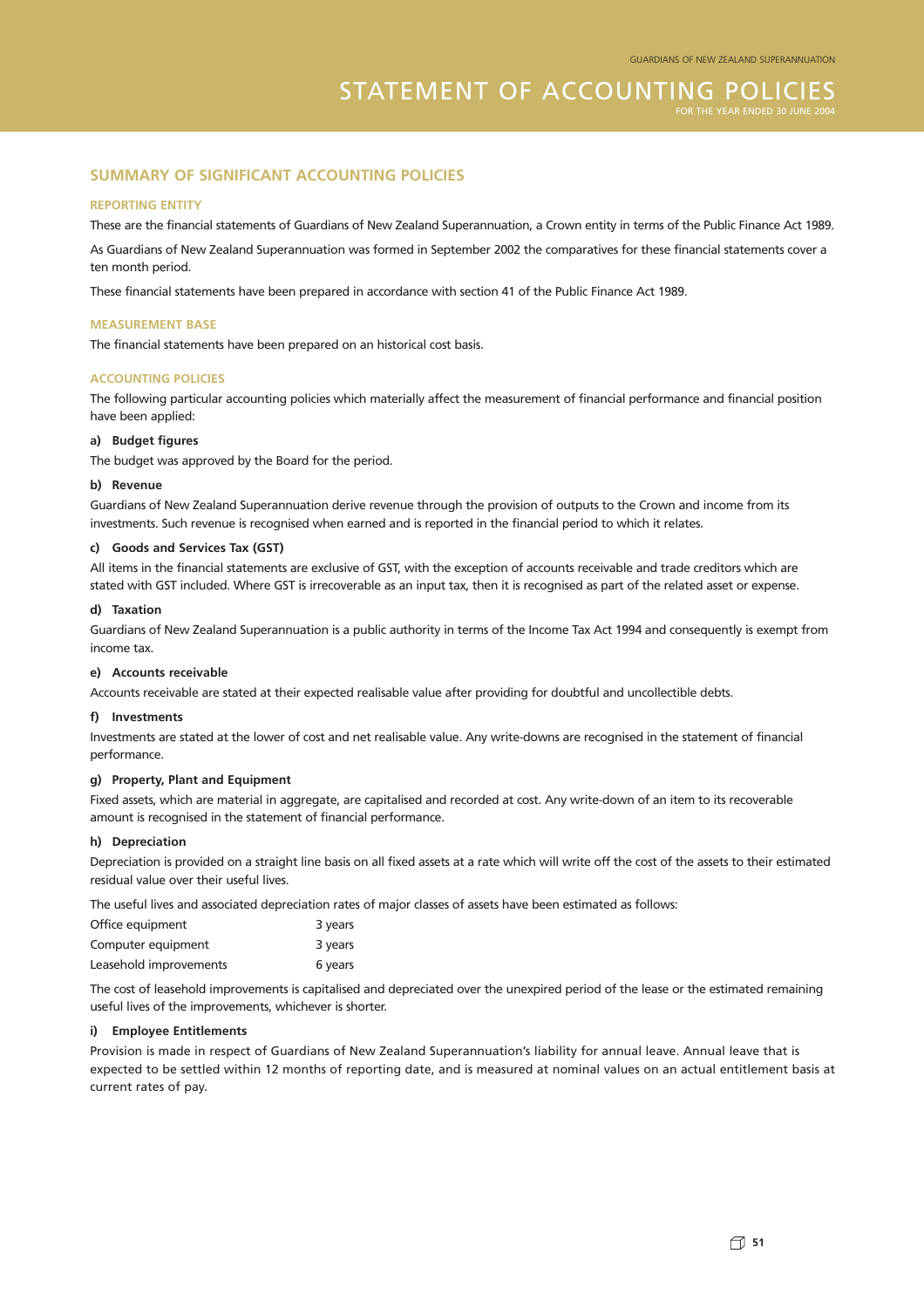#### STATEMENT OF ACCOUNTING POLICIES (CONTINUED) FOR THE YEAR ENDED 30 JUNI

#### **j) Leases**

#### (i) Finance leases

Leases which effectively transfer to Guardians of New Zealand Superannuation substantially all the risks and benefits incident to ownership of the leased item are classified as finance leases. These leases are capitalised at the lower of the fair value of the asset or the present value of the minimum lease payments. The leased assets and corresponding lease liabilities are recognised in the statement of financial position. The leased assets are depreciated over the period Guardians of New Zealand Superannuation is expected to benefit from their use.

#### (ii) Operating leases

Leases where the lessor effectively retains substantially all the risks and benefits of ownership of the leased items are classified as operating leases. Operating lease expenses are recognised on a systematic basis over the period of the lease.

#### **k) Foreign currency transactions**

Transactions denominated in foreign currencies are translated into the reporting currency using the exchange rate in effect at the transaction date.

Monetary items receivable or payable in a foreign currency, other than those resulting from short term transactions covered by forward exchange contracts, are translated at balance date at the closing rate. For transactions covered by short term forward exchange contracts, the rates specified in those contracts are used as the basis for measuring and reporting the transaction.

Exchange difference on foreign exchange balances are recognised in the Statement of Financial Performance.

#### **l) Financial instruments**

Guardians of New Zealand Superannuation is party to financial instruments as part of its normal operations. These financial instruments include bank accounts, short-term deposits, debtors and creditors. All financial instruments are recognised in the statement of financial position and all revenues and expenses in relation to financial instruments are recognised in the statement of financial performance.

Except for items covered by separate accounting policy, all financial instruments are shown at their estimated fair value.

#### **m) Statement of cash flows**

**Cash** means cash balances on hand, held in bank accounts, demand deposits and other highly liquid investments in which Guardians of New Zealand Superannuation invests as part of its day-to-day cash management.

**Operating activities** include all activities other than investing and financing activities. The cash inflows include all receipts from the sale of goods and services and other sources of revenue that support Guardians of New Zealand Superannuation's operating activities. Cash outflows include payments made to employees, suppliers and for taxes.

**Investing activities** are those activities relating to the acquisition and disposal of current and non-current securities and any other non-current assets.

**Financing activities** are those activities relating to changes in equity and debt capital structure of Guardians of New Zealand Superannuation and those activities relating to the cost of servicing Guardians of New Zealand Superannuation Board's equity capital.

#### **CHANGES IN ACCOUNTING POLICIES**

There have been no significant changes in accounting policies during the year.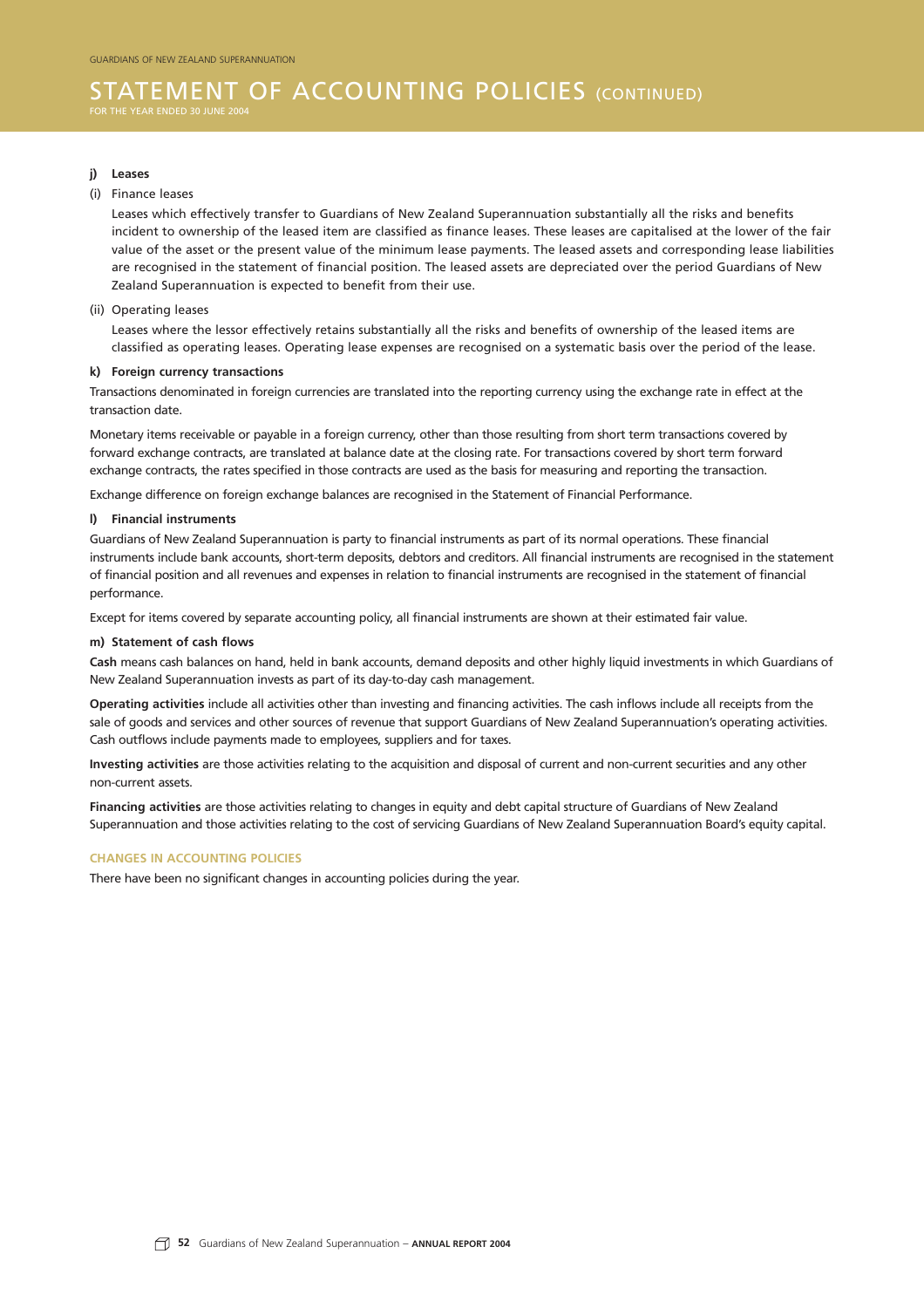# NOTES TO THE FINANCIAL STATEMENTS

|                                                                    |                  |                          |                          |                              | 2004              | 2003                     |
|--------------------------------------------------------------------|------------------|--------------------------|--------------------------|------------------------------|-------------------|--------------------------|
|                                                                    |                  |                          |                          |                              | \$'000            | \$'000                   |
| <b>NOTE 1: OPERATING SURPLUS/(DEFICIT)</b>                         |                  |                          |                          |                              |                   |                          |
| The net surplus is after charging for:                             |                  |                          |                          |                              |                   |                          |
| Fees paid to principal auditors                                    |                  |                          |                          |                              |                   |                          |
| - External audit                                                   |                  |                          |                          |                              | 16                | 13                       |
| - Other services                                                   |                  |                          |                          |                              | 3                 | 34                       |
| - External audit in respect of the New Zealand Superannuation Fund |                  |                          |                          |                              |                   | 12                       |
| Board members' fees                                                |                  |                          |                          |                              | 125               | 99                       |
| Depreciation:                                                      |                  |                          |                          |                              |                   |                          |
| - Office equipment                                                 |                  |                          |                          |                              | 36                | 1                        |
| - Computer equipment                                               |                  |                          |                          |                              | 23                | 9                        |
| - Leasehold improvements                                           |                  |                          |                          |                              | 6                 | $\overline{\phantom{a}}$ |
| <b>TOTAL DEPRECIATION FOR THE YEAR</b>                             |                  |                          |                          |                              | 65                | 10                       |
| Interest expense                                                   |                  |                          |                          |                              |                   |                          |
| Rental expense on operating leases                                 |                  |                          |                          |                              | 112               | 44                       |
| <b>NOTE 2: PUBLIC EQUITY</b>                                       |                  |                          |                          |                              |                   |                          |
| <b>General funds</b>                                               |                  |                          |                          |                              |                   |                          |
| Opening balance                                                    |                  |                          |                          |                              | 884               |                          |
| Net surplus / (deficit)                                            |                  |                          |                          |                              | (231)             | 584                      |
| Equity received from the Crown                                     |                  |                          |                          |                              |                   | 300                      |
| <b>CLOSING BALANCE</b>                                             |                  |                          |                          |                              | 653               | 884                      |
|                                                                    |                  |                          |                          |                              |                   |                          |
| <b>NOTE 3: RECEIVABLES AND PREPAYMENTS</b>                         |                  |                          |                          |                              |                   |                          |
| Receivable from the Crown                                          |                  |                          |                          |                              | 250               |                          |
| Other amounts receivable                                           |                  |                          |                          |                              | 3                 | 1                        |
|                                                                    |                  |                          |                          |                              | 253               | 1                        |
|                                                                    |                  |                          |                          |                              |                   |                          |
| <b>NOTE 4: INVESTMENTS</b>                                         |                  |                          |                          |                              |                   |                          |
| Current                                                            |                  |                          |                          |                              |                   |                          |
| Short-term deposits                                                |                  |                          |                          |                              | 573               | 1,576                    |
| Weighted average effective interest rates                          |                  |                          |                          |                              |                   |                          |
| Short-term deposits                                                |                  |                          |                          |                              | 5.75%             | 5.00%                    |
|                                                                    |                  |                          |                          |                              |                   |                          |
| <b>Repricing maturities</b>                                        |                  |                          |                          |                              |                   |                          |
| 2004                                                               | <b>LESS THAN</b> | $6 - 12$                 | $1 - 2$                  | $2 - 5$                      | <b>GREATER</b>    | <b>TOTAL</b>             |
|                                                                    | 6 mths           | mths                     | years                    | years                        | <b>THAN 5 yrs</b> |                          |
| Short-term deposit                                                 | 573              | $\overline{\phantom{a}}$ | $\overline{\phantom{a}}$ | $\qquad \qquad \blacksquare$ |                   | 573                      |
| The weighted average effective interest rate                       | 5.75%            |                          |                          |                              |                   |                          |
| 2003                                                               | <b>LESS THAN</b> | $6 - 12$                 | $1 - 2$                  | $2 - 5$                      | <b>GREATER</b>    | <b>TOTAL</b>             |
|                                                                    | 6 mths           | mths                     | years                    | years                        | THAN 5 yrs        |                          |
| Short-term deposit                                                 | 1,576            | $\blacksquare$           | $\overline{\phantom{a}}$ | $\overline{a}$               |                   | 1,576                    |
| The weighted average effective interest rate                       | $5\%$            |                          |                          |                              |                   |                          |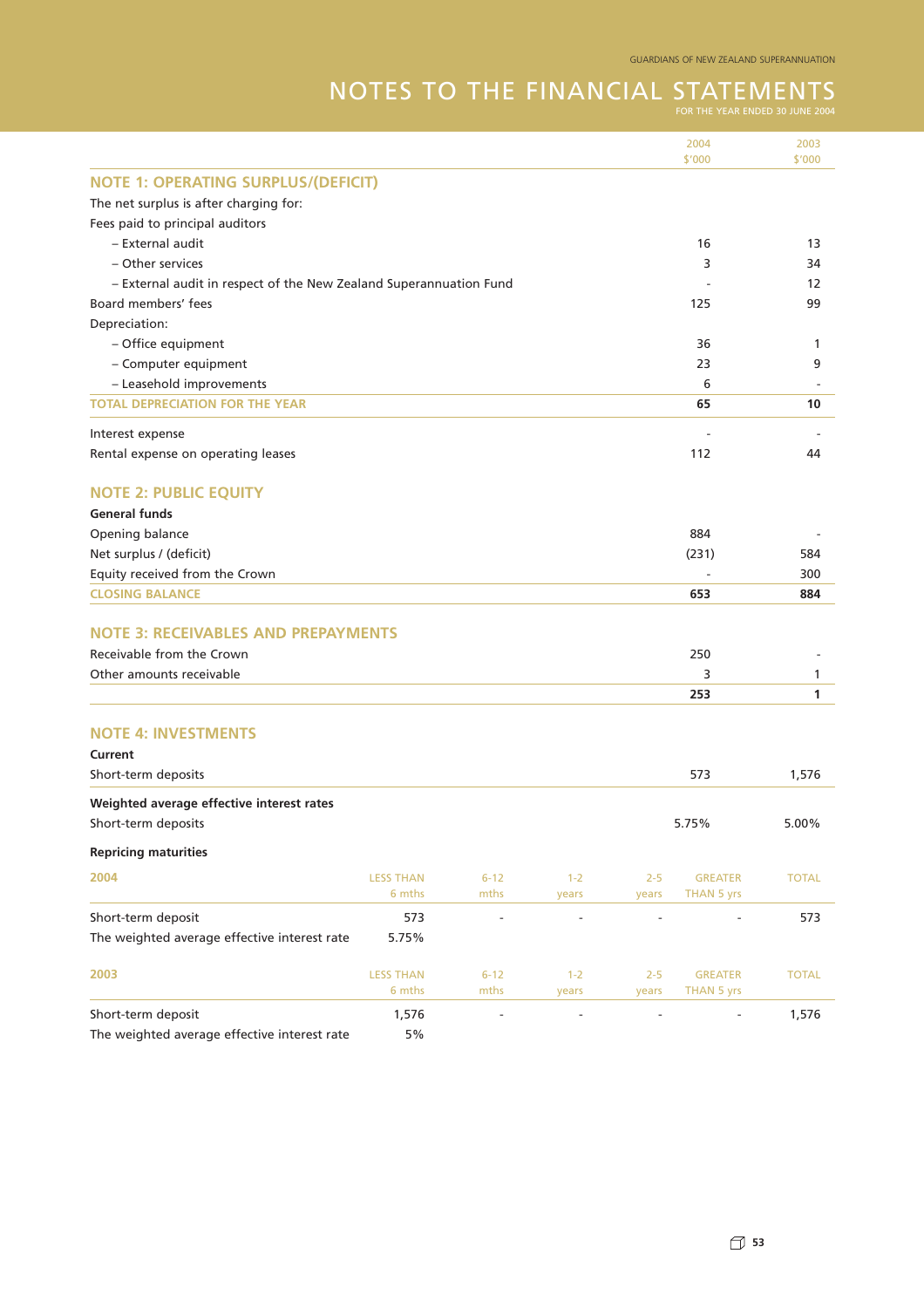## NOTES TO THE FINANCIAL STATEMENTS (CONTINUED) FOR THE YEAR ENDED 30 JUNE 2004

| COST<br><b>DEPRECIATION</b><br>\$000<br>\$000<br><b>NOTE 5: PROPERTY, PLANT AND EQUIPMENT</b><br>2004<br>Office equipment<br>151<br>36<br>83<br>Computer equipment<br>32<br>Leasehold improvements<br>42<br>6<br>74<br><b>TOTAL</b><br>276<br>2003<br>2<br>Office equipment<br>1<br>Computer equipment<br>51<br>9<br>Leasehold improvements<br>6<br><b>TOTAL</b><br>59<br>10<br>2004<br>\$'000<br><b>NOTE 6: PAYABLES AND ACCRUALS</b><br>Trade creditors<br>186<br>Accrued expenses<br>184<br>GST payable<br>29<br><b>TOTAL PAYABLES AND ACCRUALS</b><br>399<br><b>NOTE 7: EMPLOYEE ENTITLEMENTS</b><br>Annual leave<br>40<br>Accrued salary<br>(8)<br><b>TOTAL</b><br>32<br>32<br>Current<br>Non-current<br>32<br><b>TOTAL</b><br><b>NOTE 8: PROVISIONS</b><br>Provision for Refurbishment:<br>Opening balance<br>Additional provisions made during the year<br>$\overline{7}$<br>Charged against provision for the year<br>Unused amounts reversed during the year |  | <b>NET BOOK</b> |              |
|-----------------------------------------------------------------------------------------------------------------------------------------------------------------------------------------------------------------------------------------------------------------------------------------------------------------------------------------------------------------------------------------------------------------------------------------------------------------------------------------------------------------------------------------------------------------------------------------------------------------------------------------------------------------------------------------------------------------------------------------------------------------------------------------------------------------------------------------------------------------------------------------------------------------------------------------------------------------------|--|-----------------|--------------|
|                                                                                                                                                                                                                                                                                                                                                                                                                                                                                                                                                                                                                                                                                                                                                                                                                                                                                                                                                                       |  |                 | <b>VALUE</b> |
|                                                                                                                                                                                                                                                                                                                                                                                                                                                                                                                                                                                                                                                                                                                                                                                                                                                                                                                                                                       |  |                 | \$000        |
|                                                                                                                                                                                                                                                                                                                                                                                                                                                                                                                                                                                                                                                                                                                                                                                                                                                                                                                                                                       |  |                 |              |
|                                                                                                                                                                                                                                                                                                                                                                                                                                                                                                                                                                                                                                                                                                                                                                                                                                                                                                                                                                       |  |                 |              |
|                                                                                                                                                                                                                                                                                                                                                                                                                                                                                                                                                                                                                                                                                                                                                                                                                                                                                                                                                                       |  |                 | 115          |
|                                                                                                                                                                                                                                                                                                                                                                                                                                                                                                                                                                                                                                                                                                                                                                                                                                                                                                                                                                       |  |                 | 51           |
|                                                                                                                                                                                                                                                                                                                                                                                                                                                                                                                                                                                                                                                                                                                                                                                                                                                                                                                                                                       |  |                 | 36           |
|                                                                                                                                                                                                                                                                                                                                                                                                                                                                                                                                                                                                                                                                                                                                                                                                                                                                                                                                                                       |  |                 | 202          |
|                                                                                                                                                                                                                                                                                                                                                                                                                                                                                                                                                                                                                                                                                                                                                                                                                                                                                                                                                                       |  |                 |              |
|                                                                                                                                                                                                                                                                                                                                                                                                                                                                                                                                                                                                                                                                                                                                                                                                                                                                                                                                                                       |  |                 | $\mathbf{1}$ |
|                                                                                                                                                                                                                                                                                                                                                                                                                                                                                                                                                                                                                                                                                                                                                                                                                                                                                                                                                                       |  |                 | 42           |
|                                                                                                                                                                                                                                                                                                                                                                                                                                                                                                                                                                                                                                                                                                                                                                                                                                                                                                                                                                       |  |                 | 6            |
|                                                                                                                                                                                                                                                                                                                                                                                                                                                                                                                                                                                                                                                                                                                                                                                                                                                                                                                                                                       |  |                 | 49           |
|                                                                                                                                                                                                                                                                                                                                                                                                                                                                                                                                                                                                                                                                                                                                                                                                                                                                                                                                                                       |  |                 | 2003         |
|                                                                                                                                                                                                                                                                                                                                                                                                                                                                                                                                                                                                                                                                                                                                                                                                                                                                                                                                                                       |  |                 | \$'000       |
|                                                                                                                                                                                                                                                                                                                                                                                                                                                                                                                                                                                                                                                                                                                                                                                                                                                                                                                                                                       |  |                 |              |
|                                                                                                                                                                                                                                                                                                                                                                                                                                                                                                                                                                                                                                                                                                                                                                                                                                                                                                                                                                       |  |                 | 308          |
|                                                                                                                                                                                                                                                                                                                                                                                                                                                                                                                                                                                                                                                                                                                                                                                                                                                                                                                                                                       |  |                 | 344          |
|                                                                                                                                                                                                                                                                                                                                                                                                                                                                                                                                                                                                                                                                                                                                                                                                                                                                                                                                                                       |  |                 | 113          |
|                                                                                                                                                                                                                                                                                                                                                                                                                                                                                                                                                                                                                                                                                                                                                                                                                                                                                                                                                                       |  |                 | 765          |
|                                                                                                                                                                                                                                                                                                                                                                                                                                                                                                                                                                                                                                                                                                                                                                                                                                                                                                                                                                       |  |                 |              |
|                                                                                                                                                                                                                                                                                                                                                                                                                                                                                                                                                                                                                                                                                                                                                                                                                                                                                                                                                                       |  |                 | 11           |
|                                                                                                                                                                                                                                                                                                                                                                                                                                                                                                                                                                                                                                                                                                                                                                                                                                                                                                                                                                       |  |                 | 41           |
|                                                                                                                                                                                                                                                                                                                                                                                                                                                                                                                                                                                                                                                                                                                                                                                                                                                                                                                                                                       |  |                 | 52           |
|                                                                                                                                                                                                                                                                                                                                                                                                                                                                                                                                                                                                                                                                                                                                                                                                                                                                                                                                                                       |  |                 | 52           |
|                                                                                                                                                                                                                                                                                                                                                                                                                                                                                                                                                                                                                                                                                                                                                                                                                                                                                                                                                                       |  |                 |              |
|                                                                                                                                                                                                                                                                                                                                                                                                                                                                                                                                                                                                                                                                                                                                                                                                                                                                                                                                                                       |  |                 | 52           |
|                                                                                                                                                                                                                                                                                                                                                                                                                                                                                                                                                                                                                                                                                                                                                                                                                                                                                                                                                                       |  |                 |              |
|                                                                                                                                                                                                                                                                                                                                                                                                                                                                                                                                                                                                                                                                                                                                                                                                                                                                                                                                                                       |  |                 |              |
|                                                                                                                                                                                                                                                                                                                                                                                                                                                                                                                                                                                                                                                                                                                                                                                                                                                                                                                                                                       |  |                 |              |
|                                                                                                                                                                                                                                                                                                                                                                                                                                                                                                                                                                                                                                                                                                                                                                                                                                                                                                                                                                       |  |                 |              |
|                                                                                                                                                                                                                                                                                                                                                                                                                                                                                                                                                                                                                                                                                                                                                                                                                                                                                                                                                                       |  |                 |              |
|                                                                                                                                                                                                                                                                                                                                                                                                                                                                                                                                                                                                                                                                                                                                                                                                                                                                                                                                                                       |  |                 |              |
| <b>CLOSING BALANCE</b><br>$\overline{7}$                                                                                                                                                                                                                                                                                                                                                                                                                                                                                                                                                                                                                                                                                                                                                                                                                                                                                                                              |  |                 |              |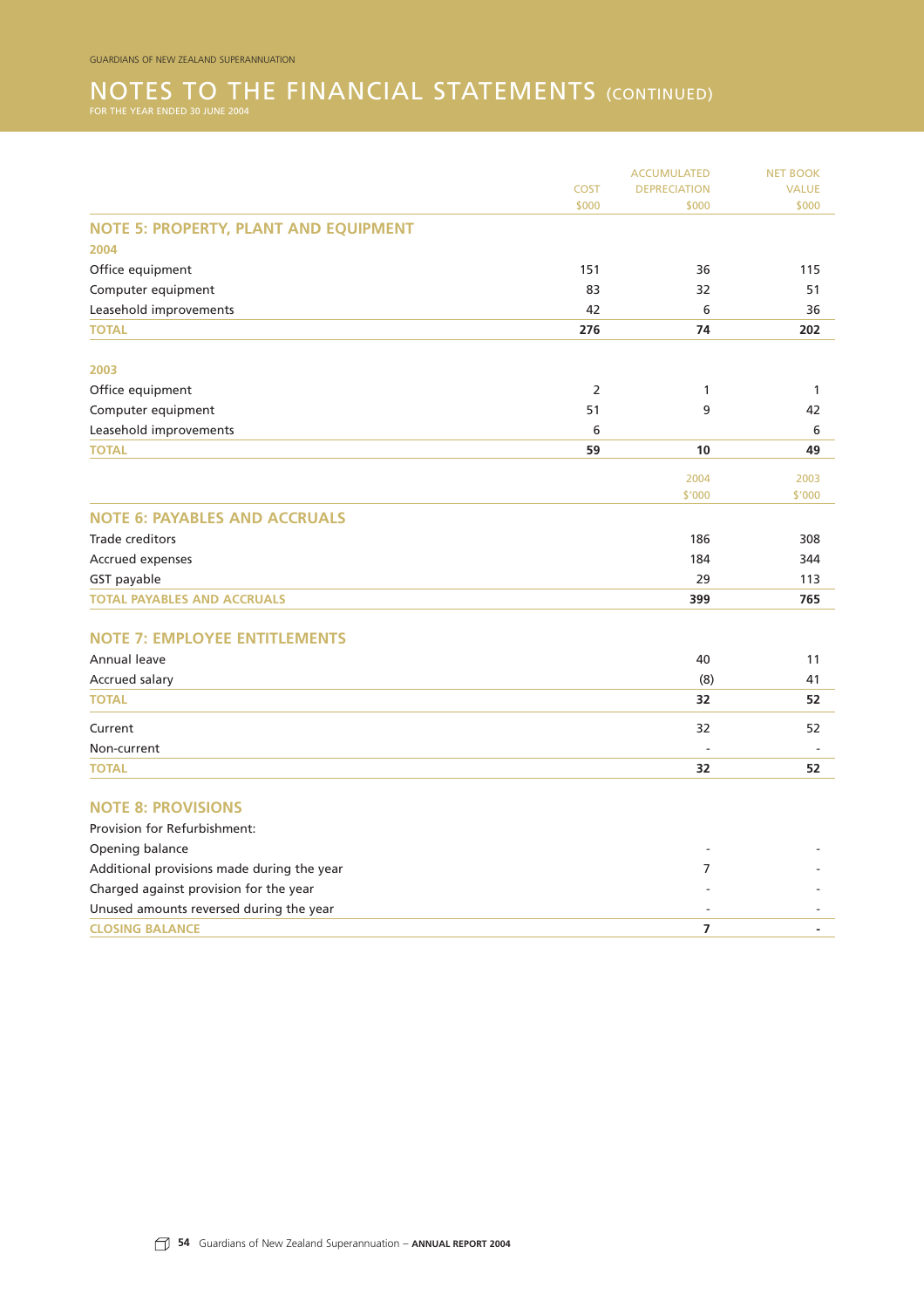### NOTES TO THE FINANCIAL STATEMENTS (CONTINUED)

|                                                                                                                      | 2004   | 2003   |
|----------------------------------------------------------------------------------------------------------------------|--------|--------|
|                                                                                                                      | \$'000 | \$'000 |
| <b>NOTE 9: RECONCILIATION OF THE NET SURPLUS FROM</b><br>OPERATIONS WITH THE NET CASHFLOWS FROM OPERATING ACTIVITIES |        |        |
| <b>NET SURPLUS / (DEFICIT)</b>                                                                                       | (231)  | 584    |
| Add (less) non-cash items:                                                                                           |        |        |
| Depreciation                                                                                                         | 65     | 10     |
| Increase in other provisions                                                                                         | 7      |        |
| Total non-cash items                                                                                                 | 72     | 10     |
| Add (less) movements in working capital items:                                                                       |        |        |
| Increase in receivables                                                                                              | (252)  | (1)    |
| Decrease in payables                                                                                                 | (366)  | 765    |
| Increase in capital creditors                                                                                        | 5      | (7)    |
| Decrease in employee entitlements                                                                                    | (20)   | 52     |
| Working capital movements - net                                                                                      | (633)  | 809    |
| <b>NET CASH FLOW FROM OPERATING ACTIVITIES</b>                                                                       | (792)  | 1,403  |
|                                                                                                                      |        |        |

#### **NOTE 10: RELATED PARTY INFORMATION**

Guardians of New Zealand Superannuation is a wholly owned entity of the Crown. Government grant is the main source of revenue.

Guardians of New Zealand Superannuation received the following from the Government for the year to 30 June 2004:

Grants from the Crown \$2,666,667

The Board has entered into a number of transactions between government departments on an arms length basis where those parties are acting in the course of their normal dealings with Guardians of New Zealand Superannuation, related party disclosures have not been made for transactions of this nature.

#### **NOTE 11: FINANCIAL INSTRUMENTS**

Guardians of New Zealand Superannuation is risk averse and seeks to minimise its exposure from its treasury activities. Its policies do not allow any transactions which are speculative in nature to be entered into

#### **Credit risk**

Credit risk is the risk that a third party will default on its obligation to Guardians of New Zealand Superannuation, causing Guardians of New Zealand Superannuation to incur a loss. Financial instruments which potentially subject the Board to risk consist principally of cash and short term investments.

Guardians of New Zealand Superannuation has a minimal credit risk in its holdings of various financial instruments. These instruments include cash and bank, interest receivable, short-term deposits, trade creditors and other payables.

The Board places its investments with institutions that have a high credit rating. Guardians of New Zealand Superannuation believes that this policy reduces the risk of any loss which could arise from its investment activities. Guardians of New Zealand Superannuation does not require any collateral or security to support financial instruments.

There is no significant concentration of credit risk.

The maximum amount of credit risk for each class is the carrying amount in the Statement of Financial Position.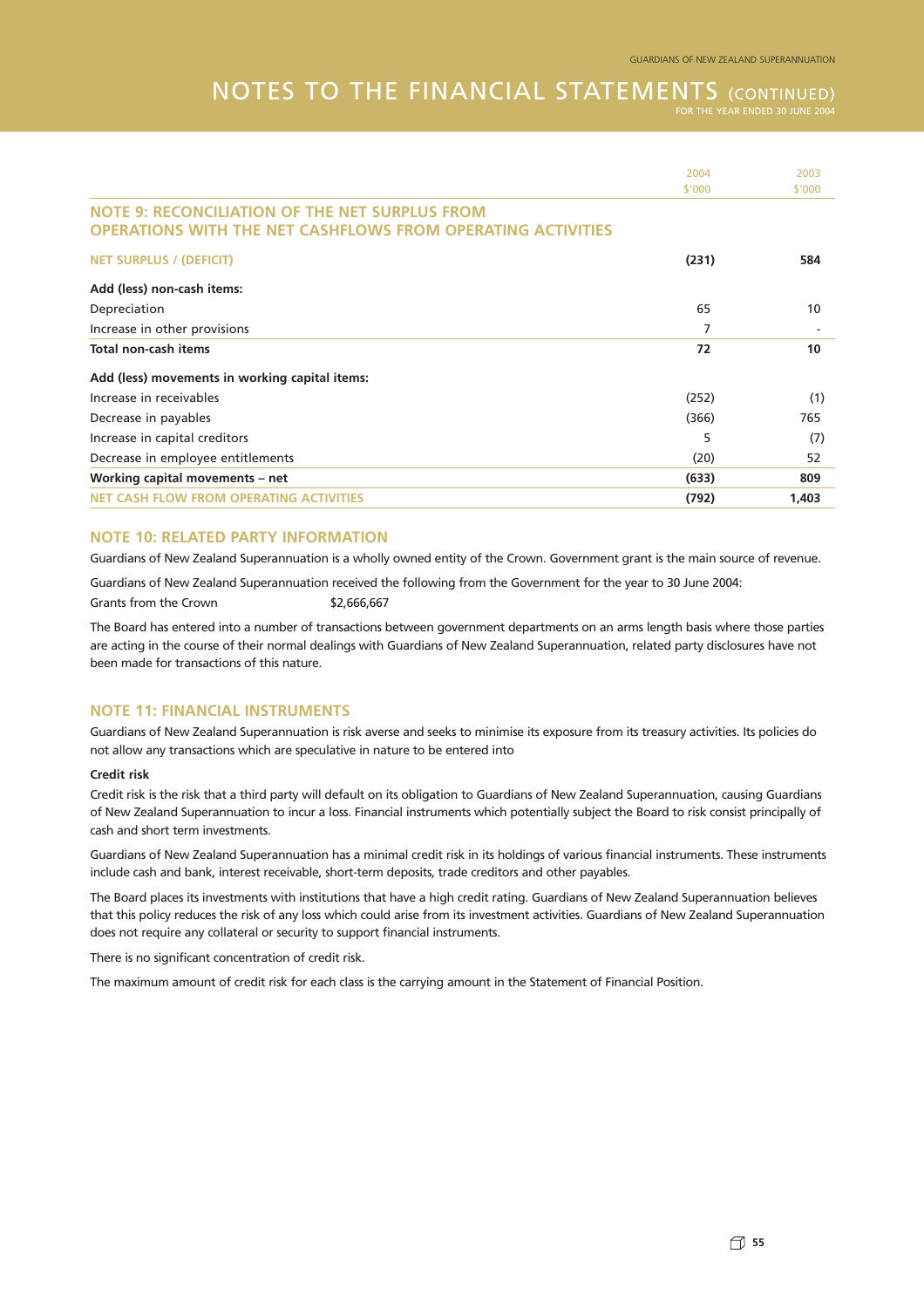#### NOTES TO THE FINANCIAL STATEMENTS (CONTINUED) FOR THE YEAR ENDED 30 JUNE

#### **NOTE 11: FINANCIAL INSTRUMENTS (CONTINUED)**

#### **Fair value**

The fair value of financial instruments is equivalent to the carrying amount disclosed in the Statement of Financial Position.

|                            | <b>FAIR VALUE 2004</b>   | <b>FAIR VALUE 2003</b> |  |
|----------------------------|--------------------------|------------------------|--|
|                            | \$000                    | \$000                  |  |
| Cash and Bank              | 63                       | 75                     |  |
| <b>Interest Receivable</b> | $\overline{\phantom{a}}$ |                        |  |
| <b>Accounts Receivable</b> | 253                      |                        |  |
| Short-term Deposits        | 573                      | 1,576                  |  |
| <b>Trade Creditors</b>     | (186)                    | (308)                  |  |
| Other Payables             | (252)                    | (509)                  |  |
| <b>TOTAL</b>               | 451                      | 835                    |  |

#### **Currency risk**

Currency risk is the risk that the value of a financial instrument will fluctuate due to changes in foreign exchange rates.

Guardians of New Zealand Superannuation had trade creditors denominated in a foreign currency of AUD\$33,489 at 30 June 2004.

#### **Interest rate risk**

Interest rate risk is the risk that the value of a financial instrument will fluctuate due to changes in market interest rates. There are no interest rate options or interest rate swap options in place as at 30 June 2004. The interest rates on Guardians of New Zealand Superannuation's investments are shown in Note 4.

The Board does not consider that there is any significant interest exposure on Guardians of New Zealand Superannuation's investments.

#### **NOTE 12: EMPLOYEES' REMUNERATION OVER \$100,000 PER ANNUM**

| <b>TOTAL REMUNERATION AND BENEFITS</b> | <b>NUMBER OF EMPLOYEES</b> |                          |  |
|----------------------------------------|----------------------------|--------------------------|--|
| \$000's                                | 2004                       | 2003                     |  |
| 110-120                                | 2                          |                          |  |
| 220-230                                |                            |                          |  |
| 250-260                                |                            | $\overline{\phantom{a}}$ |  |
| 340-350                                |                            |                          |  |

The total remuneration bands and benefits listed above are annual amounts. As some employees commenced part way through the year, the actual remuneration they received during the year ended 30 June 2004 was less than the amount shown.

#### **NOTE 13: BOARD FEES**

Board members earned the following fees during the year:

| <b>MEMBER</b>                     | 2004  | 2003  |
|-----------------------------------|-------|-------|
|                                   | \$000 | \$000 |
| DJ May (Chairperson)              | 37    | 28    |
| Sir D Graham (Deputy Chairperson) | 21    | 16    |
| M Anderson                        | 19    | 14    |
| I Bing                            | 19    | 14    |
| B Gaynor*                         | 11    | 13    |
| <b>B</b> M Liddell                | 18    | 14    |
| <b>TOTAL</b>                      | 125   | 99    |

\* Mr Gaynor resigned from the Board with effect from 1 March 2004.

Board fees are paid on an inclusive of GST basis. Where a Board member is registered for GST their fees detailed above are recorded exclusive of GST.

Board members travel expenses to attend meetings are also paid by the Guardians.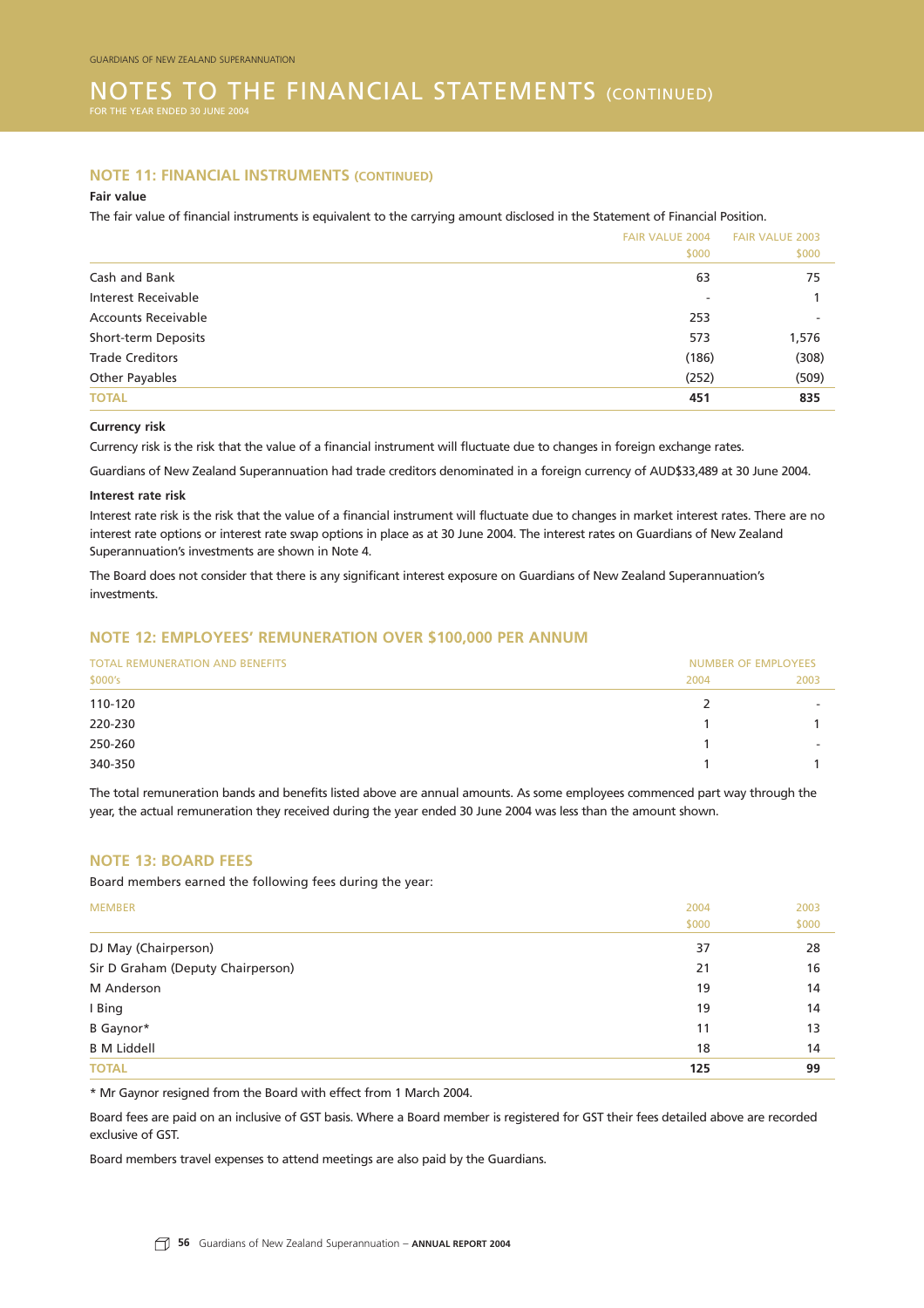#### **NOTE 14: EVENTS SUBSEQUENT TO BALANCE DATE**

There were no post balance date events (nil 30 June 2003).

#### **NOTE 15: BUDGET VARIATIONS**

Guardians of New Zealand Superannuation actual expenditure for the year was less than budgeted primarily due to an underspend in investment advice. This occurred as a result of the focus on implementing investment policy established in the previous year, and deferring investment in alternative asset classes.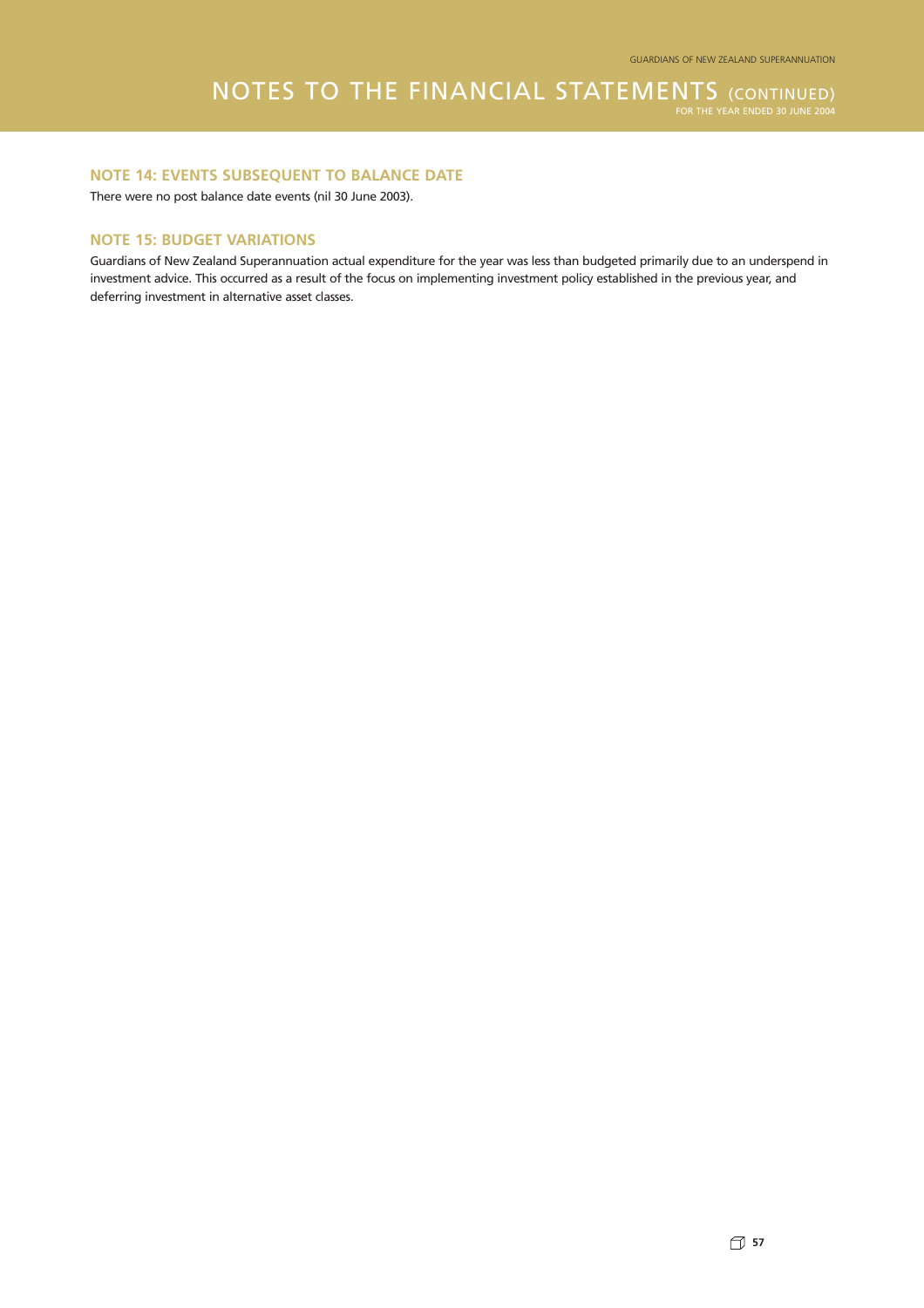## AUDIT REPORT



#### **TO THE READERS OF THE FINANCIAL STATEMENTS OF THE GUARDIANS OF NEW ZEALAND SUPERANNUATION**

The Auditor-General is the auditor of the Guardians of New Zealand Superannuation ("the Guardians"). The Auditor-General has appointed me, A S Frost, using the staff and resources of Audit New Zealand, to carry out the audit of the financial statements of the Guardians, on his behalf, for the year ended 30 June 2004.

#### **UNQUALIFIED OPINION**

In our opinion the financial statements of the Guardians on pages 12 to 16 and 46 to 57:

- comply with generally accepted accounting practice in New Zealand; and
- fairly reflect:
	- the Guardian's financial position as at 30 June 2004;
	- the results of its operations and cash flows for the year ended on that date; and
	- its service performance achievements measured against the performance targets adopted for the year ended on that date.

The audit was completed on 22 September 2004, and is the date at which our opinion is expressed.

The basis of the opinion is explained below. In addition, we outline the responsibilities of the Board and the Auditor, and explain our independence.

#### **BASIS OF OPINION**

We carried out the audit in accordance with the Auditor-General's Auditing Standards, which incorporate the New Zealand Auditing Standards.

We planned and performed our audit to obtain all the information and explanations we considered necessary in order to obtain reasonable assurance that the financial statements did not have material misstatements, whether caused by fraud or error.

Material misstatements are differences or omissions of amounts and disclosures that would affect a reader's overall understanding of the financial statements. If we had found material misstatements that were not corrected, we would have referred to them in the opinion.

Our audit involved performing procedures to test the information presented in the financial statements. We assessed the results of those procedures in forming our opinion.

Audit procedures generally include:

- determining whether significant financial and management controls are working and can be relied on to produce complete and accurate data;
- verifying samples of transactions and account balances;
- performing analyses to identify anomalies in the reported data;
- reviewing significant estimates and judgements made by the Board;
- confirming year-end balances;
- determining whether accounting policies are appropriate and consistently applied; and
- determining whether all financial statement disclosures are adequate.

We did not examine every transaction, nor do we guarantee complete accuracy of the financial statements.

We evaluated the overall adequacy of the presentation of information in the financial statements. We obtained all the information and explanations we required to support the opinion above.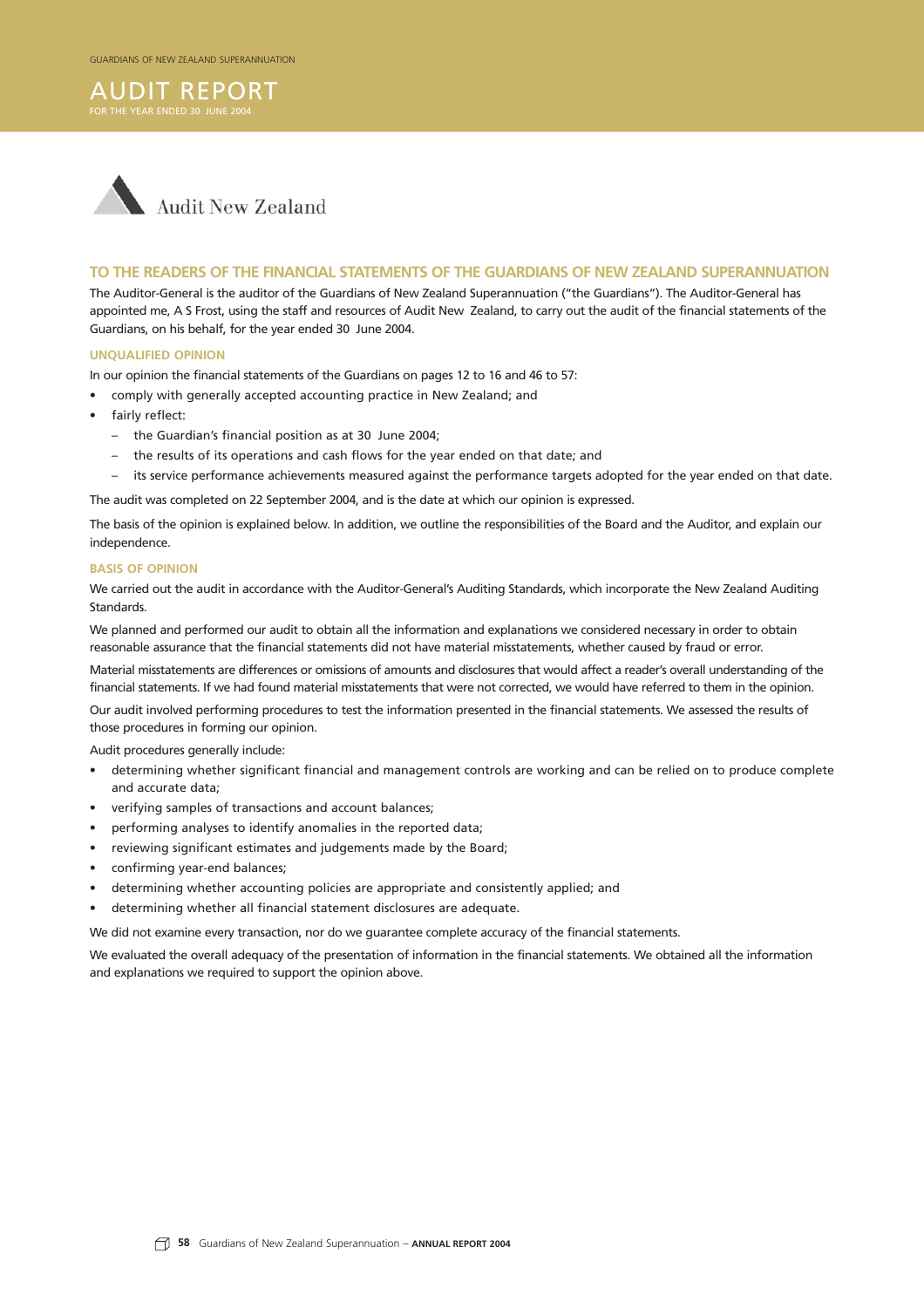**AUDIT REPORT (CONTINUED)** 

#### **RESPONSIBILITIES OF THE BOARD AND THE AUDITOR**

The Board is responsible for preparing financial statements in accordance with generally accepted accounting practice in New Zealand. Those financial statements must fairly reflect the financial position of the Guardians as at 30 June 2004. They must also fairly reflect the results of its operations and cash flows and service performance achievements for the year ended on that date. The Board's responsibilities arise from the Public Finance Act 1989 and the New Zealand Superannuation Act 2001.

We are responsible for expressing an independent opinion on the financial statements and reporting that opinion to you. This responsibility arises from section 15 of the Public Audit Act 2001 and Section 43(1) of the Public Finance Act 1989.

#### **INDEPENDENCE**

When carrying out the audit we followed the independence requirements of the Auditor-General, which incorporate the independence requirements of the Institute of Chartered Accountants of New Zealand.

In addition to the audit we have carried out an assignment involving the review of monthly financial processes, which is compatible with those independence requirements. Other than the audit and this assignment, we have no relationship with or interests in the Guardians.

**A S Frost – Audit New Zealand On behalf of the Auditor-General – Auckland, New Zealand**

#### **MATTERS RELATING TO THE ELECTRONIC PRESENTATION OF THE AUDITED FINANCIAL STATEMENTS**

This audit report relates to the financial statements of the New Zealand Superannuation Fund for the year ended 30 June 2004 included on the New Zealand Superannuation Fund's website. The Guardians of New Zealand Superannuation are responsible for the maintenance and integrity of the New Zealand Superannuation Fund's website. We have not been engaged to report on the integrity of the New Zealand Superannuation Fund's website. We accept no responsibility for any changes that may have occurred to the financial statements since they were initially presented on the website.

The audit report refers only to the financial statements named above. It does not provide an opinion on any other information which may have been hyperlinked to/from these financial statements. If readers of this report are concerned with the inherent risks arising from electronic data communication they should refer to the published hard copy of the audited financial statements and related audit report dated 22 September 2004 to confirm the information included in the audited financial statements presented on this website.

Legislation in New Zealand governing the preparation and dissemination of financial statements may differ from legislation in other jurisdictions.